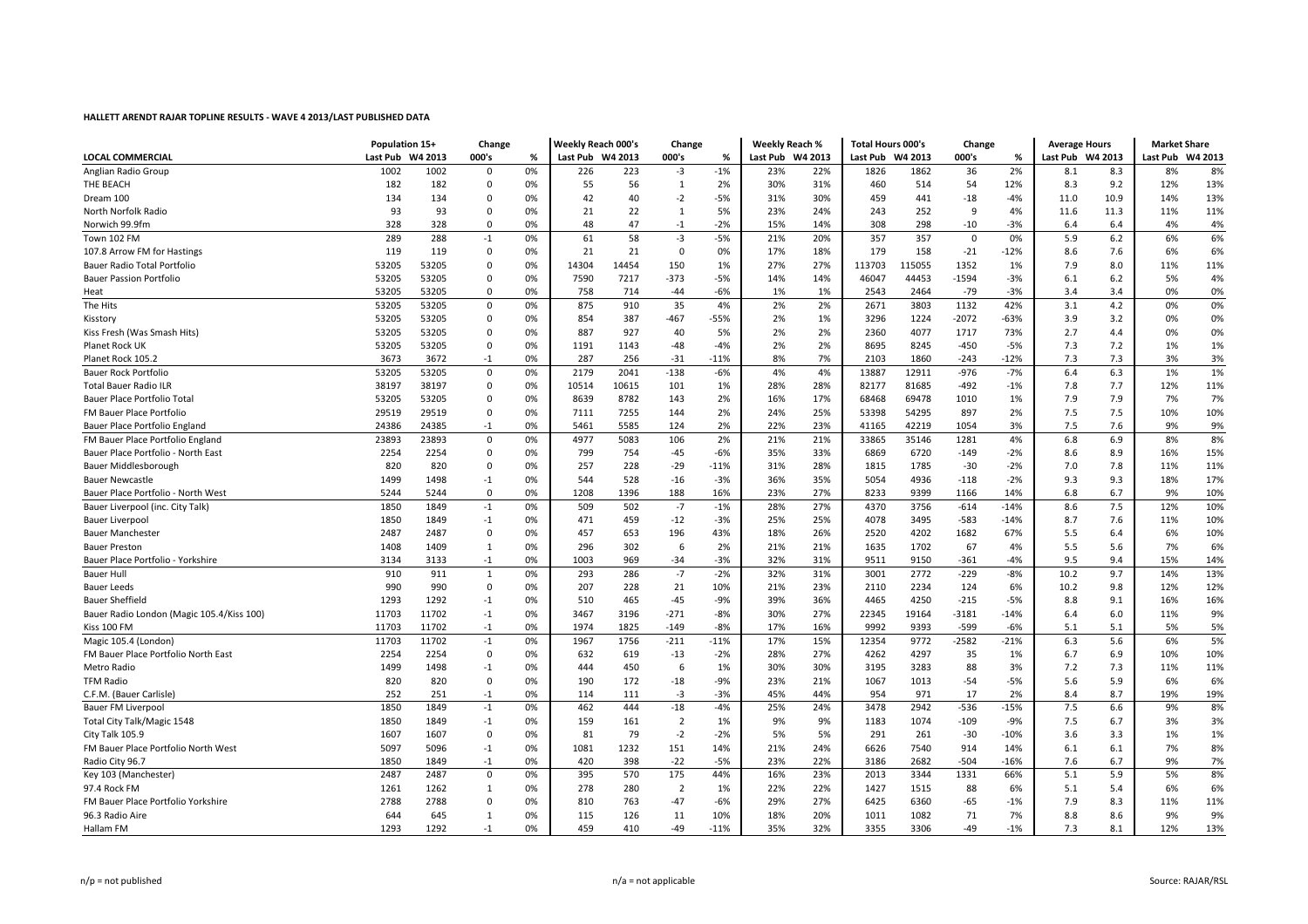| <b>LOCAL COMMERCIAL</b><br>Last Pub W4 2013<br>000's<br>Last Pub W4 2013<br>000's<br>Last Pub W4 2013<br>Last Pub W4 2013<br>000's<br>Last Pub W4 2013<br>Last Pub W4 2013<br>%<br>%<br>%<br>$-4%$<br>$-4%$<br>9%<br>96.9 Viking FM<br>910<br>911<br>0%<br>227<br>-9<br>26%<br>25%<br>1972<br>$-87$<br>8.7<br>10%<br>1<br>236<br>2059<br>8.7<br>1455<br>1457<br>$\overline{2}$<br>612<br>637<br>25<br>4%<br>42%<br>44%<br>5074<br>5251<br>177<br>3%<br>8.3<br>8.2<br>20%<br>21%<br><b>Bauer Northern Ireland</b><br>0%<br>$-2%$<br>39%<br>8.0<br>18%<br>97.4 Cool FM<br>1001<br>1001<br>$\mathbf 0$<br>0%<br>399<br>393<br>-6<br>40%<br>3207<br>3069<br>$-138$<br>$-4%$<br>7.8<br>19%<br>1455<br>1457<br>280<br>318<br>38<br>14%<br>19%<br>22%<br>1867<br>2182<br>315<br>17%<br>6.7<br>6.9<br>7%<br>9%<br>$\overline{2}$<br>0%<br>Downtown Radio (DTR)<br>1706<br>1710<br>0%<br>41%<br>41%<br>17435<br>16845<br>$-590$<br>10.2<br>9.8<br>23%<br>23%<br>Bauer Place Portfolio - Scotland<br>4181<br>4181<br>0<br>0%<br>$\overline{4}$<br>$-3%$<br>1523<br>37%<br>36%<br>$-290$<br>$-2%$<br>9.7<br>20%<br>FM Bauer Place Portfolio Scotland<br>4181<br>4181<br>$\mathbf 0$<br>0%<br>1531<br>-8<br>$-1%$<br>14825<br>14535<br>9.5<br>20%<br>2907<br>$\overline{2}$<br>36%<br>18%<br>2905<br>0%<br>1033<br>999<br>$-34$<br>$-3%$<br>34%<br>9947<br>8766<br>$-1181$<br>$-12%$<br>9.6<br>8.8<br>20%<br><b>Bauer Radio Central Scotland</b><br>7.5<br>5%<br>5%<br>Scotland's Greatest Hits Network<br>3608<br>3609<br>1<br>0%<br>399<br>364<br>$-35$<br>$-9%$<br>11%<br>10%<br>2976<br>2947<br>$-29$<br>$-1%$<br>8.1<br>9.8<br>18%<br><b>Bauer Glasgow</b><br>1868<br>1868<br>$\mathbf 0$<br>0%<br>654<br>644<br>$-10$<br>$-2%$<br>35%<br>34%<br>6381<br>5478<br>$-903$<br>$-14%$<br>8.5<br>20%<br>572<br>580<br>8<br>1%<br>31%<br>31%<br>4494<br>-638<br>9.0<br>7.7<br>16%<br>15%<br>Clyde 1 FM<br>1868<br>1868<br>0<br>0%<br>5132<br>$-12%$<br>3%<br>$-32$<br>9%<br>1249<br>984<br>$-21%$<br>6.2<br>5.9<br>Clyde 2<br>1868<br>1868<br>$\mathbf 0$<br>0%<br>200<br>168<br>$-16%$<br>11%<br>$-265$<br>4%<br>Bauer Edinburgh<br>1137<br>1137<br>380<br>357<br>$-23$<br>$-6%$<br>33%<br>31%<br>3566<br>3288<br>$-278$<br>$-8%$<br>9.4<br>9.2<br>18%<br>16%<br>0<br>0%<br>1137<br>1137<br>320<br>$-20$<br>$-6%$<br>30%<br>28%<br>2965<br>2725<br>8.7<br>8.5<br>15%<br>14%<br>ForthOne<br>$\Omega$<br>0%<br>340<br>$-240$<br>$-8%$<br>1137<br>1137<br>82<br>-8<br>$-10%$<br>7%<br>6%<br>7.3<br>3%<br>3%<br>Forth <sub>2</sub><br>$\mathbf 0$<br>0%<br>74<br>601<br>563<br>$-38$<br>$-6%$<br>7.6<br>237<br>236<br>$-1$<br>0%<br>108<br>8<br>7%<br>46%<br>49%<br>1046<br>1102<br>56<br>5%<br>9.7<br>9.5<br>21%<br>23%<br>Moray Firth Radio (Bauer Inverness)<br>116<br>$-7$<br>329<br>330<br>$\mathbf{1}$<br>0%<br>157<br>$-4%$<br>50%<br>48%<br>1742<br>1582<br>$-160$<br>$-9%$<br>10.6<br>10.1<br>26%<br>26%<br>Bauer Aberdeen<br>164<br>329<br>330<br>1<br>$-3%$<br>43%<br>41%<br>$-126$<br>9.5<br>20%<br>Northsound One<br>0%<br>140<br>136<br>$-4$<br>1326<br>1200<br>$-10%$<br>8.8<br>20%<br>329<br>330<br>$-7$<br>12%<br>381<br>8.8<br>9.5<br>6%<br>1<br>0%<br>47<br>40<br>$-15%$<br>14%<br>415<br>$-34$<br>$-8%$<br>6%<br>Northsound Two<br>108<br>54<br>54<br>50%<br>50%<br>$-51$<br>31%<br>Radio Borders (Bauer Borders)<br>108<br>$\mathbf 0$<br>0%<br>$\mathbf 0$<br>0%<br>658<br>607<br>$-8%$<br>12.1<br>11.3<br>34%<br>385<br>50%<br>52%<br>2376<br>31%<br><b>Bauer Dundee</b><br>385<br>$\mathbf 0$<br>0%<br>191<br>201<br>10<br>5%<br>2135<br>241<br>11%<br>11.2<br>11.8<br>27%<br>Tay-FM<br>385<br>385<br>0%<br>150<br>153<br>3<br>2%<br>39%<br>40%<br>1303<br>1430<br>127<br>10%<br>8.7<br>9.3<br>19%<br>$\overline{0}$<br>16%<br>385<br>385<br>$\mathbf 0$<br>0%<br>76<br>82<br>8%<br>20%<br>21%<br>833<br>946<br>113<br>14%<br>10.9<br>11.5<br>10%<br>12%<br>Tay-AM<br>6<br>77<br>28%<br>West Sound (inc. West FM) (Bauer Southwest Scotland)<br>389<br>390<br>1<br>0%<br>172<br>177<br>5<br>3%<br>44%<br>45%<br>1837<br>1914<br>10.7<br>10.8<br>26%<br>4%<br>1021<br>$-41$<br>2%<br>$-292$<br>0%<br>53205<br>53205<br>$\overline{0}$<br>0%<br>1062<br>$-4%$<br>2%<br>4603<br>4311<br>$-6%$<br>4.3<br>4.2<br>0%<br>Kerrang<br>53205<br>53205<br>5074<br>5036<br>$-38$<br>$-1%$<br>10%<br>9%<br>25727<br>26905<br>1178<br>5%<br>5.1<br>5.3<br>3%<br>3%<br>Kiss UK<br>0<br>0%<br>2%<br>6.0<br>7%<br><b>Kiss East</b><br>2103<br>437<br>447<br>10<br>21%<br>2623<br>545<br>7.1<br>6%<br>2104<br>1<br>0%<br>21%<br>3168<br>21%<br>5%<br>2410<br>2410<br>$\mathbf{1}$<br>20%<br>2622<br>6.1<br>6%<br><b>Kiss West</b><br>0<br>0%<br>491<br>492<br>0%<br>20%<br>3013<br>$-391$<br>$-13%$<br>5.3<br>53205<br>53205<br>$-87$<br>$-2%$<br>7%<br>7%<br>22038<br>2%<br>2%<br>$\overline{0}$<br>0%<br>3683<br>3596<br>24928<br>$-2890$<br>$-12%$<br>6.8<br>6.1<br>Magic UK<br>739<br>7%<br>7%<br>7073<br>$-227$<br>$-3%$<br>4%<br>3%<br>10595<br>10595<br>$\overline{0}$<br>0%<br>729<br>10<br>1%<br>7300<br>10.0<br>9.6<br>Magic Network - North<br>10%<br>6%<br>Magic Network - North East<br>2254<br>2254<br>$\mathbf 0$<br>0%<br>264<br>233<br>$-31$<br>$-12%$<br>12%<br>2607<br>2424<br>$-183$<br>$-7%$<br>9.9<br>10.4<br>6%<br>$-13%$<br>1653<br>$-11%$<br>6%<br>Magic 1152 (Newcastle)<br>1499<br>1498<br>$-1$<br>169<br>147<br>$-22$<br>11%<br>10%<br>1859<br>$-206$<br>11.0<br>11.2<br>7%<br>0%<br>5%<br>Magic 1170 (Teesside)<br>820<br>820<br>$\mathbf 0$<br>86<br>-8<br>$-9%$<br>12%<br>10%<br>748<br>771<br>23<br>3%<br>7.9<br>9.0<br>5%<br>0%<br>94<br>2%<br>Magic Network - North West<br>5207<br>5207<br>$\mathbf 0$<br>186<br>211<br>25<br>13%<br>4%<br>4%<br>1607<br>1859<br>252<br>16%<br>8.6<br>8.8<br>2%<br>0% |
|--------------------------------------------------------------------------------------------------------------------------------------------------------------------------------------------------------------------------------------------------------------------------------------------------------------------------------------------------------------------------------------------------------------------------------------------------------------------------------------------------------------------------------------------------------------------------------------------------------------------------------------------------------------------------------------------------------------------------------------------------------------------------------------------------------------------------------------------------------------------------------------------------------------------------------------------------------------------------------------------------------------------------------------------------------------------------------------------------------------------------------------------------------------------------------------------------------------------------------------------------------------------------------------------------------------------------------------------------------------------------------------------------------------------------------------------------------------------------------------------------------------------------------------------------------------------------------------------------------------------------------------------------------------------------------------------------------------------------------------------------------------------------------------------------------------------------------------------------------------------------------------------------------------------------------------------------------------------------------------------------------------------------------------------------------------------------------------------------------------------------------------------------------------------------------------------------------------------------------------------------------------------------------------------------------------------------------------------------------------------------------------------------------------------------------------------------------------------------------------------------------------------------------------------------------------------------------------------------------------------------------------------------------------------------------------------------------------------------------------------------------------------------------------------------------------------------------------------------------------------------------------------------------------------------------------------------------------------------------------------------------------------------------------------------------------------------------------------------------------------------------------------------------------------------------------------------------------------------------------------------------------------------------------------------------------------------------------------------------------------------------------------------------------------------------------------------------------------------------------------------------------------------------------------------------------------------------------------------------------------------------------------------------------------------------------------------------------------------------------------------------------------------------------------------------------------------------------------------------------------------------------------------------------------------------------------------------------------------------------------------------------------------------------------------------------------------------------------------------------------------------------------------------------------------------------------------------------------------------------------------------------------------------------------------------------------------------------------------------------------------------------------------------------------------------------------------------------------------------------------------------------------------------------------------------------------------------------------------------------------------------------------------------------------------------------------------------------------------------------------------------------------------------------------------------------------------------------------------------------------------------------------------------------------------------------------------------------------------------------------------------------------------------------------------------------------------------------------------------------------------------------------------------------------------------------------------------------------------------------------------------------------------------------------------------------------------------------------------------------------------------------------------------------------------------------------------------------------------------------------------------------------------------------------------------------------------------------------------------------------------------------------------------------------------------------------------------------------------------|
|                                                                                                                                                                                                                                                                                                                                                                                                                                                                                                                                                                                                                                                                                                                                                                                                                                                                                                                                                                                                                                                                                                                                                                                                                                                                                                                                                                                                                                                                                                                                                                                                                                                                                                                                                                                                                                                                                                                                                                                                                                                                                                                                                                                                                                                                                                                                                                                                                                                                                                                                                                                                                                                                                                                                                                                                                                                                                                                                                                                                                                                                                                                                                                                                                                                                                                                                                                                                                                                                                                                                                                                                                                                                                                                                                                                                                                                                                                                                                                                                                                                                                                                                                                                                                                                                                                                                                                                                                                                                                                                                                                                                                                                                                                                                                                                                                                                                                                                                                                                                                                                                                                                                                                                                                                                                                                                                                                                                                                                                                                                                                                                                                                                                                                                                |
|                                                                                                                                                                                                                                                                                                                                                                                                                                                                                                                                                                                                                                                                                                                                                                                                                                                                                                                                                                                                                                                                                                                                                                                                                                                                                                                                                                                                                                                                                                                                                                                                                                                                                                                                                                                                                                                                                                                                                                                                                                                                                                                                                                                                                                                                                                                                                                                                                                                                                                                                                                                                                                                                                                                                                                                                                                                                                                                                                                                                                                                                                                                                                                                                                                                                                                                                                                                                                                                                                                                                                                                                                                                                                                                                                                                                                                                                                                                                                                                                                                                                                                                                                                                                                                                                                                                                                                                                                                                                                                                                                                                                                                                                                                                                                                                                                                                                                                                                                                                                                                                                                                                                                                                                                                                                                                                                                                                                                                                                                                                                                                                                                                                                                                                                |
|                                                                                                                                                                                                                                                                                                                                                                                                                                                                                                                                                                                                                                                                                                                                                                                                                                                                                                                                                                                                                                                                                                                                                                                                                                                                                                                                                                                                                                                                                                                                                                                                                                                                                                                                                                                                                                                                                                                                                                                                                                                                                                                                                                                                                                                                                                                                                                                                                                                                                                                                                                                                                                                                                                                                                                                                                                                                                                                                                                                                                                                                                                                                                                                                                                                                                                                                                                                                                                                                                                                                                                                                                                                                                                                                                                                                                                                                                                                                                                                                                                                                                                                                                                                                                                                                                                                                                                                                                                                                                                                                                                                                                                                                                                                                                                                                                                                                                                                                                                                                                                                                                                                                                                                                                                                                                                                                                                                                                                                                                                                                                                                                                                                                                                                                |
|                                                                                                                                                                                                                                                                                                                                                                                                                                                                                                                                                                                                                                                                                                                                                                                                                                                                                                                                                                                                                                                                                                                                                                                                                                                                                                                                                                                                                                                                                                                                                                                                                                                                                                                                                                                                                                                                                                                                                                                                                                                                                                                                                                                                                                                                                                                                                                                                                                                                                                                                                                                                                                                                                                                                                                                                                                                                                                                                                                                                                                                                                                                                                                                                                                                                                                                                                                                                                                                                                                                                                                                                                                                                                                                                                                                                                                                                                                                                                                                                                                                                                                                                                                                                                                                                                                                                                                                                                                                                                                                                                                                                                                                                                                                                                                                                                                                                                                                                                                                                                                                                                                                                                                                                                                                                                                                                                                                                                                                                                                                                                                                                                                                                                                                                |
|                                                                                                                                                                                                                                                                                                                                                                                                                                                                                                                                                                                                                                                                                                                                                                                                                                                                                                                                                                                                                                                                                                                                                                                                                                                                                                                                                                                                                                                                                                                                                                                                                                                                                                                                                                                                                                                                                                                                                                                                                                                                                                                                                                                                                                                                                                                                                                                                                                                                                                                                                                                                                                                                                                                                                                                                                                                                                                                                                                                                                                                                                                                                                                                                                                                                                                                                                                                                                                                                                                                                                                                                                                                                                                                                                                                                                                                                                                                                                                                                                                                                                                                                                                                                                                                                                                                                                                                                                                                                                                                                                                                                                                                                                                                                                                                                                                                                                                                                                                                                                                                                                                                                                                                                                                                                                                                                                                                                                                                                                                                                                                                                                                                                                                                                |
|                                                                                                                                                                                                                                                                                                                                                                                                                                                                                                                                                                                                                                                                                                                                                                                                                                                                                                                                                                                                                                                                                                                                                                                                                                                                                                                                                                                                                                                                                                                                                                                                                                                                                                                                                                                                                                                                                                                                                                                                                                                                                                                                                                                                                                                                                                                                                                                                                                                                                                                                                                                                                                                                                                                                                                                                                                                                                                                                                                                                                                                                                                                                                                                                                                                                                                                                                                                                                                                                                                                                                                                                                                                                                                                                                                                                                                                                                                                                                                                                                                                                                                                                                                                                                                                                                                                                                                                                                                                                                                                                                                                                                                                                                                                                                                                                                                                                                                                                                                                                                                                                                                                                                                                                                                                                                                                                                                                                                                                                                                                                                                                                                                                                                                                                |
|                                                                                                                                                                                                                                                                                                                                                                                                                                                                                                                                                                                                                                                                                                                                                                                                                                                                                                                                                                                                                                                                                                                                                                                                                                                                                                                                                                                                                                                                                                                                                                                                                                                                                                                                                                                                                                                                                                                                                                                                                                                                                                                                                                                                                                                                                                                                                                                                                                                                                                                                                                                                                                                                                                                                                                                                                                                                                                                                                                                                                                                                                                                                                                                                                                                                                                                                                                                                                                                                                                                                                                                                                                                                                                                                                                                                                                                                                                                                                                                                                                                                                                                                                                                                                                                                                                                                                                                                                                                                                                                                                                                                                                                                                                                                                                                                                                                                                                                                                                                                                                                                                                                                                                                                                                                                                                                                                                                                                                                                                                                                                                                                                                                                                                                                |
|                                                                                                                                                                                                                                                                                                                                                                                                                                                                                                                                                                                                                                                                                                                                                                                                                                                                                                                                                                                                                                                                                                                                                                                                                                                                                                                                                                                                                                                                                                                                                                                                                                                                                                                                                                                                                                                                                                                                                                                                                                                                                                                                                                                                                                                                                                                                                                                                                                                                                                                                                                                                                                                                                                                                                                                                                                                                                                                                                                                                                                                                                                                                                                                                                                                                                                                                                                                                                                                                                                                                                                                                                                                                                                                                                                                                                                                                                                                                                                                                                                                                                                                                                                                                                                                                                                                                                                                                                                                                                                                                                                                                                                                                                                                                                                                                                                                                                                                                                                                                                                                                                                                                                                                                                                                                                                                                                                                                                                                                                                                                                                                                                                                                                                                                |
|                                                                                                                                                                                                                                                                                                                                                                                                                                                                                                                                                                                                                                                                                                                                                                                                                                                                                                                                                                                                                                                                                                                                                                                                                                                                                                                                                                                                                                                                                                                                                                                                                                                                                                                                                                                                                                                                                                                                                                                                                                                                                                                                                                                                                                                                                                                                                                                                                                                                                                                                                                                                                                                                                                                                                                                                                                                                                                                                                                                                                                                                                                                                                                                                                                                                                                                                                                                                                                                                                                                                                                                                                                                                                                                                                                                                                                                                                                                                                                                                                                                                                                                                                                                                                                                                                                                                                                                                                                                                                                                                                                                                                                                                                                                                                                                                                                                                                                                                                                                                                                                                                                                                                                                                                                                                                                                                                                                                                                                                                                                                                                                                                                                                                                                                |
|                                                                                                                                                                                                                                                                                                                                                                                                                                                                                                                                                                                                                                                                                                                                                                                                                                                                                                                                                                                                                                                                                                                                                                                                                                                                                                                                                                                                                                                                                                                                                                                                                                                                                                                                                                                                                                                                                                                                                                                                                                                                                                                                                                                                                                                                                                                                                                                                                                                                                                                                                                                                                                                                                                                                                                                                                                                                                                                                                                                                                                                                                                                                                                                                                                                                                                                                                                                                                                                                                                                                                                                                                                                                                                                                                                                                                                                                                                                                                                                                                                                                                                                                                                                                                                                                                                                                                                                                                                                                                                                                                                                                                                                                                                                                                                                                                                                                                                                                                                                                                                                                                                                                                                                                                                                                                                                                                                                                                                                                                                                                                                                                                                                                                                                                |
|                                                                                                                                                                                                                                                                                                                                                                                                                                                                                                                                                                                                                                                                                                                                                                                                                                                                                                                                                                                                                                                                                                                                                                                                                                                                                                                                                                                                                                                                                                                                                                                                                                                                                                                                                                                                                                                                                                                                                                                                                                                                                                                                                                                                                                                                                                                                                                                                                                                                                                                                                                                                                                                                                                                                                                                                                                                                                                                                                                                                                                                                                                                                                                                                                                                                                                                                                                                                                                                                                                                                                                                                                                                                                                                                                                                                                                                                                                                                                                                                                                                                                                                                                                                                                                                                                                                                                                                                                                                                                                                                                                                                                                                                                                                                                                                                                                                                                                                                                                                                                                                                                                                                                                                                                                                                                                                                                                                                                                                                                                                                                                                                                                                                                                                                |
|                                                                                                                                                                                                                                                                                                                                                                                                                                                                                                                                                                                                                                                                                                                                                                                                                                                                                                                                                                                                                                                                                                                                                                                                                                                                                                                                                                                                                                                                                                                                                                                                                                                                                                                                                                                                                                                                                                                                                                                                                                                                                                                                                                                                                                                                                                                                                                                                                                                                                                                                                                                                                                                                                                                                                                                                                                                                                                                                                                                                                                                                                                                                                                                                                                                                                                                                                                                                                                                                                                                                                                                                                                                                                                                                                                                                                                                                                                                                                                                                                                                                                                                                                                                                                                                                                                                                                                                                                                                                                                                                                                                                                                                                                                                                                                                                                                                                                                                                                                                                                                                                                                                                                                                                                                                                                                                                                                                                                                                                                                                                                                                                                                                                                                                                |
|                                                                                                                                                                                                                                                                                                                                                                                                                                                                                                                                                                                                                                                                                                                                                                                                                                                                                                                                                                                                                                                                                                                                                                                                                                                                                                                                                                                                                                                                                                                                                                                                                                                                                                                                                                                                                                                                                                                                                                                                                                                                                                                                                                                                                                                                                                                                                                                                                                                                                                                                                                                                                                                                                                                                                                                                                                                                                                                                                                                                                                                                                                                                                                                                                                                                                                                                                                                                                                                                                                                                                                                                                                                                                                                                                                                                                                                                                                                                                                                                                                                                                                                                                                                                                                                                                                                                                                                                                                                                                                                                                                                                                                                                                                                                                                                                                                                                                                                                                                                                                                                                                                                                                                                                                                                                                                                                                                                                                                                                                                                                                                                                                                                                                                                                |
|                                                                                                                                                                                                                                                                                                                                                                                                                                                                                                                                                                                                                                                                                                                                                                                                                                                                                                                                                                                                                                                                                                                                                                                                                                                                                                                                                                                                                                                                                                                                                                                                                                                                                                                                                                                                                                                                                                                                                                                                                                                                                                                                                                                                                                                                                                                                                                                                                                                                                                                                                                                                                                                                                                                                                                                                                                                                                                                                                                                                                                                                                                                                                                                                                                                                                                                                                                                                                                                                                                                                                                                                                                                                                                                                                                                                                                                                                                                                                                                                                                                                                                                                                                                                                                                                                                                                                                                                                                                                                                                                                                                                                                                                                                                                                                                                                                                                                                                                                                                                                                                                                                                                                                                                                                                                                                                                                                                                                                                                                                                                                                                                                                                                                                                                |
|                                                                                                                                                                                                                                                                                                                                                                                                                                                                                                                                                                                                                                                                                                                                                                                                                                                                                                                                                                                                                                                                                                                                                                                                                                                                                                                                                                                                                                                                                                                                                                                                                                                                                                                                                                                                                                                                                                                                                                                                                                                                                                                                                                                                                                                                                                                                                                                                                                                                                                                                                                                                                                                                                                                                                                                                                                                                                                                                                                                                                                                                                                                                                                                                                                                                                                                                                                                                                                                                                                                                                                                                                                                                                                                                                                                                                                                                                                                                                                                                                                                                                                                                                                                                                                                                                                                                                                                                                                                                                                                                                                                                                                                                                                                                                                                                                                                                                                                                                                                                                                                                                                                                                                                                                                                                                                                                                                                                                                                                                                                                                                                                                                                                                                                                |
|                                                                                                                                                                                                                                                                                                                                                                                                                                                                                                                                                                                                                                                                                                                                                                                                                                                                                                                                                                                                                                                                                                                                                                                                                                                                                                                                                                                                                                                                                                                                                                                                                                                                                                                                                                                                                                                                                                                                                                                                                                                                                                                                                                                                                                                                                                                                                                                                                                                                                                                                                                                                                                                                                                                                                                                                                                                                                                                                                                                                                                                                                                                                                                                                                                                                                                                                                                                                                                                                                                                                                                                                                                                                                                                                                                                                                                                                                                                                                                                                                                                                                                                                                                                                                                                                                                                                                                                                                                                                                                                                                                                                                                                                                                                                                                                                                                                                                                                                                                                                                                                                                                                                                                                                                                                                                                                                                                                                                                                                                                                                                                                                                                                                                                                                |
|                                                                                                                                                                                                                                                                                                                                                                                                                                                                                                                                                                                                                                                                                                                                                                                                                                                                                                                                                                                                                                                                                                                                                                                                                                                                                                                                                                                                                                                                                                                                                                                                                                                                                                                                                                                                                                                                                                                                                                                                                                                                                                                                                                                                                                                                                                                                                                                                                                                                                                                                                                                                                                                                                                                                                                                                                                                                                                                                                                                                                                                                                                                                                                                                                                                                                                                                                                                                                                                                                                                                                                                                                                                                                                                                                                                                                                                                                                                                                                                                                                                                                                                                                                                                                                                                                                                                                                                                                                                                                                                                                                                                                                                                                                                                                                                                                                                                                                                                                                                                                                                                                                                                                                                                                                                                                                                                                                                                                                                                                                                                                                                                                                                                                                                                |
|                                                                                                                                                                                                                                                                                                                                                                                                                                                                                                                                                                                                                                                                                                                                                                                                                                                                                                                                                                                                                                                                                                                                                                                                                                                                                                                                                                                                                                                                                                                                                                                                                                                                                                                                                                                                                                                                                                                                                                                                                                                                                                                                                                                                                                                                                                                                                                                                                                                                                                                                                                                                                                                                                                                                                                                                                                                                                                                                                                                                                                                                                                                                                                                                                                                                                                                                                                                                                                                                                                                                                                                                                                                                                                                                                                                                                                                                                                                                                                                                                                                                                                                                                                                                                                                                                                                                                                                                                                                                                                                                                                                                                                                                                                                                                                                                                                                                                                                                                                                                                                                                                                                                                                                                                                                                                                                                                                                                                                                                                                                                                                                                                                                                                                                                |
|                                                                                                                                                                                                                                                                                                                                                                                                                                                                                                                                                                                                                                                                                                                                                                                                                                                                                                                                                                                                                                                                                                                                                                                                                                                                                                                                                                                                                                                                                                                                                                                                                                                                                                                                                                                                                                                                                                                                                                                                                                                                                                                                                                                                                                                                                                                                                                                                                                                                                                                                                                                                                                                                                                                                                                                                                                                                                                                                                                                                                                                                                                                                                                                                                                                                                                                                                                                                                                                                                                                                                                                                                                                                                                                                                                                                                                                                                                                                                                                                                                                                                                                                                                                                                                                                                                                                                                                                                                                                                                                                                                                                                                                                                                                                                                                                                                                                                                                                                                                                                                                                                                                                                                                                                                                                                                                                                                                                                                                                                                                                                                                                                                                                                                                                |
|                                                                                                                                                                                                                                                                                                                                                                                                                                                                                                                                                                                                                                                                                                                                                                                                                                                                                                                                                                                                                                                                                                                                                                                                                                                                                                                                                                                                                                                                                                                                                                                                                                                                                                                                                                                                                                                                                                                                                                                                                                                                                                                                                                                                                                                                                                                                                                                                                                                                                                                                                                                                                                                                                                                                                                                                                                                                                                                                                                                                                                                                                                                                                                                                                                                                                                                                                                                                                                                                                                                                                                                                                                                                                                                                                                                                                                                                                                                                                                                                                                                                                                                                                                                                                                                                                                                                                                                                                                                                                                                                                                                                                                                                                                                                                                                                                                                                                                                                                                                                                                                                                                                                                                                                                                                                                                                                                                                                                                                                                                                                                                                                                                                                                                                                |
|                                                                                                                                                                                                                                                                                                                                                                                                                                                                                                                                                                                                                                                                                                                                                                                                                                                                                                                                                                                                                                                                                                                                                                                                                                                                                                                                                                                                                                                                                                                                                                                                                                                                                                                                                                                                                                                                                                                                                                                                                                                                                                                                                                                                                                                                                                                                                                                                                                                                                                                                                                                                                                                                                                                                                                                                                                                                                                                                                                                                                                                                                                                                                                                                                                                                                                                                                                                                                                                                                                                                                                                                                                                                                                                                                                                                                                                                                                                                                                                                                                                                                                                                                                                                                                                                                                                                                                                                                                                                                                                                                                                                                                                                                                                                                                                                                                                                                                                                                                                                                                                                                                                                                                                                                                                                                                                                                                                                                                                                                                                                                                                                                                                                                                                                |
|                                                                                                                                                                                                                                                                                                                                                                                                                                                                                                                                                                                                                                                                                                                                                                                                                                                                                                                                                                                                                                                                                                                                                                                                                                                                                                                                                                                                                                                                                                                                                                                                                                                                                                                                                                                                                                                                                                                                                                                                                                                                                                                                                                                                                                                                                                                                                                                                                                                                                                                                                                                                                                                                                                                                                                                                                                                                                                                                                                                                                                                                                                                                                                                                                                                                                                                                                                                                                                                                                                                                                                                                                                                                                                                                                                                                                                                                                                                                                                                                                                                                                                                                                                                                                                                                                                                                                                                                                                                                                                                                                                                                                                                                                                                                                                                                                                                                                                                                                                                                                                                                                                                                                                                                                                                                                                                                                                                                                                                                                                                                                                                                                                                                                                                                |
|                                                                                                                                                                                                                                                                                                                                                                                                                                                                                                                                                                                                                                                                                                                                                                                                                                                                                                                                                                                                                                                                                                                                                                                                                                                                                                                                                                                                                                                                                                                                                                                                                                                                                                                                                                                                                                                                                                                                                                                                                                                                                                                                                                                                                                                                                                                                                                                                                                                                                                                                                                                                                                                                                                                                                                                                                                                                                                                                                                                                                                                                                                                                                                                                                                                                                                                                                                                                                                                                                                                                                                                                                                                                                                                                                                                                                                                                                                                                                                                                                                                                                                                                                                                                                                                                                                                                                                                                                                                                                                                                                                                                                                                                                                                                                                                                                                                                                                                                                                                                                                                                                                                                                                                                                                                                                                                                                                                                                                                                                                                                                                                                                                                                                                                                |
|                                                                                                                                                                                                                                                                                                                                                                                                                                                                                                                                                                                                                                                                                                                                                                                                                                                                                                                                                                                                                                                                                                                                                                                                                                                                                                                                                                                                                                                                                                                                                                                                                                                                                                                                                                                                                                                                                                                                                                                                                                                                                                                                                                                                                                                                                                                                                                                                                                                                                                                                                                                                                                                                                                                                                                                                                                                                                                                                                                                                                                                                                                                                                                                                                                                                                                                                                                                                                                                                                                                                                                                                                                                                                                                                                                                                                                                                                                                                                                                                                                                                                                                                                                                                                                                                                                                                                                                                                                                                                                                                                                                                                                                                                                                                                                                                                                                                                                                                                                                                                                                                                                                                                                                                                                                                                                                                                                                                                                                                                                                                                                                                                                                                                                                                |
|                                                                                                                                                                                                                                                                                                                                                                                                                                                                                                                                                                                                                                                                                                                                                                                                                                                                                                                                                                                                                                                                                                                                                                                                                                                                                                                                                                                                                                                                                                                                                                                                                                                                                                                                                                                                                                                                                                                                                                                                                                                                                                                                                                                                                                                                                                                                                                                                                                                                                                                                                                                                                                                                                                                                                                                                                                                                                                                                                                                                                                                                                                                                                                                                                                                                                                                                                                                                                                                                                                                                                                                                                                                                                                                                                                                                                                                                                                                                                                                                                                                                                                                                                                                                                                                                                                                                                                                                                                                                                                                                                                                                                                                                                                                                                                                                                                                                                                                                                                                                                                                                                                                                                                                                                                                                                                                                                                                                                                                                                                                                                                                                                                                                                                                                |
|                                                                                                                                                                                                                                                                                                                                                                                                                                                                                                                                                                                                                                                                                                                                                                                                                                                                                                                                                                                                                                                                                                                                                                                                                                                                                                                                                                                                                                                                                                                                                                                                                                                                                                                                                                                                                                                                                                                                                                                                                                                                                                                                                                                                                                                                                                                                                                                                                                                                                                                                                                                                                                                                                                                                                                                                                                                                                                                                                                                                                                                                                                                                                                                                                                                                                                                                                                                                                                                                                                                                                                                                                                                                                                                                                                                                                                                                                                                                                                                                                                                                                                                                                                                                                                                                                                                                                                                                                                                                                                                                                                                                                                                                                                                                                                                                                                                                                                                                                                                                                                                                                                                                                                                                                                                                                                                                                                                                                                                                                                                                                                                                                                                                                                                                |
|                                                                                                                                                                                                                                                                                                                                                                                                                                                                                                                                                                                                                                                                                                                                                                                                                                                                                                                                                                                                                                                                                                                                                                                                                                                                                                                                                                                                                                                                                                                                                                                                                                                                                                                                                                                                                                                                                                                                                                                                                                                                                                                                                                                                                                                                                                                                                                                                                                                                                                                                                                                                                                                                                                                                                                                                                                                                                                                                                                                                                                                                                                                                                                                                                                                                                                                                                                                                                                                                                                                                                                                                                                                                                                                                                                                                                                                                                                                                                                                                                                                                                                                                                                                                                                                                                                                                                                                                                                                                                                                                                                                                                                                                                                                                                                                                                                                                                                                                                                                                                                                                                                                                                                                                                                                                                                                                                                                                                                                                                                                                                                                                                                                                                                                                |
|                                                                                                                                                                                                                                                                                                                                                                                                                                                                                                                                                                                                                                                                                                                                                                                                                                                                                                                                                                                                                                                                                                                                                                                                                                                                                                                                                                                                                                                                                                                                                                                                                                                                                                                                                                                                                                                                                                                                                                                                                                                                                                                                                                                                                                                                                                                                                                                                                                                                                                                                                                                                                                                                                                                                                                                                                                                                                                                                                                                                                                                                                                                                                                                                                                                                                                                                                                                                                                                                                                                                                                                                                                                                                                                                                                                                                                                                                                                                                                                                                                                                                                                                                                                                                                                                                                                                                                                                                                                                                                                                                                                                                                                                                                                                                                                                                                                                                                                                                                                                                                                                                                                                                                                                                                                                                                                                                                                                                                                                                                                                                                                                                                                                                                                                |
|                                                                                                                                                                                                                                                                                                                                                                                                                                                                                                                                                                                                                                                                                                                                                                                                                                                                                                                                                                                                                                                                                                                                                                                                                                                                                                                                                                                                                                                                                                                                                                                                                                                                                                                                                                                                                                                                                                                                                                                                                                                                                                                                                                                                                                                                                                                                                                                                                                                                                                                                                                                                                                                                                                                                                                                                                                                                                                                                                                                                                                                                                                                                                                                                                                                                                                                                                                                                                                                                                                                                                                                                                                                                                                                                                                                                                                                                                                                                                                                                                                                                                                                                                                                                                                                                                                                                                                                                                                                                                                                                                                                                                                                                                                                                                                                                                                                                                                                                                                                                                                                                                                                                                                                                                                                                                                                                                                                                                                                                                                                                                                                                                                                                                                                                |
|                                                                                                                                                                                                                                                                                                                                                                                                                                                                                                                                                                                                                                                                                                                                                                                                                                                                                                                                                                                                                                                                                                                                                                                                                                                                                                                                                                                                                                                                                                                                                                                                                                                                                                                                                                                                                                                                                                                                                                                                                                                                                                                                                                                                                                                                                                                                                                                                                                                                                                                                                                                                                                                                                                                                                                                                                                                                                                                                                                                                                                                                                                                                                                                                                                                                                                                                                                                                                                                                                                                                                                                                                                                                                                                                                                                                                                                                                                                                                                                                                                                                                                                                                                                                                                                                                                                                                                                                                                                                                                                                                                                                                                                                                                                                                                                                                                                                                                                                                                                                                                                                                                                                                                                                                                                                                                                                                                                                                                                                                                                                                                                                                                                                                                                                |
|                                                                                                                                                                                                                                                                                                                                                                                                                                                                                                                                                                                                                                                                                                                                                                                                                                                                                                                                                                                                                                                                                                                                                                                                                                                                                                                                                                                                                                                                                                                                                                                                                                                                                                                                                                                                                                                                                                                                                                                                                                                                                                                                                                                                                                                                                                                                                                                                                                                                                                                                                                                                                                                                                                                                                                                                                                                                                                                                                                                                                                                                                                                                                                                                                                                                                                                                                                                                                                                                                                                                                                                                                                                                                                                                                                                                                                                                                                                                                                                                                                                                                                                                                                                                                                                                                                                                                                                                                                                                                                                                                                                                                                                                                                                                                                                                                                                                                                                                                                                                                                                                                                                                                                                                                                                                                                                                                                                                                                                                                                                                                                                                                                                                                                                                |
|                                                                                                                                                                                                                                                                                                                                                                                                                                                                                                                                                                                                                                                                                                                                                                                                                                                                                                                                                                                                                                                                                                                                                                                                                                                                                                                                                                                                                                                                                                                                                                                                                                                                                                                                                                                                                                                                                                                                                                                                                                                                                                                                                                                                                                                                                                                                                                                                                                                                                                                                                                                                                                                                                                                                                                                                                                                                                                                                                                                                                                                                                                                                                                                                                                                                                                                                                                                                                                                                                                                                                                                                                                                                                                                                                                                                                                                                                                                                                                                                                                                                                                                                                                                                                                                                                                                                                                                                                                                                                                                                                                                                                                                                                                                                                                                                                                                                                                                                                                                                                                                                                                                                                                                                                                                                                                                                                                                                                                                                                                                                                                                                                                                                                                                                |
|                                                                                                                                                                                                                                                                                                                                                                                                                                                                                                                                                                                                                                                                                                                                                                                                                                                                                                                                                                                                                                                                                                                                                                                                                                                                                                                                                                                                                                                                                                                                                                                                                                                                                                                                                                                                                                                                                                                                                                                                                                                                                                                                                                                                                                                                                                                                                                                                                                                                                                                                                                                                                                                                                                                                                                                                                                                                                                                                                                                                                                                                                                                                                                                                                                                                                                                                                                                                                                                                                                                                                                                                                                                                                                                                                                                                                                                                                                                                                                                                                                                                                                                                                                                                                                                                                                                                                                                                                                                                                                                                                                                                                                                                                                                                                                                                                                                                                                                                                                                                                                                                                                                                                                                                                                                                                                                                                                                                                                                                                                                                                                                                                                                                                                                                |
|                                                                                                                                                                                                                                                                                                                                                                                                                                                                                                                                                                                                                                                                                                                                                                                                                                                                                                                                                                                                                                                                                                                                                                                                                                                                                                                                                                                                                                                                                                                                                                                                                                                                                                                                                                                                                                                                                                                                                                                                                                                                                                                                                                                                                                                                                                                                                                                                                                                                                                                                                                                                                                                                                                                                                                                                                                                                                                                                                                                                                                                                                                                                                                                                                                                                                                                                                                                                                                                                                                                                                                                                                                                                                                                                                                                                                                                                                                                                                                                                                                                                                                                                                                                                                                                                                                                                                                                                                                                                                                                                                                                                                                                                                                                                                                                                                                                                                                                                                                                                                                                                                                                                                                                                                                                                                                                                                                                                                                                                                                                                                                                                                                                                                                                                |
| 92<br>2%<br>Magic 1548 (Liverpool)<br>1850<br>1849<br>$-1$<br>0%<br>86<br>6<br>7%<br>5%<br>5%<br>892<br>814<br>$-78$<br>$-9%$<br>10.4<br>2%<br>8.8                                                                                                                                                                                                                                                                                                                                                                                                                                                                                                                                                                                                                                                                                                                                                                                                                                                                                                                                                                                                                                                                                                                                                                                                                                                                                                                                                                                                                                                                                                                                                                                                                                                                                                                                                                                                                                                                                                                                                                                                                                                                                                                                                                                                                                                                                                                                                                                                                                                                                                                                                                                                                                                                                                                                                                                                                                                                                                                                                                                                                                                                                                                                                                                                                                                                                                                                                                                                                                                                                                                                                                                                                                                                                                                                                                                                                                                                                                                                                                                                                                                                                                                                                                                                                                                                                                                                                                                                                                                                                                                                                                                                                                                                                                                                                                                                                                                                                                                                                                                                                                                                                                                                                                                                                                                                                                                                                                                                                                                                                                                                                                             |
| 2487<br>79<br>94<br>15<br>19%<br>3%<br>4%<br>507<br>858<br>351<br>1%<br>2%<br>Magic 1152 (Manchester)<br>2487<br>$\mathbf 0$<br>0%<br>69%<br>6.4<br>9.1                                                                                                                                                                                                                                                                                                                                                                                                                                                                                                                                                                                                                                                                                                                                                                                                                                                                                                                                                                                                                                                                                                                                                                                                                                                                                                                                                                                                                                                                                                                                                                                                                                                                                                                                                                                                                                                                                                                                                                                                                                                                                                                                                                                                                                                                                                                                                                                                                                                                                                                                                                                                                                                                                                                                                                                                                                                                                                                                                                                                                                                                                                                                                                                                                                                                                                                                                                                                                                                                                                                                                                                                                                                                                                                                                                                                                                                                                                                                                                                                                                                                                                                                                                                                                                                                                                                                                                                                                                                                                                                                                                                                                                                                                                                                                                                                                                                                                                                                                                                                                                                                                                                                                                                                                                                                                                                                                                                                                                                                                                                                                                        |
| 22<br>1%<br>Magic 999 (Preston)<br>1123<br>1123<br>$\mathbf 0$<br>0%<br>26<br>$\overline{4}$<br>18%<br>2%<br>2%<br>208<br>187<br>$-21$<br>$-10%$<br>9.4<br>7.1<br>1%                                                                                                                                                                                                                                                                                                                                                                                                                                                                                                                                                                                                                                                                                                                                                                                                                                                                                                                                                                                                                                                                                                                                                                                                                                                                                                                                                                                                                                                                                                                                                                                                                                                                                                                                                                                                                                                                                                                                                                                                                                                                                                                                                                                                                                                                                                                                                                                                                                                                                                                                                                                                                                                                                                                                                                                                                                                                                                                                                                                                                                                                                                                                                                                                                                                                                                                                                                                                                                                                                                                                                                                                                                                                                                                                                                                                                                                                                                                                                                                                                                                                                                                                                                                                                                                                                                                                                                                                                                                                                                                                                                                                                                                                                                                                                                                                                                                                                                                                                                                                                                                                                                                                                                                                                                                                                                                                                                                                                                                                                                                                                           |
| 3133<br>279<br>295<br>9%<br>2790<br>-297<br>5%<br>4%<br>Magic Network - Yorkshire<br>3134<br>$-1$<br>0%<br>16<br>6%<br>9%<br>3087<br>$-10%$<br>11.1<br>9.5                                                                                                                                                                                                                                                                                                                                                                                                                                                                                                                                                                                                                                                                                                                                                                                                                                                                                                                                                                                                                                                                                                                                                                                                                                                                                                                                                                                                                                                                                                                                                                                                                                                                                                                                                                                                                                                                                                                                                                                                                                                                                                                                                                                                                                                                                                                                                                                                                                                                                                                                                                                                                                                                                                                                                                                                                                                                                                                                                                                                                                                                                                                                                                                                                                                                                                                                                                                                                                                                                                                                                                                                                                                                                                                                                                                                                                                                                                                                                                                                                                                                                                                                                                                                                                                                                                                                                                                                                                                                                                                                                                                                                                                                                                                                                                                                                                                                                                                                                                                                                                                                                                                                                                                                                                                                                                                                                                                                                                                                                                                                                                     |
| 6%<br>990<br>990<br>$\overline{0}$<br>124<br>16<br>15%<br>13%<br>1152<br>53<br>5%<br>10.2<br>9.3<br>6%<br>Magic 828 (Leeds)<br>0%<br>108<br>11%<br>1099                                                                                                                                                                                                                                                                                                                                                                                                                                                                                                                                                                                                                                                                                                                                                                                                                                                                                                                                                                                                                                                                                                                                                                                                                                                                                                                                                                                                                                                                                                                                                                                                                                                                                                                                                                                                                                                                                                                                                                                                                                                                                                                                                                                                                                                                                                                                                                                                                                                                                                                                                                                                                                                                                                                                                                                                                                                                                                                                                                                                                                                                                                                                                                                                                                                                                                                                                                                                                                                                                                                                                                                                                                                                                                                                                                                                                                                                                                                                                                                                                                                                                                                                                                                                                                                                                                                                                                                                                                                                                                                                                                                                                                                                                                                                                                                                                                                                                                                                                                                                                                                                                                                                                                                                                                                                                                                                                                                                                                                                                                                                                                        |
| 1293<br>91<br>$-3$<br>$-3%$<br>7%<br>7%<br>$-15%$<br>11.8<br>4%<br>Magic AM (Sheffield)<br>1292<br>$-1$<br>0%<br>94<br>1111<br>944<br>$-167$<br>10.4<br>4%                                                                                                                                                                                                                                                                                                                                                                                                                                                                                                                                                                                                                                                                                                                                                                                                                                                                                                                                                                                                                                                                                                                                                                                                                                                                                                                                                                                                                                                                                                                                                                                                                                                                                                                                                                                                                                                                                                                                                                                                                                                                                                                                                                                                                                                                                                                                                                                                                                                                                                                                                                                                                                                                                                                                                                                                                                                                                                                                                                                                                                                                                                                                                                                                                                                                                                                                                                                                                                                                                                                                                                                                                                                                                                                                                                                                                                                                                                                                                                                                                                                                                                                                                                                                                                                                                                                                                                                                                                                                                                                                                                                                                                                                                                                                                                                                                                                                                                                                                                                                                                                                                                                                                                                                                                                                                                                                                                                                                                                                                                                                                                     |
| 84<br>89<br>5<br>9%<br>800<br>5%<br>4%<br>Magic 1161 (Hull)<br>910<br>911<br>1<br>0%<br>6%<br>10%<br>942<br>$-142$<br>$-15%$<br>11.3<br>9.0                                                                                                                                                                                                                                                                                                                                                                                                                                                                                                                                                                                                                                                                                                                                                                                                                                                                                                                                                                                                                                                                                                                                                                                                                                                                                                                                                                                                                                                                                                                                                                                                                                                                                                                                                                                                                                                                                                                                                                                                                                                                                                                                                                                                                                                                                                                                                                                                                                                                                                                                                                                                                                                                                                                                                                                                                                                                                                                                                                                                                                                                                                                                                                                                                                                                                                                                                                                                                                                                                                                                                                                                                                                                                                                                                                                                                                                                                                                                                                                                                                                                                                                                                                                                                                                                                                                                                                                                                                                                                                                                                                                                                                                                                                                                                                                                                                                                                                                                                                                                                                                                                                                                                                                                                                                                                                                                                                                                                                                                                                                                                                                    |
| 4520<br>570<br>14%<br>12%<br>1801<br>1801<br>0%<br>400<br>438<br>38<br>10%<br>22%<br>24%<br>3950<br>9.9<br>10.3<br>11%<br>Wave 105 FM (Bauer South Coast)<br>0                                                                                                                                                                                                                                                                                                                                                                                                                                                                                                                                                                                                                                                                                                                                                                                                                                                                                                                                                                                                                                                                                                                                                                                                                                                                                                                                                                                                                                                                                                                                                                                                                                                                                                                                                                                                                                                                                                                                                                                                                                                                                                                                                                                                                                                                                                                                                                                                                                                                                                                                                                                                                                                                                                                                                                                                                                                                                                                                                                                                                                                                                                                                                                                                                                                                                                                                                                                                                                                                                                                                                                                                                                                                                                                                                                                                                                                                                                                                                                                                                                                                                                                                                                                                                                                                                                                                                                                                                                                                                                                                                                                                                                                                                                                                                                                                                                                                                                                                                                                                                                                                                                                                                                                                                                                                                                                                                                                                                                                                                                                                                                 |
| 6%<br>3364<br>3432<br>68<br>617<br>18%<br>18%<br>3839<br>4331<br>6.3<br>7.0<br>6%<br><b>Total Celador Radio</b><br>2%<br>611<br>6<br>1%<br>492<br>13%                                                                                                                                                                                                                                                                                                                                                                                                                                                                                                                                                                                                                                                                                                                                                                                                                                                                                                                                                                                                                                                                                                                                                                                                                                                                                                                                                                                                                                                                                                                                                                                                                                                                                                                                                                                                                                                                                                                                                                                                                                                                                                                                                                                                                                                                                                                                                                                                                                                                                                                                                                                                                                                                                                                                                                                                                                                                                                                                                                                                                                                                                                                                                                                                                                                                                                                                                                                                                                                                                                                                                                                                                                                                                                                                                                                                                                                                                                                                                                                                                                                                                                                                                                                                                                                                                                                                                                                                                                                                                                                                                                                                                                                                                                                                                                                                                                                                                                                                                                                                                                                                                                                                                                                                                                                                                                                                                                                                                                                                                                                                                                          |
| 5%<br>The Breeze (Basingstoke and North Hampshire) (was Kestrel FM)<br>143<br>144<br>1<br>1%<br>26<br>26<br>0%<br>18%<br>18%<br>157<br>127<br>$-30$<br>$-19%$<br>6.1<br>4.9<br>6%<br>0                                                                                                                                                                                                                                                                                                                                                                                                                                                                                                                                                                                                                                                                                                                                                                                                                                                                                                                                                                                                                                                                                                                                                                                                                                                                                                                                                                                                                                                                                                                                                                                                                                                                                                                                                                                                                                                                                                                                                                                                                                                                                                                                                                                                                                                                                                                                                                                                                                                                                                                                                                                                                                                                                                                                                                                                                                                                                                                                                                                                                                                                                                                                                                                                                                                                                                                                                                                                                                                                                                                                                                                                                                                                                                                                                                                                                                                                                                                                                                                                                                                                                                                                                                                                                                                                                                                                                                                                                                                                                                                                                                                                                                                                                                                                                                                                                                                                                                                                                                                                                                                                                                                                                                                                                                                                                                                                                                                                                                                                                                                                         |
| 5%<br>1879<br>1844<br>$-35$<br>$-2%$<br>344<br>306<br>$-38$<br>$-11%$<br>18%<br>17%<br>2104<br>1852<br>$-252$<br>$-12%$<br>6.1<br>6.1<br>5%<br>Celador Radio South                                                                                                                                                                                                                                                                                                                                                                                                                                                                                                                                                                                                                                                                                                                                                                                                                                                                                                                                                                                                                                                                                                                                                                                                                                                                                                                                                                                                                                                                                                                                                                                                                                                                                                                                                                                                                                                                                                                                                                                                                                                                                                                                                                                                                                                                                                                                                                                                                                                                                                                                                                                                                                                                                                                                                                                                                                                                                                                                                                                                                                                                                                                                                                                                                                                                                                                                                                                                                                                                                                                                                                                                                                                                                                                                                                                                                                                                                                                                                                                                                                                                                                                                                                                                                                                                                                                                                                                                                                                                                                                                                                                                                                                                                                                                                                                                                                                                                                                                                                                                                                                                                                                                                                                                                                                                                                                                                                                                                                                                                                                                                             |
| $-35$<br>72<br>-9<br>7%<br>529<br>8.2<br>3%<br>2%<br>The Breeze (South)<br>1125<br>1090<br>$-3%$<br>81<br>$-11%$<br>7%<br>669<br>$-140$<br>$-21%$<br>7.3                                                                                                                                                                                                                                                                                                                                                                                                                                                                                                                                                                                                                                                                                                                                                                                                                                                                                                                                                                                                                                                                                                                                                                                                                                                                                                                                                                                                                                                                                                                                                                                                                                                                                                                                                                                                                                                                                                                                                                                                                                                                                                                                                                                                                                                                                                                                                                                                                                                                                                                                                                                                                                                                                                                                                                                                                                                                                                                                                                                                                                                                                                                                                                                                                                                                                                                                                                                                                                                                                                                                                                                                                                                                                                                                                                                                                                                                                                                                                                                                                                                                                                                                                                                                                                                                                                                                                                                                                                                                                                                                                                                                                                                                                                                                                                                                                                                                                                                                                                                                                                                                                                                                                                                                                                                                                                                                                                                                                                                                                                                                                                       |
| 5.3<br>4%<br>Jack FM South Coast (Was The Coast)<br>1729<br>1728<br>$-1$<br>0%<br>273<br>245<br>$-28$<br>$-10%$<br>16%<br>14%<br>1435<br>1322<br>$-113$<br>$-8%$<br>5.4<br>4%                                                                                                                                                                                                                                                                                                                                                                                                                                                                                                                                                                                                                                                                                                                                                                                                                                                                                                                                                                                                                                                                                                                                                                                                                                                                                                                                                                                                                                                                                                                                                                                                                                                                                                                                                                                                                                                                                                                                                                                                                                                                                                                                                                                                                                                                                                                                                                                                                                                                                                                                                                                                                                                                                                                                                                                                                                                                                                                                                                                                                                                                                                                                                                                                                                                                                                                                                                                                                                                                                                                                                                                                                                                                                                                                                                                                                                                                                                                                                                                                                                                                                                                                                                                                                                                                                                                                                                                                                                                                                                                                                                                                                                                                                                                                                                                                                                                                                                                                                                                                                                                                                                                                                                                                                                                                                                                                                                                                                                                                                                                                                  |
| 1243<br>1242<br>18%<br>2009<br>457<br>6.8<br>6%<br>8%<br>Celador Radio South West<br>$-1$<br>0%<br>228<br>249<br>21<br>9%<br>20%<br>1552<br>29%<br>8.1                                                                                                                                                                                                                                                                                                                                                                                                                                                                                                                                                                                                                                                                                                                                                                                                                                                                                                                                                                                                                                                                                                                                                                                                                                                                                                                                                                                                                                                                                                                                                                                                                                                                                                                                                                                                                                                                                                                                                                                                                                                                                                                                                                                                                                                                                                                                                                                                                                                                                                                                                                                                                                                                                                                                                                                                                                                                                                                                                                                                                                                                                                                                                                                                                                                                                                                                                                                                                                                                                                                                                                                                                                                                                                                                                                                                                                                                                                                                                                                                                                                                                                                                                                                                                                                                                                                                                                                                                                                                                                                                                                                                                                                                                                                                                                                                                                                                                                                                                                                                                                                                                                                                                                                                                                                                                                                                                                                                                                                                                                                                                                         |
| 3%<br>790<br>966<br>78<br>92<br>14<br>18%<br>10%<br>10%<br>558<br>5.4<br>The Breeze South West (North)<br>176<br>22%<br>420<br>138<br>33%<br>6.0<br>3%                                                                                                                                                                                                                                                                                                                                                                                                                                                                                                                                                                                                                                                                                                                                                                                                                                                                                                                                                                                                                                                                                                                                                                                                                                                                                                                                                                                                                                                                                                                                                                                                                                                                                                                                                                                                                                                                                                                                                                                                                                                                                                                                                                                                                                                                                                                                                                                                                                                                                                                                                                                                                                                                                                                                                                                                                                                                                                                                                                                                                                                                                                                                                                                                                                                                                                                                                                                                                                                                                                                                                                                                                                                                                                                                                                                                                                                                                                                                                                                                                                                                                                                                                                                                                                                                                                                                                                                                                                                                                                                                                                                                                                                                                                                                                                                                                                                                                                                                                                                                                                                                                                                                                                                                                                                                                                                                                                                                                                                                                                                                                                         |
| 49<br>13%<br>17%<br>6%<br>9%<br>The Breeze South West (South) (was Midwest Radio)<br>290<br>290<br>$\mathbf 0$<br>0%<br>39<br>10<br>26%<br>567<br>199<br>54%<br>9.5<br>11.6<br>368                                                                                                                                                                                                                                                                                                                                                                                                                                                                                                                                                                                                                                                                                                                                                                                                                                                                                                                                                                                                                                                                                                                                                                                                                                                                                                                                                                                                                                                                                                                                                                                                                                                                                                                                                                                                                                                                                                                                                                                                                                                                                                                                                                                                                                                                                                                                                                                                                                                                                                                                                                                                                                                                                                                                                                                                                                                                                                                                                                                                                                                                                                                                                                                                                                                                                                                                                                                                                                                                                                                                                                                                                                                                                                                                                                                                                                                                                                                                                                                                                                                                                                                                                                                                                                                                                                                                                                                                                                                                                                                                                                                                                                                                                                                                                                                                                                                                                                                                                                                                                                                                                                                                                                                                                                                                                                                                                                                                                                                                                                                                             |
| 628<br>628<br>0%<br>122<br>8<br>7%<br>18%<br>19%<br>732<br>138<br>23%<br>5.2<br>6.0<br>5%<br>6%<br>106 JACKfm (Bristol) (was Original 106)<br>$\Omega$<br>114<br>594                                                                                                                                                                                                                                                                                                                                                                                                                                                                                                                                                                                                                                                                                                                                                                                                                                                                                                                                                                                                                                                                                                                                                                                                                                                                                                                                                                                                                                                                                                                                                                                                                                                                                                                                                                                                                                                                                                                                                                                                                                                                                                                                                                                                                                                                                                                                                                                                                                                                                                                                                                                                                                                                                                                                                                                                                                                                                                                                                                                                                                                                                                                                                                                                                                                                                                                                                                                                                                                                                                                                                                                                                                                                                                                                                                                                                                                                                                                                                                                                                                                                                                                                                                                                                                                                                                                                                                                                                                                                                                                                                                                                                                                                                                                                                                                                                                                                                                                                                                                                                                                                                                                                                                                                                                                                                                                                                                                                                                                                                                                                                           |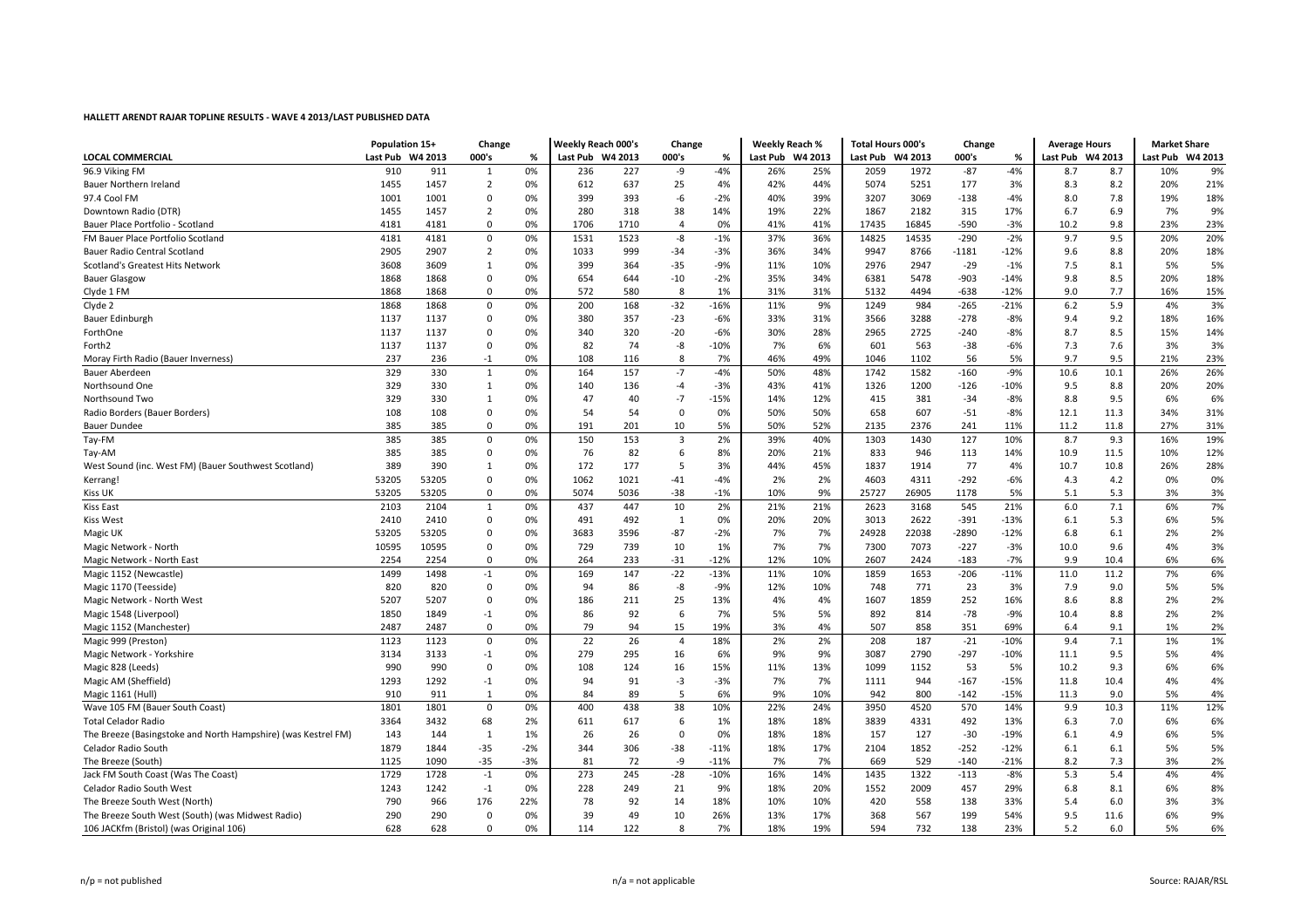|                                              | Population 15+   |       | Change                  |     | <b>Weekly Reach 000's</b> |       | Change         |        | <b>Weekly Reach %</b> |     | <b>Total Hours 000's</b> |        | Change  |        | <b>Average Hours</b> |       | <b>Market Share</b> |         |
|----------------------------------------------|------------------|-------|-------------------------|-----|---------------------------|-------|----------------|--------|-----------------------|-----|--------------------------|--------|---------|--------|----------------------|-------|---------------------|---------|
| LOCAL COMMERCIAL                             | Last Pub W4 2013 |       | 000's                   | %   | Last Pub W4 2013          |       | 000's          | %      | Last Pub W4 2013      |     | Last Pub W4 2013         |        | 000's   | %      | Last Pub W4 2013     |       | Last Pub            | W4 2013 |
| Jack fm Swindon (was More Radio)             | 203              | 202   | $-1$                    | 0%  | 24                        | 32    | 8              | 33%    | 12%                   | 16% | 232                      | 267    | 35      | 15%    | 9.8                  | 8.2   | 6%                  | 7%      |
| Central FM                                   | 210              | 210   | $\mathbf 0$             | 0%  | 56                        | 49    | $-7$           | $-13%$ | 27%                   | 23% | 257                      | 253    | $-4$    | $-2%$  | 4.6                  | 5.2   | 8%                  | 8%      |
| <b>Total Cheshire Radio</b>                  | 377              | 377   | 0                       | 0%  | 64                        | 68    | 4              | 6%     | 17%                   | 18% | 476                      | 472    | $-4$    | $-1%$  | 7.4                  | 7.0   | 6%                  | 6%      |
| Cheshire's Silk 106.9                        | 184              | 184   | $\Omega$                | 0%  | 20                        | 21    | $\mathbf{1}$   | 5%     | 11%                   | 11% | 137                      | 111    | $-26$   | $-19%$ | 6.7                  | 5.4   | 4%                  | 3%      |
| Chester's Dee 106.3                          | 193              | 193   | $\mathbf 0$             | 0%  | 44                        | 47    | 3              | 7%     | 23%                   | 24% | 338                      | 361    | 23      | 7%     | 7.8                  | 7.7   | 8%                  | 9%      |
| <b>Total CN Radio</b>                        | 851              | 851   | $\Omega$                | 0%  | 253                       | 280   | 27             | 11%    | 30%                   | 33% | 1661                     | 1994   | 333     | 20%    | 6.6                  | 7.1   | 11%                 | 13%     |
| The Bay                                      | 281              | 282   | 1                       | 0%  | 98                        | 118   | 20             | 20%    | 35%                   | 42% | 634                      | 868    | 234     | 37%    | 6.5                  | 7.4   | 11%                 | 15%     |
| Citybeat 96.7/102.5FM                        | 570              | 570   | $\mathbf 0$             | 0%  | 159                       | 147   | $-12$          | $-8%$  | 28%                   | 26% | 1196                     | 867    | -329    | $-28%$ | 7.5                  | 5.9   | 12%                 | 9%      |
| Lakeland Radio                               | 51               | 51    | $\mathbf 0$             | 0%  | 19                        | 21    | $\overline{2}$ | 11%    | 37%                   | 41% | 136                      | 155    | 19      | 14%    | 7.2                  | 7.5   | 13%                 | 13%     |
| Connect FM (was Connect FM and Lite 106.8FM) | 438              | 438   | $\Omega$                | 0%  | 55                        | 51    | $-4$           | $-7%$  | 13%                   | 12% | 380                      | 386    | 6       | 2%     | 6.9                  | 7.5   | 4%                  | 4%      |
| <b>Total Essex</b>                           | n/p              | 1268  | n/a                     | n/a | n/p                       | 47    | n/a            | n/a    | n/p                   | 4%  | n/p                      | 223    | n/a     | n/a    | n/p                  | 4.7   | n/p                 | 1%      |
| Radio Exe 107.3 FM (was Exeter FM)           | 194              | 194   | $\mathbf{0}$            | 0%  | 23                        | 24    | $\mathbf{1}$   | 4%     | 12%                   | 13% | 126                      | 154    | 28      | 22%    | 5.6                  | 6.3   | 3%                  | 4%      |
| <b>Total Fire Radio</b>                      | 1326             | 1325  | $-1$                    | 0%  | 51                        | 52    | 1              | 2%     | 4%                    | 4%  | 266                      | 247    | $-19$   | $-7%$  | 5.2                  | 4.8   | 1%                  | 1%      |
| <b>Fire Radio</b>                            | 317              | 316   | $-1$                    | 0%  | 45                        | 46    | $\mathbf{1}$   | 2%     | 14%                   | 15% | 251                      | 234    | $-17$   | $-7%$  | 5.6                  | 5.1   | 3%                  | 3%      |
| Fire Radio South Coast                       | 1009             | 1009  | $\Omega$                | 0%  | 6                         | 6     | $\mathbf 0$    | 0%     | 1%                    | 1%  | 15                       | 14     | $-1$    | $-7%$  | 2.3                  | 2.3   | 0%                  | 0%      |
| 3FM                                          | 71               | 71    | $\mathbf 0$             | 0%  | 29                        | 30    | $\mathbf{1}$   | 3%     | 40%                   | 42% | 281                      | 272    | -9      | $-3%$  | 9.8                  | 9.0   | 18%                 | 18%     |
| Total Global Radio (UK)                      | 53205            | 53205 | $\Omega$                | 0%  | 20403                     | 19955 | -448           | $-2%$  | 38%                   | 38% | 165517                   | 157324 | $-8193$ | $-5%$  | 8.1                  | 7.9   | 16%                 | 15%     |
| Capital Network (UK)                         | 53205            | 53205 | 0                       | 0%  | 7720                      | 7501  | -219           | $-3%$  | 15%                   | 14% | 44657                    | 43578  | $-1079$ | $-2%$  | 5.8                  | 5.8   | 4%                  | 4%      |
| Total Capital XTRA (UK)                      | 53205            | 53205 | 0                       | 0%  | 839                       | 854   | 15             | 2%     | 2%                    | 2%  | 4324                     | 4160   | $-164$  | $-4%$  | 5.2                  | 4.9   | 0%                  | 0%      |
| Capital XTRA (Was Choice FM)                 | 11703            | 11702 | $-1$                    | 0%  | 553                       | 470   | $-83$          | $-15%$ | 5%                    | 4%  | 3264                     | 2590   | $-674$  | $-21%$ | 5.9                  | 5.5   | 2%                  | 1%      |
| <b>Classic FM</b>                            | 53205            | 53205 | $\mathbf 0$             | 0%  | 5321                      | 5634  | 313            | 6%     | 10%                   | 11% | 34505                    | 36536  | 2031    | 6%     | 6.5                  | 6.5   | 3%                  | 4%      |
| Gold Network (UK)                            | 53205            | 53205 | 0                       | 0%  | 1420                      | 1363  | $-57$          | $-4%$  | 3%                    | 3%  | 11907                    | 11299  | $-608$  | $-5%$  | 8.4                  | 8.3   | 1%                  | 1%      |
| Heart Network (UK)                           | 53205            | 53205 | 0                       | 0%  | 7563                      | 7300  | -263           | $-3%$  | 14%                   | 14% | 50811                    | 47356  | $-3455$ | $-7%$  | 6.7                  | 6.5   | 5%                  | 5%      |
| Total LBC (UK)                               | 53205            | 53205 | 0                       | 0%  | 1333                      | 1248  | $-85$          | $-6%$  | 3%                    | 2%  | 13604                    | 12584  | $-1020$ | $-7%$  | 10.2                 | 10.1  | 1%                  | 1%      |
| Total XFM (UK)                               | 53205            | 53205 | $\mathbf 0$             | 0%  | 963                       | 929   | $-34$          | $-4%$  | 2%                    | 2%  | 4779                     | 3577   | $-1202$ | $-25%$ | 5.0                  | 3.9   | 1%                  | 0%      |
| Global Radio London (ILR)                    | 11703            | 11702 | $-1$                    | 0%  | 4738                      | 4506  | $-232$         | $-5%$  | 40%                   | 39% | 39322                    | 36300  | $-3022$ | $-8%$  | 8.3                  | 8.1   | 19%                 | 18%     |
| Global Radio (ILR)                           | 43731            | 43731 | $\mathbf 0$             | 0%  | 14208                     | 13752 | -456           | $-3%$  | 32%                   | 31% | 115696                   | 107584 | $-8112$ | $-7%$  | 8.1                  | 7.8   | 14%                 | 13%     |
| Capital Network (ILR)                        | 30558            | 30558 | 0                       | 0%  | 6471                      | 6236  | $-235$         | $-4%$  | 21%                   | 20% | 39401                    | 37593  | $-1808$ | $-5%$  | 6.1                  | 6.0   | 7%                  | 7%      |
| Capital Birmingham                           | 2209             | 2209  | $\mathbf 0$             | 0%  | 502                       | 481   | $-21$          | $-4%$  | 23%                   | 22% | 2684                     | 2785   | 101     | 4%     | 5.3                  | 5.8   | 7%                  | 7%      |
| Capital East Midlands                        | 1992             | 1992  | $\Omega$                | 0%  | 498                       | 478   | $-20$          | $-4%$  | 25%                   | 24% | 4356                     | 3715   | $-641$  | $-15%$ | 8.8                  | 7.8   | 11%                 | 9%      |
| Capital London                               | 11703            | 11702 | $-1$                    | 0%  | 2170                      | 2156  | $-14$          | $-1%$  | 19%                   | 18% | 10105                    | 10182  | 77      | 1%     | 4.7                  | 4.7   | 5%                  | 5%      |
| Capital Manchester                           | 2914             | 2914  | $\mathbf 0$             | 0%  | 545                       | 626   | 81             | 15%    | 19%                   | 21% | 3433                     | 3760   | 327     | 10%    | 6.3                  | 6.0   | 7%                  | 7%      |
| Capital North East                           | 2232             | 2231  | $-1$                    | 0%  | 477                       | 455   | $-22$          | $-5%$  | 21%                   | 20% | 3460                     | 3307   | $-153$  | $-4%$  | 7.2                  | 7.3   | 8%                  | 8%      |
| Capital Scotland                             | 2787             | 2788  | 1                       | 0%  | 579                       | 552   | $-27$          | $-5%$  | 21%                   | 20% | 3654                     | 3659   | 5       | 0%     | 6.3                  | 6.6   | 8%                  | 8%      |
| <b>Capital South Coast</b>                   | 1161             | 1162  | 1                       | 0%  | 248                       | 231   | $-17$          | $-7%$  | 21%                   | 20% | 1577                     | 1561   | $-16$   | $-1%$  | 6.4                  | 6.8   | 7%                  | 7%      |
| <b>Capital South Wales</b>                   | 1029             | 1030  | 1                       | 0%  | 244                       | 212   | $-32$          | $-13%$ | 24%                   | 21% | 1664                     | 1323   | $-341$  | $-20%$ | 6.8                  | 6.2   | 8%                  | 7%      |
| Capital Yorkshire                            | 4531             | 4531  | 0                       | 0%  | 1189                      | 1062  | -127           | $-11%$ | 26%                   | 23% | 8597                     | 7555   | $-1042$ | $-12%$ | 7.2                  | 7.1   | 9%                  | 9%      |
| Gold Network (ILR)                           | 30067            | 30068 | 1                       | 0%  | 1022                      | 1007  | $-15$          | $-1%$  | 3%                    | 3%  | 9614                     | 8854   | $-760$  | -8%    | 9.4                  | 8.8   | 2%                  | 2%      |
| Gold Cambridgeshire                          | 872              | 872   | $\Omega$                | 0%  | 44                        | 41    | $-3$           | $-7%$  | 5%                    | 5%  | 462                      | 396    | $-66$   | $-14%$ | 10.4                 | 9.7   | 3%                  | 2%      |
| Gold Devon                                   | 1023             | 1023  | $\Omega$                | 0%  | 46                        | 35    | $-11$          | $-24%$ | 4%                    | 3%  | 531                      | 332    | -199    | $-37%$ | 11.6                 | 9.6   | 2%                  | 2%      |
| <b>Gold East Anglia</b>                      | 1211             | 1212  | $\mathbf{1}$            | 0%  | 69                        | 66    | $-3$           | $-4%$  | 6%                    | 5%  | 662                      | 652    | $-10$   | $-2%$  | 9.6                  | 9.9   | 3%                  | 3%      |
| <b>Gold East Midlands</b>                    | 1992             | 1992  | $\mathbf 0$             | 0%  | 61                        | 66    | 5              | 8%     | 3%                    | 3%  | 392                      | 402    | 10      | 3%     | 6.4                  | 6.1   | 1%                  | 1%      |
| <b>Gold Essex</b>                            | 1352             | 1352  | $\mathbf 0$             | 0%  | 38                        | 39    | $\mathbf{1}$   | 3%     | 3%                    | 3%  | 397                      | 434    | 37      | 9%     | 10.4                 | 11.1  | 1%                  | 2%      |
| <b>Gold Four Counties</b>                    | 2043             | 2042  | $-1$                    | 0%  | 72                        | 58    | $-14$          | $-19%$ | 4%                    | 3%  | 738                      | 514    | $-224$  | $-30%$ | 10.2                 | 8.9   | 2%                  | 1%      |
| Gold Kent                                    | 1232             | 1231  | $-1$                    | 0%  | 61                        | 58    | $-3$           | $-5%$  | 5%                    | 5%  | 545                      | 575    | 30      | 6%     | 9.0                  | 9.9   | 2%                  | 2%      |
| Gold London                                  | 11703            | 11702 | $^{\mbox{{\small -1}}}$ | 0%  | 255                       | 274   | 19             | 7%     | 2%                    | 2%  | 2410                     | 2645   | 235     | 10%    | 9.5                  | 9.6   | 1%                  | 1%      |
| <b>Gold Manchester</b>                       | 2914             | 2914  | $\mathbf 0$             | 0%  | 93                        | 108   | 15             | 16%    | 3%                    | 4%  | 690                      | 671    | $-19$   | $-3%$  | 7.4                  | $6.2$ | 2%                  | 1%      |
| Gold North West & Wales                      | 1027             | 1027  | $\Omega$                | 0%  | 23                        | 20    | $-3$           | $-13%$ | 2%                    | 2%  | 241                      | 93     | $-148$  | $-61%$ | 10.4                 | 4.7   | 1%                  | 0%      |
| <b>Gold Solent</b>                           | 1825             | 1824  | $-1$                    | 0%  | 71                        | 68    | $-3$           | $-4%$  | 4%                    | 4%  | 694                      | 664    | $-30$   | $-4%$  | 9.7                  | 9.8   | 2%                  | 2%      |
| <b>Gold South Wales</b>                      | 1029             | 1030  | $\mathbf{1}$            | 0%  | 49                        | 49    | $\Omega$       | 0%     | 5%                    | 5%  | 563                      | 327    | $-236$  | $-42%$ | 11.4                 | 6.6   | 3%                  | 2%      |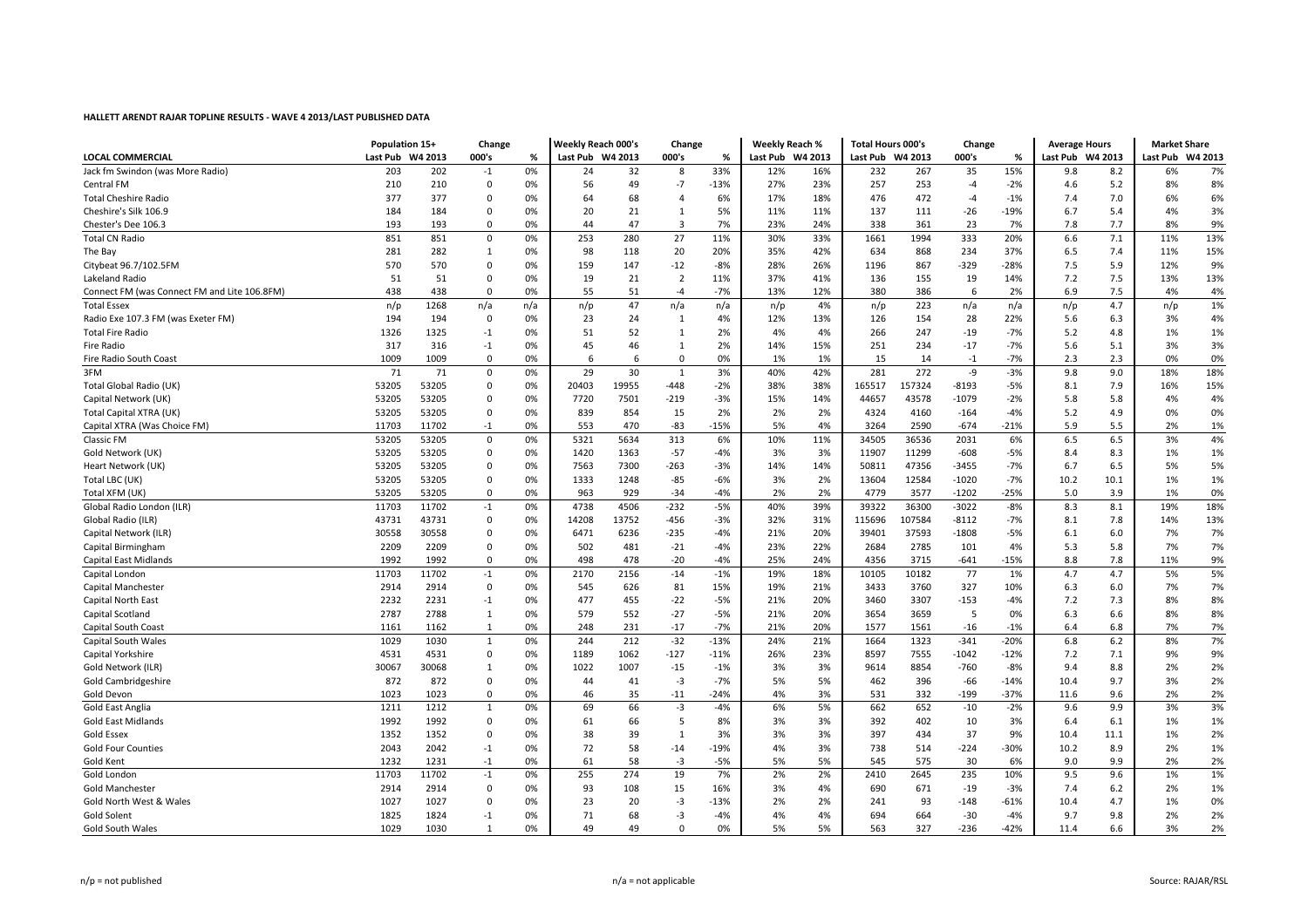|                                      | Population 15+   |       | Change       |       | <b>Weekly Reach 000's</b> |      | Change         |        | <b>Weekly Reach %</b> |     | <b>Total Hours 000's</b> |       | Change     |        | <b>Average Hours</b> |      | <b>Market Share</b> |     |
|--------------------------------------|------------------|-------|--------------|-------|---------------------------|------|----------------|--------|-----------------------|-----|--------------------------|-------|------------|--------|----------------------|------|---------------------|-----|
| <b>LOCAL COMMERCIAL</b>              | Last Pub W4 2013 |       | 000's        | %     | Last Pub W4 2013          |      | 000's          | %      | Last Pub W4 2013      |     | Last Pub W4 2013         |       | 000's<br>% |        | Last Pub W4 2013     |      | Last Pub W4 2013    |     |
| <b>Gold Sussex</b>                   | 1400             | 1399  | $-1$         | 0%    | 62                        | 53   | -9             | $-15%$ | 4%                    | 4%  | 671                      | 558   | $-113$     | $-17%$ | 10.9                 | 10.5 | 2%                  | 2%  |
| <b>Gold Thames Valley</b>            | 1444             | 1443  | $-1$         | 0%    | 33                        | 31   | $-2$           | $-6%$  | 2%                    | 2%  | 203                      | 183   | $-20$      | $-10%$ | 6.2                  | 5.8  | 1%                  | 1%  |
| <b>Gold West Country</b>             | 2190             | 2189  | $-1$         | 0%    | 103                       | 112  | 9              | 9%     | 5%                    | 5%  | 1136                     | 1189  | 53         | 5%     | 11.1                 | 10.7 | 2%                  | 3%  |
| Heart Network (ILR)                  | 28245            | 28246 | 1            | 0%    | 6714                      | 6463 | $-251$         | $-4%$  | 24%                   | 23% | 47374                    | 44075 | $-3299$    | $-7%$  | 7.1                  | 6.8  | 9%                  | 8%  |
| <b>Heart Cambridgeshire</b>          | 872              | 872   | $\Omega$     | 0%    | 272                       | 248  | $-24$          | $-9%$  | 31%                   | 29% | 1886                     | 1623  | $-263$     | $-14%$ | 6.9                  | 6.5  | 10%                 | 9%  |
| <b>Heart East Anglia</b>             | 1211             | 1212  | 1            | 0%    | 295                       | 286  | $-9$           | $-3%$  | 24%                   | 24% | 2292                     | 2132  | $-160$     | $-7%$  | 7.8                  | 7.5  | 9%                  | 8%  |
| <b>Heart Essex</b>                   | 1352             | 1352  | $\mathbf 0$  | 0%    | 423                       | 437  | 14             | 3%     | 31%                   | 32% | 3623                     | 3418  | $-205$     | $-6%$  | 8.6                  | 7.8  | 12%                 | 12% |
| <b>Heart Four Counties</b>           | 2043             | 2042  | $-1$         | 0%    | 513                       | 505  | -8             | $-2%$  | 25%                   | 25% | 3612                     | 3746  | 134        | 4%     | 7.0                  | 7.4  | 9%                  | 9%  |
| <b>Heart Kent</b>                    | 1232             | 1231  | $-1$         | 0%    | 401                       | 359  | $-42$          | $-10%$ | 33%                   | 29% | 3489                     | 2772  | $-717$     | $-21%$ | 8.7                  | 7.7  | 13%                 | 10% |
| <b>Heart London</b>                  | 11703            | 11702 | $-1$         | 0%    | 1742                      | 1557 | $-185$         | $-11%$ | 15%                   | 13% | 8763                     | 7582  | $-1181$    | $-13%$ | 5.0                  | 4.9  | 4%                  | 4%  |
| <b>Heart North West and Wales</b>    | 1027             | 1027  | $\mathbf 0$  | 0%    | 228                       | 212  | $-16$          | $-7%$  | 22%                   | 21% | 1482                     | 1811  | 329        | 22%    | 6.5                  | 8.5  | 7%                  | 9%  |
| <b>Heart Solent</b>                  | 1825             | 1824  | $-1$         | 0%    | 339                       | 330  | -9             | $-3%$  | 19%                   | 18% | 2254                     | 1873  | $-381$     | $-17%$ | 6.6                  | 5.7  | 6%                  | 5%  |
| <b>Heart South West</b>              | 1429             | 1429  | 0            | 0%    | 411                       | 428  | 17             | 4%     | 29%                   | 30% | 3555                     | 3689  | 134        | 4%     | 8.6                  | 8.6  | 11%                 | 11% |
| <b>Heart Sussex</b>                  | 1400             | 1399  | $-1$         | 0%    | 332                       | 377  | 45             | 14%    | 24%                   | 27% | 2573                     | 2933  | 360        | 14%    | 7.7                  | 7.8  | 9%                  | 11% |
| <b>Heart Thames Valley</b>           | 1444             | 1443  | $-1$         | 0%    | 342                       | 327  | $-15$          | $-4%$  | 24%                   | 23% | 2710                     | 2407  | $-303$     | $-11%$ | 7.9                  | 7.4  | 10%                 | 8%  |
| <b>Heart West Country</b>            | 2190             | 2189  | $-1$         | 0%    | 606                       | 606  | $\mathbf 0$    | 0%     | 28%                   | 28% | 5049                     | 4452  | $-597$     | $-12%$ | 8.3                  | 7.3  | 11%                 | 10% |
| <b>Heart West Midlands</b>           | 3707             | 3707  | $\mathbf 0$  | 0%    | 832                       | 768  | $-64$          | $-8%$  | 22%                   | 21% | 4966                     | 4818  | $-148$     | $-3%$  | 6.0                  | 6.3  | 7%                  | 7%  |
| LBC (ILR)                            | 11703            | 11702 | $-1$         | 0%    | 1240                      | 1051 | $-189$         | $-15%$ | 11%                   | 9%  | 12863                    | 11435 | $-1428$    | $-11%$ | 10.4                 | 10.9 | 6%                  | 6%  |
| LBC 97.3                             | 11703            | 11702 | $-1$         | 0%    | 1073                      | 958  | $-115$         | $-11%$ | 9%                    | 8%  | 10933                    | 10134 | $-799$     | $-7%$  | 10.2                 | 10.6 | 5%                  | 5%  |
| LBC News 1152                        | 11703            | 11702 | $-1$         | 0%    | 370                       | 236  | $-134$         | $-36%$ | 3%                    | 2%  | 1930                     | 1301  | $-629$     | $-33%$ | 5.2                  | 5.5  | 1%                  | 1%  |
| XFM (ILR)                            | 14616            | 14616 | $\pmb{0}$    | 0%    | 700                       | 665  | $-35$          | $-5%$  | 5%                    | 5%  | 3195                     | 2504  | $-691$     | $-22%$ | 4.6                  | 3.8  | 1%                  | 1%  |
| <b>XFM London</b>                    | 11703            | 11702 | $-1$         | 0%    | 513                       | 440  | $-73$          | $-14%$ | 4%                    | 4%  | 1916                     | 1866  | $-50$      | $-3%$  | 3.7                  | 4.2  | 1%                  | 1%  |
| <b>XFM Manchester</b>                | 2914             | 2914  | 0            | 0%    | 236                       | 199  | $-37$          | $-16%$ | 8%                    | 7%  | 1234                     | 623   | -611       | -50%   | 5.2                  | 3.1  | 3%                  | 1%  |
| <b>IOW Radio</b>                     | 120              | 119   | $-1$         | $-1%$ | 41                        | 41   | $\mathbf 0$    | 0%     | 34%                   | 34% | 304                      | 288   | $-16$      | $-5%$  | 7.4                  | 7.1  | 12%                 | 12% |
| JACKfm Oxfordshire                   | 510              | 511   | 1            | 0%    | 99                        | 107  | 8              | 8%     | 19%                   | 21% | 587                      | 516   | $-71$      | $-12%$ | 5.9                  | 4.8  | 6%                  | 5%  |
| Glide FM 1079 (was Oxford's FM107.9) | 498              | 498   | 0            | 0%    | 31                        | 30   | $-1$           | $-3%$  | 6%                    | 6%  | 111                      | 59    | $-52$      | $-47%$ | 3.6                  | 2.0  | 1%                  | 1%  |
| 106 JACKfm (Oxford)                  | 510              | 511   | 1            | 0%    | 81                        | 86   | 5              | 6%     | 16%                   | 17% | 476                      | 457   | $-19$      | $-4%$  | 5.9                  | 5.3  | 5%                  | 5%  |
|                                      | 290              | 290   | $\mathbf 0$  | 0%    | 69                        | 61   | -8             | $-12%$ | 24%                   | 21% | 512                      | 441   | $-71$      | $-14%$ | 7.4                  | 7.2  | 9%                  | 8%  |
| Kingdom FM                           | 1080             | 1080  | $\mathbf 0$  | 0%    | 156                       | 153  | $-3$           |        | 14%                   | 14% | 1106                     | 885   |            | $-20%$ | 7.1                  | 5.8  | 5%                  | 4%  |
| kmfm Group                           |                  |       |              |       | 79                        |      | $\overline{3}$ | $-2%$  |                       |     |                          |       | $-221$     |        |                      |      |                     |     |
| kmfm East                            | 525              | 523   | $-2$         | 0%    |                           | 82   |                | 4%     | 15%                   | 16% | 575                      | 484   | $-91$      | $-16%$ | 7.3                  | 5.9  | 5%                  | 4%  |
| kmfm West                            | 556              | 557   | 1            | 0%    | 76                        | 71   | $-5$           | $-7%$  | 14%                   | 13% | 531                      | 401   | $-130$     | $-24%$ | 6.9                  | 5.7  | 4%                  | 3%  |
| Lincs FM Group                       | 2416             | 2416  | $\Omega$     | 0%    | 665                       | 604  | -61            | $-9%$  | 28%                   | 25% | 6437                     | 6189  | $-248$     | $-4%$  | 9.7                  | 10.3 | 12%                 | 12% |
| Lincs FM 102.2                       | 924              | 924   | $\Omega$     | 0%    | 349                       | 316  | $-33$          | $-9%$  | 38%                   | 34% | 3913                     | 3782  | $-131$     | $-3%$  | 11.2                 | 12.0 | 18%                 | 18% |
| Lincs FM Group Yorkshire             | 1510             | 1510  | $\mathbf 0$  | 0%    | 313                       | 304  | -9             | $-3%$  | 21%                   | 20% | 2412                     | 2560  | 148        | 6%     | 7.7                  | 8.4  | 8%                  | 8%  |
| Dearne FM                            | 235              | 235   | $\mathbf 0$  | 0%    | 58                        | 60   | $\overline{2}$ | 3%     | 25%                   | 25% | 437                      | 475   | 38         | 9%     | 7.6                  | 7.9  | 9%                  | 10% |
| <b>KCFM 99.8</b>                     | 442              | 442   | $\Omega$     | 0%    | 77                        | 78   | $\mathbf{1}$   | 1%     | 17%                   | 18% | 508                      | 650   | 142        | 28%    | 6.6                  | 8.3  | 6%                  | 7%  |
| <b>Ridings FM</b>                    | 301              | 300   | $-1$         | 0%    | 45                        | 37   | $-8$           | $-18%$ | 15%                   | 12% | 417                      | 414   | $-3$       | $-1%$  | 9.2                  | 11.2 | 7%                  | 7%  |
| Rother FM                            | 208              | 208   | $\mathbf 0$  | 0%    | 45                        | 42   | $-3$           | $-7%$  | 22%                   | 20% | 301                      | 275   | $-26$      | $-9%$  | 6.7                  | 6.6  | 7%                  | 6%  |
| Trax FM                              | 375              | 374   | $-1$         | 0%    | 90                        | 88   | $-2$           | $-2%$  | 24%                   | 23% | 751                      | 745   | -6         | $-1%$  | 8.4                  | 8.5  | 9%                  | 10% |
| The Local Radio Company Group Total  | 1983             | 1983  | $\Omega$     | 0%    | 542                       | 538  | $-4$           | $-1%$  | 27%                   | 27% | 4532                     | 4750  | 218        | 5%     | 8.4                  | 8.8  | 11%                 | 12% |
| 2BR                                  | 180              | 181   | $\mathbf{1}$ | 1%    | 56                        | 62   | 6              | 11%    | 31%                   | 34% | 392                      | 516   | 124        | 32%    | 7.0                  | 8.4  | 12%                 | 15% |
| Minster FM                           | 305              | 305   | $\mathbf 0$  | 0%    | 71                        | 73   | $\overline{2}$ | 3%     | 23%                   | 24% | 547                      | 590   | 43         | 8%     | 7.7                  | 8.0  | 9%                  | 10% |
| <b>Mix 96</b>                        | 125              | 125   | 0            | 0%    | 41                        | 42   | $\mathbf{1}$   | 2%     | 33%                   | 34% | 335                      | 343   | 8          | 2%     | 8.2                  | 8.1  | 12%                 | 12% |
| Spire FM                             | 118              | 119   | 1            | 1%    | 48                        | 43   | $-5$           | $-10%$ | 41%                   | 36% | 400                      | 325   | $-75$      | $-19%$ | 8.3                  | 7.6  | 17%                 | 14% |
| Spirit FM                            | 216              | 216   | $\Omega$     | 0%    | 51                        | 46   | $-5$           | $-10%$ | 23%                   | 21% | 438                      | 492   | 54         | 12%    | 8.7                  | 10.7 | 10%                 | 12% |
| <b>Star North East</b>               | 386              | 387   | $\mathbf{1}$ | 0%    | 58                        | 49   | -9             | $-16%$ | 15%                   | 13% | 400                      | 342   | $-58$      | $-15%$ | 6.9                  | 7.0  | 5%                  | 5%  |
| Star NE - North (was Durham FM)      | 212              | 212   | $\mathbf 0$  | 0%    | 25                        | 20   | -5             | $-20%$ | 12%                   | 10% | 160                      | 122   | -38        | -24%   | 6.5                  | 6.0  | 4%                  | 3%  |
| Star NE - South (was Alpha 103.2)    | 175              | 175   | 0            | 0%    | 33                        | 28   | -5             | $-15%$ | 19%                   | 16% | 240                      | 221   | $-19$      | $-8%$  | 7.2                  | 7.8  | 7%                  | 7%  |
| 97.2 Stray FM                        | 144              | 142   | $-2$         | $-1%$ | 50                        | 52   | $\overline{2}$ | 4%     | 35%                   | 36% | 387                      | 401   | 14         | 4%     | 7.7                  | 7.7  | 13%                 | 13% |
| Sun FM                               | 271              | 272   | $\mathbf{1}$ | 0%    | 73                        | 71   | $-2$           | $-3%$  | 27%                   | 26% | 670                      | 707   | 37         | 6%     | 9.2                  | 9.9  | 14%                 | 14% |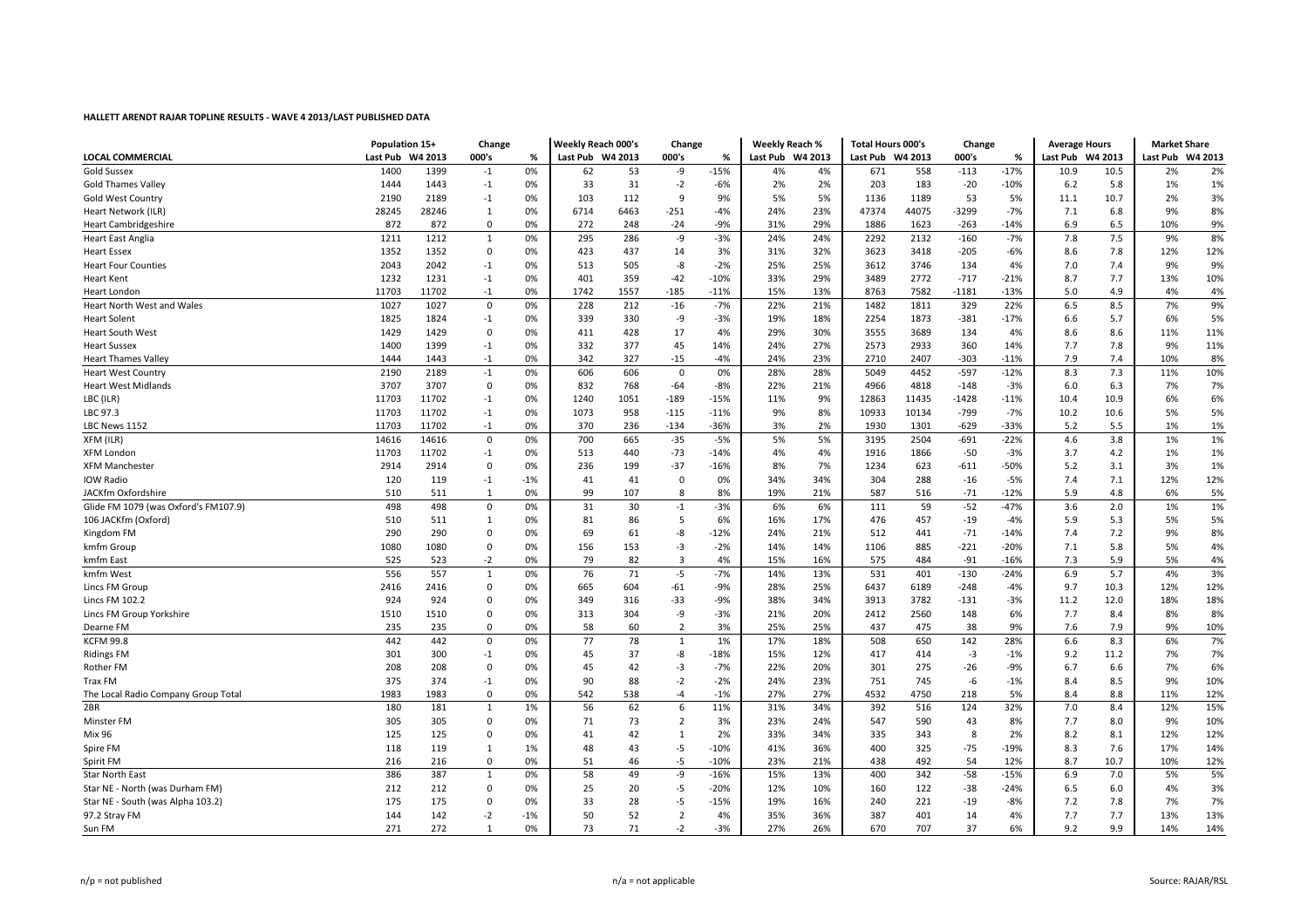| <b>LOCAL COMMERCIAL</b><br>Last Pub W4 2013<br>000's<br>Last Pub W4 2013<br>000's<br>Last Pub W4 2013<br>Last Pub W4 2013<br>000's<br>Last Pub W4 2013<br>Last Pub W4 2013<br>%<br>%<br>%<br>123<br>9%<br>12%<br><b>Wessex FM</b><br>123<br>0%<br>48<br>36%<br>39%<br>563<br>59<br>11.4<br>11.6<br>18%<br>20%<br>0<br>44<br>$\overline{4}$<br>504<br>51<br>19%<br>114<br>114<br>$\mathbf 0$<br>51<br>0%<br>44%<br>45%<br>471<br>11<br>2%<br>9.1<br>9.3<br>18%<br>Yorkshire Coast Radio<br>0%<br>$\Omega$<br>460<br>158<br>159<br>$\mathbf{1}$<br>44<br>$-2%$<br>28%<br>11<br>3%<br>7.9<br>8.3<br>11%<br>45<br>$-1$<br>28%<br>355<br>366<br>10%<br>Radio Mansfield 103.2<br>1%<br>71<br>71<br>40<br>$-1$<br>$-2%$<br>57%<br>55%<br>405<br>422<br>17<br>4%<br>10.0<br>10.7<br>26%<br>28%<br>Manx Radio<br>0<br>0%<br>41<br>$*%$<br>$*%$<br>n/a<br><b>MKFM</b><br>n/p<br>1730<br>n/a<br>n/a<br>$\overline{7}$<br>n/a<br>n/a<br>n/p<br>8<br>n/p<br>1.2<br>n/p<br>n/p<br>n/p<br>n/a<br>9%<br>329<br>0%<br>10%<br>537<br>76<br>16%<br>7.7<br>7%<br>Original 106 (Aberdeen)<br>330<br>$\mathbf{1}$<br>60<br>66<br>18%<br>20%<br>461<br>8.1<br>6<br>1217<br>$-27$<br>$-2%$<br>19%<br>19%<br>8%<br>8%<br><b>Total Orion Midlands</b><br>6394<br>6393<br>$-1$<br>0%<br>1244<br>10290<br>9961<br>-329<br>$-3%$<br>8.3<br>8.2<br>8%<br>8%<br><b>Orion Midlands FM</b><br>6394<br>6393<br>$-1$<br>0%<br>1138<br>1127<br>$-11$<br>$-1%$<br>18%<br>18%<br>9389<br>9438<br>49<br>1%<br>8.2<br>8.4<br>31<br>20%<br>21%<br>375<br>8.7<br>9%<br>Gem 106<br>2384<br>2384<br>$\mathbf 0$<br>0%<br>479<br>510<br>6%<br>4144<br>4519<br>9%<br>8.9<br>9%<br>$-58$<br>4100<br>765<br>707<br>$-8%$<br>19%<br>17%<br>5442<br>$-704$<br>$-11%$<br>8.0<br>7.7<br>8%<br>7%<br>Free Radio (West Midlands)<br>4100<br>0<br>0%<br>6146<br>617<br>$-43$<br>$-7%$<br>15%<br>5246<br>4920<br>$-326$<br>$-6%$<br>8.0<br>8.0<br>7%<br>6%<br>Free Radio FM (West Midlands)<br>4100<br>4100<br>$\mathbf 0$<br>0%<br>660<br>16%<br>1%<br>Free Radio 80s (West Midlands)<br>3629<br>3629<br>$\mathbf 0$<br>119<br>$-26$<br>$-18%$<br>4%<br>3%<br>900<br>523<br>$-377$<br>$-42%$<br>6.2<br>4.4<br>1%<br>0%<br>145<br>15%<br>2681<br>$-257$<br>6%<br>6%<br>Free Radio (Birmingham & Black Country)<br>2574<br>2574<br>425<br>390<br>$-35$<br>$-8%$<br>17%<br>2938<br>$-9%$<br>6.9<br>$\Omega$<br>0%<br>6.9<br>2574<br>2574<br>331<br>14%<br>13%<br>2401<br>2338<br>6.8<br>5%<br>5%<br>Free Radio FM (Birmingham & Black Country) (was BRMB and Bear<br>$\mathbf 0$<br>0%<br>355<br>$-24$<br>$-7%$<br>$-63$<br>$-3%$<br>7.1<br>2574<br>2574<br>$\mathbf 0$<br>0%<br>86<br>74<br>$-12$<br>$-14%$<br>3%<br>3%<br>537<br>343<br>-194<br>$-36%$<br>6.2<br>4.6<br>1%<br>1%<br>Free Radio 80s (Birmingham & Black Country)<br>8%<br>Free Radio (Coventry & Warwickshire)<br>681<br>681<br>$\mathbf 0$<br>120<br>114<br>-6<br>$-5%$<br>18%<br>17%<br>994<br>946<br>$-48$<br>$-5%$<br>8.3<br>8.3<br>8%<br>0%<br>7.7<br>7%<br>681<br>681<br>$\mathbf 0$<br>96<br>16%<br>14%<br>23<br>3%<br>8.7<br>7%<br>Free Radio FM (Coventry & Warwickshire) (was Mercia)<br>0%<br>107<br>$-11$<br>$-10%$<br>816<br>839<br>681<br>25<br>4%<br>$-71$<br>7.0<br>2%<br>1%<br>Free Radio 80s (Coventry & Warwickshire)<br>681<br>$\mathbf 0$<br>0%<br>26<br>$-1$<br>$-4%$<br>4%<br>179<br>108<br>$-40%$<br>4.4<br>470<br>471<br>97<br>20%<br>20<br>9.1<br>8.9<br>9%<br>9%<br>Free Radio FM (Herefordshire & Worcestershire) (was Wyvern)<br>$\mathbf{1}$<br>0%<br>93<br>$\overline{4}$<br>4%<br>21%<br>849<br>869<br>2%<br>$-2$<br>28%<br>27%<br>8.5<br>Free Radio (Shropshire)<br>374<br>375<br>1<br>0%<br>104<br>102<br>$-2%$<br>884<br>915<br>31<br>4%<br>9.0<br>11%<br>12%<br>374<br>375<br>0%<br>88<br>86<br>$-2$<br>$-2%$<br>23%<br>789<br>25<br>3%<br>8.7<br>9.2<br>10%<br>Free Radio FM (Shropshire) (was Beacon)<br>1<br>24%<br>764<br>10%<br>2%<br>Free Radio 80s (Shropshire)<br>374<br>375<br>1<br>0%<br>23<br>24<br>$\mathbf{1}$<br>4%<br>6%<br>6%<br>120<br>126<br>6<br>5%<br>5.2<br>5.3<br>2%<br>42<br>7.8<br>7%<br>222<br>222<br>$\mathbf 0$<br>40<br>43<br>3<br>8%<br>18%<br>20%<br>313<br>355<br>13%<br>8.2<br>6%<br>Palm FM<br>0%<br>260<br>259<br>38<br>$\overline{3}$<br>9%<br>14%<br>15%<br>$\mathbf{1}$<br>6.3<br>5.8<br>4%<br>$-1$<br>0%<br>35<br>223<br>224<br>0%<br>4%<br>Radio Plymouth<br>11703<br>11702<br>147<br>160<br>13<br>9%<br>1%<br>1%<br>1373<br>-232<br>$-17%$<br>9.3<br>1%<br>Premier Christian Radio<br>$-1$<br>0%<br>1141<br>7.1<br>1%<br>35<br>8.3<br>8%<br>581<br>19%<br>18%<br>910<br>894<br>$-16$<br>$-2%$<br>8.1<br>8%<br>Q Radio Network<br>616<br>6%<br>110<br>110<br>$\mathbf 0$<br>0%<br>6%<br>1329<br>1329<br>$\mathbf{0}$<br>7.7<br>6%<br><b>Total Quidem</b><br>0%<br>185<br>186<br>1<br>1%<br>14%<br>14%<br>1424<br>1435<br>11<br>1%<br>7.7<br>320<br>8%<br>-9<br>6.7<br>3%<br>3%<br>Oak FM<br>321<br>1<br>0%<br>27<br>26<br>$-1$<br>$-4%$<br>8%<br>182<br>173<br>$-5%$<br>6.8<br>1009<br>$\overline{2}$<br>16%<br>16%<br>21<br>7.8<br>7%<br>7%<br>1009<br>$\overline{0}$<br>0%<br>158<br>160<br>1%<br>1242<br>1263<br>2%<br>7.9<br><b>Total Touch Radio Network</b><br>$-1$<br>$^{\rm -1}$<br>20%<br>20%<br>$-19$<br>7.3<br>6%<br>107.6 Banbury Sound<br>84<br>83<br>$-1%$<br>17<br>16<br>$-6%$<br>124<br>105<br>$-15%$<br>6.3<br>7%<br>78<br>78<br>25<br>22<br>$-3$<br>$-12%$<br>$-27$<br>9.2<br>13%<br>$\mathbf 0$<br>0%<br>32%<br>29%<br>230<br>203<br>$-12%$<br>9.1<br>15%<br><b>Rugby FM</b><br>5%<br>Touch FM Staffs<br>256<br>256<br>$\mathbf 0$<br>36<br>35<br>$-1$<br>$-3%$<br>14%<br>14%<br>288<br>274<br>$-14$<br>$-5%$<br>8.0<br>7.8<br>5%<br>0%<br>9%<br>4%<br>297<br>297<br>$\mathbf 0$<br>27<br>31<br>$\overline{4}$<br>15%<br>10%<br>148<br>178<br>30<br>20%<br>5.4<br>5.8<br>3%<br>96.2FM Touchradio - Coventry<br>0%<br>53<br>55<br>$\overline{2}$<br>18%<br>19%<br>49<br>8.6<br>9%<br>102FM Touchradio - Warks, Worcs, Cotswolds<br>294<br>295<br>1<br>0%<br>4%<br>453<br>502<br>11%<br>9.1<br>8%<br>235<br>0%<br>17<br>19<br>$\overline{2}$<br>12%<br>7%<br>8%<br>$-16%$<br>5.2<br>3.9<br>2%<br>2%<br>Reading 107 FM<br>235<br>$\mathbf 0$<br>88<br>74<br>$-14$<br>5%<br>116<br>2%<br>7.9<br>7.9<br>5%<br>Total Real and Smooth Ltd.<br>53205<br>53205<br>$\mathbf 0$<br>0%<br>5987<br>6103<br>11%<br>11%<br>47317<br>48246<br>929<br>2%<br>5408<br>5408<br>1355<br>23%<br>25%<br>10673<br>8.2<br>7.9<br>11%<br>Real and Smooth Ltd. North West Total<br>0<br>0%<br>1236<br>119<br>10%<br>10163<br>510<br>5%<br>11%<br>22%<br>23%<br>10%<br>5371<br>5370<br>$-1$<br>1247<br>73<br>6%<br>9813<br>422<br>8.0<br>7.9<br>10%<br>Real and Smooth Ltd. North West Regional<br>0%<br>1174<br>9391<br>4%<br>2254<br>2254<br>597<br>$-12$<br>27%<br>26%<br>5308<br>8.5<br>8.9<br>12%<br>Real and Smooth Ltd. North East<br>$\mathbf 0$<br>0%<br>609<br>$-2%$<br>5197<br>111<br>2%<br>12% |
|-------------------------------------------------------------------------------------------------------------------------------------------------------------------------------------------------------------------------------------------------------------------------------------------------------------------------------------------------------------------------------------------------------------------------------------------------------------------------------------------------------------------------------------------------------------------------------------------------------------------------------------------------------------------------------------------------------------------------------------------------------------------------------------------------------------------------------------------------------------------------------------------------------------------------------------------------------------------------------------------------------------------------------------------------------------------------------------------------------------------------------------------------------------------------------------------------------------------------------------------------------------------------------------------------------------------------------------------------------------------------------------------------------------------------------------------------------------------------------------------------------------------------------------------------------------------------------------------------------------------------------------------------------------------------------------------------------------------------------------------------------------------------------------------------------------------------------------------------------------------------------------------------------------------------------------------------------------------------------------------------------------------------------------------------------------------------------------------------------------------------------------------------------------------------------------------------------------------------------------------------------------------------------------------------------------------------------------------------------------------------------------------------------------------------------------------------------------------------------------------------------------------------------------------------------------------------------------------------------------------------------------------------------------------------------------------------------------------------------------------------------------------------------------------------------------------------------------------------------------------------------------------------------------------------------------------------------------------------------------------------------------------------------------------------------------------------------------------------------------------------------------------------------------------------------------------------------------------------------------------------------------------------------------------------------------------------------------------------------------------------------------------------------------------------------------------------------------------------------------------------------------------------------------------------------------------------------------------------------------------------------------------------------------------------------------------------------------------------------------------------------------------------------------------------------------------------------------------------------------------------------------------------------------------------------------------------------------------------------------------------------------------------------------------------------------------------------------------------------------------------------------------------------------------------------------------------------------------------------------------------------------------------------------------------------------------------------------------------------------------------------------------------------------------------------------------------------------------------------------------------------------------------------------------------------------------------------------------------------------------------------------------------------------------------------------------------------------------------------------------------------------------------------------------------------------------------------------------------------------------------------------------------------------------------------------------------------------------------------------------------------------------------------------------------------------------------------------------------------------------------------------------------------------------------------------------------------------------------------------------------------------------------------------------------------------------------------------------------------------------------------------------------------------------------------------------------------------------------------------------------------------------------------------------------------------------------------------------------------------------------------------------------------------------------------------------------------------------------------------------------------------------------------------------------------------------------------------------------------------------------------------------------------------------------------------------------------------------------------------------------------------------------------------------------------------------------------------------------------------------------------------------------------------------------------------------------------------------------------------------------------------------------------------------------------------------------------------------------------------------------------------------------------------------------------------------------------------------------------------------------------------------------------------------------------------------------------------------------------------------------------------------------------------------------------------------------------------------------------------------------------------------------------------------------------------------------------------------------------------------------------------|
|                                                                                                                                                                                                                                                                                                                                                                                                                                                                                                                                                                                                                                                                                                                                                                                                                                                                                                                                                                                                                                                                                                                                                                                                                                                                                                                                                                                                                                                                                                                                                                                                                                                                                                                                                                                                                                                                                                                                                                                                                                                                                                                                                                                                                                                                                                                                                                                                                                                                                                                                                                                                                                                                                                                                                                                                                                                                                                                                                                                                                                                                                                                                                                                                                                                                                                                                                                                                                                                                                                                                                                                                                                                                                                                                                                                                                                                                                                                                                                                                                                                                                                                                                                                                                                                                                                                                                                                                                                                                                                                                                                                                                                                                                                                                                                                                                                                                                                                                                                                                                                                                                                                                                                                                                                                                                                                                                                                                                                                                                                                                                                                                                                                                                                                                                                                                                                                                                                                                                                                                                                                                                                                                                                                                                                                                                                                                                                                                                                                                                                                                                                                                                                                                                                                                                                                                                                                                                     |
|                                                                                                                                                                                                                                                                                                                                                                                                                                                                                                                                                                                                                                                                                                                                                                                                                                                                                                                                                                                                                                                                                                                                                                                                                                                                                                                                                                                                                                                                                                                                                                                                                                                                                                                                                                                                                                                                                                                                                                                                                                                                                                                                                                                                                                                                                                                                                                                                                                                                                                                                                                                                                                                                                                                                                                                                                                                                                                                                                                                                                                                                                                                                                                                                                                                                                                                                                                                                                                                                                                                                                                                                                                                                                                                                                                                                                                                                                                                                                                                                                                                                                                                                                                                                                                                                                                                                                                                                                                                                                                                                                                                                                                                                                                                                                                                                                                                                                                                                                                                                                                                                                                                                                                                                                                                                                                                                                                                                                                                                                                                                                                                                                                                                                                                                                                                                                                                                                                                                                                                                                                                                                                                                                                                                                                                                                                                                                                                                                                                                                                                                                                                                                                                                                                                                                                                                                                                                                     |
|                                                                                                                                                                                                                                                                                                                                                                                                                                                                                                                                                                                                                                                                                                                                                                                                                                                                                                                                                                                                                                                                                                                                                                                                                                                                                                                                                                                                                                                                                                                                                                                                                                                                                                                                                                                                                                                                                                                                                                                                                                                                                                                                                                                                                                                                                                                                                                                                                                                                                                                                                                                                                                                                                                                                                                                                                                                                                                                                                                                                                                                                                                                                                                                                                                                                                                                                                                                                                                                                                                                                                                                                                                                                                                                                                                                                                                                                                                                                                                                                                                                                                                                                                                                                                                                                                                                                                                                                                                                                                                                                                                                                                                                                                                                                                                                                                                                                                                                                                                                                                                                                                                                                                                                                                                                                                                                                                                                                                                                                                                                                                                                                                                                                                                                                                                                                                                                                                                                                                                                                                                                                                                                                                                                                                                                                                                                                                                                                                                                                                                                                                                                                                                                                                                                                                                                                                                                                                     |
|                                                                                                                                                                                                                                                                                                                                                                                                                                                                                                                                                                                                                                                                                                                                                                                                                                                                                                                                                                                                                                                                                                                                                                                                                                                                                                                                                                                                                                                                                                                                                                                                                                                                                                                                                                                                                                                                                                                                                                                                                                                                                                                                                                                                                                                                                                                                                                                                                                                                                                                                                                                                                                                                                                                                                                                                                                                                                                                                                                                                                                                                                                                                                                                                                                                                                                                                                                                                                                                                                                                                                                                                                                                                                                                                                                                                                                                                                                                                                                                                                                                                                                                                                                                                                                                                                                                                                                                                                                                                                                                                                                                                                                                                                                                                                                                                                                                                                                                                                                                                                                                                                                                                                                                                                                                                                                                                                                                                                                                                                                                                                                                                                                                                                                                                                                                                                                                                                                                                                                                                                                                                                                                                                                                                                                                                                                                                                                                                                                                                                                                                                                                                                                                                                                                                                                                                                                                                                     |
|                                                                                                                                                                                                                                                                                                                                                                                                                                                                                                                                                                                                                                                                                                                                                                                                                                                                                                                                                                                                                                                                                                                                                                                                                                                                                                                                                                                                                                                                                                                                                                                                                                                                                                                                                                                                                                                                                                                                                                                                                                                                                                                                                                                                                                                                                                                                                                                                                                                                                                                                                                                                                                                                                                                                                                                                                                                                                                                                                                                                                                                                                                                                                                                                                                                                                                                                                                                                                                                                                                                                                                                                                                                                                                                                                                                                                                                                                                                                                                                                                                                                                                                                                                                                                                                                                                                                                                                                                                                                                                                                                                                                                                                                                                                                                                                                                                                                                                                                                                                                                                                                                                                                                                                                                                                                                                                                                                                                                                                                                                                                                                                                                                                                                                                                                                                                                                                                                                                                                                                                                                                                                                                                                                                                                                                                                                                                                                                                                                                                                                                                                                                                                                                                                                                                                                                                                                                                                     |
|                                                                                                                                                                                                                                                                                                                                                                                                                                                                                                                                                                                                                                                                                                                                                                                                                                                                                                                                                                                                                                                                                                                                                                                                                                                                                                                                                                                                                                                                                                                                                                                                                                                                                                                                                                                                                                                                                                                                                                                                                                                                                                                                                                                                                                                                                                                                                                                                                                                                                                                                                                                                                                                                                                                                                                                                                                                                                                                                                                                                                                                                                                                                                                                                                                                                                                                                                                                                                                                                                                                                                                                                                                                                                                                                                                                                                                                                                                                                                                                                                                                                                                                                                                                                                                                                                                                                                                                                                                                                                                                                                                                                                                                                                                                                                                                                                                                                                                                                                                                                                                                                                                                                                                                                                                                                                                                                                                                                                                                                                                                                                                                                                                                                                                                                                                                                                                                                                                                                                                                                                                                                                                                                                                                                                                                                                                                                                                                                                                                                                                                                                                                                                                                                                                                                                                                                                                                                                     |
|                                                                                                                                                                                                                                                                                                                                                                                                                                                                                                                                                                                                                                                                                                                                                                                                                                                                                                                                                                                                                                                                                                                                                                                                                                                                                                                                                                                                                                                                                                                                                                                                                                                                                                                                                                                                                                                                                                                                                                                                                                                                                                                                                                                                                                                                                                                                                                                                                                                                                                                                                                                                                                                                                                                                                                                                                                                                                                                                                                                                                                                                                                                                                                                                                                                                                                                                                                                                                                                                                                                                                                                                                                                                                                                                                                                                                                                                                                                                                                                                                                                                                                                                                                                                                                                                                                                                                                                                                                                                                                                                                                                                                                                                                                                                                                                                                                                                                                                                                                                                                                                                                                                                                                                                                                                                                                                                                                                                                                                                                                                                                                                                                                                                                                                                                                                                                                                                                                                                                                                                                                                                                                                                                                                                                                                                                                                                                                                                                                                                                                                                                                                                                                                                                                                                                                                                                                                                                     |
|                                                                                                                                                                                                                                                                                                                                                                                                                                                                                                                                                                                                                                                                                                                                                                                                                                                                                                                                                                                                                                                                                                                                                                                                                                                                                                                                                                                                                                                                                                                                                                                                                                                                                                                                                                                                                                                                                                                                                                                                                                                                                                                                                                                                                                                                                                                                                                                                                                                                                                                                                                                                                                                                                                                                                                                                                                                                                                                                                                                                                                                                                                                                                                                                                                                                                                                                                                                                                                                                                                                                                                                                                                                                                                                                                                                                                                                                                                                                                                                                                                                                                                                                                                                                                                                                                                                                                                                                                                                                                                                                                                                                                                                                                                                                                                                                                                                                                                                                                                                                                                                                                                                                                                                                                                                                                                                                                                                                                                                                                                                                                                                                                                                                                                                                                                                                                                                                                                                                                                                                                                                                                                                                                                                                                                                                                                                                                                                                                                                                                                                                                                                                                                                                                                                                                                                                                                                                                     |
|                                                                                                                                                                                                                                                                                                                                                                                                                                                                                                                                                                                                                                                                                                                                                                                                                                                                                                                                                                                                                                                                                                                                                                                                                                                                                                                                                                                                                                                                                                                                                                                                                                                                                                                                                                                                                                                                                                                                                                                                                                                                                                                                                                                                                                                                                                                                                                                                                                                                                                                                                                                                                                                                                                                                                                                                                                                                                                                                                                                                                                                                                                                                                                                                                                                                                                                                                                                                                                                                                                                                                                                                                                                                                                                                                                                                                                                                                                                                                                                                                                                                                                                                                                                                                                                                                                                                                                                                                                                                                                                                                                                                                                                                                                                                                                                                                                                                                                                                                                                                                                                                                                                                                                                                                                                                                                                                                                                                                                                                                                                                                                                                                                                                                                                                                                                                                                                                                                                                                                                                                                                                                                                                                                                                                                                                                                                                                                                                                                                                                                                                                                                                                                                                                                                                                                                                                                                                                     |
|                                                                                                                                                                                                                                                                                                                                                                                                                                                                                                                                                                                                                                                                                                                                                                                                                                                                                                                                                                                                                                                                                                                                                                                                                                                                                                                                                                                                                                                                                                                                                                                                                                                                                                                                                                                                                                                                                                                                                                                                                                                                                                                                                                                                                                                                                                                                                                                                                                                                                                                                                                                                                                                                                                                                                                                                                                                                                                                                                                                                                                                                                                                                                                                                                                                                                                                                                                                                                                                                                                                                                                                                                                                                                                                                                                                                                                                                                                                                                                                                                                                                                                                                                                                                                                                                                                                                                                                                                                                                                                                                                                                                                                                                                                                                                                                                                                                                                                                                                                                                                                                                                                                                                                                                                                                                                                                                                                                                                                                                                                                                                                                                                                                                                                                                                                                                                                                                                                                                                                                                                                                                                                                                                                                                                                                                                                                                                                                                                                                                                                                                                                                                                                                                                                                                                                                                                                                                                     |
|                                                                                                                                                                                                                                                                                                                                                                                                                                                                                                                                                                                                                                                                                                                                                                                                                                                                                                                                                                                                                                                                                                                                                                                                                                                                                                                                                                                                                                                                                                                                                                                                                                                                                                                                                                                                                                                                                                                                                                                                                                                                                                                                                                                                                                                                                                                                                                                                                                                                                                                                                                                                                                                                                                                                                                                                                                                                                                                                                                                                                                                                                                                                                                                                                                                                                                                                                                                                                                                                                                                                                                                                                                                                                                                                                                                                                                                                                                                                                                                                                                                                                                                                                                                                                                                                                                                                                                                                                                                                                                                                                                                                                                                                                                                                                                                                                                                                                                                                                                                                                                                                                                                                                                                                                                                                                                                                                                                                                                                                                                                                                                                                                                                                                                                                                                                                                                                                                                                                                                                                                                                                                                                                                                                                                                                                                                                                                                                                                                                                                                                                                                                                                                                                                                                                                                                                                                                                                     |
|                                                                                                                                                                                                                                                                                                                                                                                                                                                                                                                                                                                                                                                                                                                                                                                                                                                                                                                                                                                                                                                                                                                                                                                                                                                                                                                                                                                                                                                                                                                                                                                                                                                                                                                                                                                                                                                                                                                                                                                                                                                                                                                                                                                                                                                                                                                                                                                                                                                                                                                                                                                                                                                                                                                                                                                                                                                                                                                                                                                                                                                                                                                                                                                                                                                                                                                                                                                                                                                                                                                                                                                                                                                                                                                                                                                                                                                                                                                                                                                                                                                                                                                                                                                                                                                                                                                                                                                                                                                                                                                                                                                                                                                                                                                                                                                                                                                                                                                                                                                                                                                                                                                                                                                                                                                                                                                                                                                                                                                                                                                                                                                                                                                                                                                                                                                                                                                                                                                                                                                                                                                                                                                                                                                                                                                                                                                                                                                                                                                                                                                                                                                                                                                                                                                                                                                                                                                                                     |
|                                                                                                                                                                                                                                                                                                                                                                                                                                                                                                                                                                                                                                                                                                                                                                                                                                                                                                                                                                                                                                                                                                                                                                                                                                                                                                                                                                                                                                                                                                                                                                                                                                                                                                                                                                                                                                                                                                                                                                                                                                                                                                                                                                                                                                                                                                                                                                                                                                                                                                                                                                                                                                                                                                                                                                                                                                                                                                                                                                                                                                                                                                                                                                                                                                                                                                                                                                                                                                                                                                                                                                                                                                                                                                                                                                                                                                                                                                                                                                                                                                                                                                                                                                                                                                                                                                                                                                                                                                                                                                                                                                                                                                                                                                                                                                                                                                                                                                                                                                                                                                                                                                                                                                                                                                                                                                                                                                                                                                                                                                                                                                                                                                                                                                                                                                                                                                                                                                                                                                                                                                                                                                                                                                                                                                                                                                                                                                                                                                                                                                                                                                                                                                                                                                                                                                                                                                                                                     |
|                                                                                                                                                                                                                                                                                                                                                                                                                                                                                                                                                                                                                                                                                                                                                                                                                                                                                                                                                                                                                                                                                                                                                                                                                                                                                                                                                                                                                                                                                                                                                                                                                                                                                                                                                                                                                                                                                                                                                                                                                                                                                                                                                                                                                                                                                                                                                                                                                                                                                                                                                                                                                                                                                                                                                                                                                                                                                                                                                                                                                                                                                                                                                                                                                                                                                                                                                                                                                                                                                                                                                                                                                                                                                                                                                                                                                                                                                                                                                                                                                                                                                                                                                                                                                                                                                                                                                                                                                                                                                                                                                                                                                                                                                                                                                                                                                                                                                                                                                                                                                                                                                                                                                                                                                                                                                                                                                                                                                                                                                                                                                                                                                                                                                                                                                                                                                                                                                                                                                                                                                                                                                                                                                                                                                                                                                                                                                                                                                                                                                                                                                                                                                                                                                                                                                                                                                                                                                     |
|                                                                                                                                                                                                                                                                                                                                                                                                                                                                                                                                                                                                                                                                                                                                                                                                                                                                                                                                                                                                                                                                                                                                                                                                                                                                                                                                                                                                                                                                                                                                                                                                                                                                                                                                                                                                                                                                                                                                                                                                                                                                                                                                                                                                                                                                                                                                                                                                                                                                                                                                                                                                                                                                                                                                                                                                                                                                                                                                                                                                                                                                                                                                                                                                                                                                                                                                                                                                                                                                                                                                                                                                                                                                                                                                                                                                                                                                                                                                                                                                                                                                                                                                                                                                                                                                                                                                                                                                                                                                                                                                                                                                                                                                                                                                                                                                                                                                                                                                                                                                                                                                                                                                                                                                                                                                                                                                                                                                                                                                                                                                                                                                                                                                                                                                                                                                                                                                                                                                                                                                                                                                                                                                                                                                                                                                                                                                                                                                                                                                                                                                                                                                                                                                                                                                                                                                                                                                                     |
|                                                                                                                                                                                                                                                                                                                                                                                                                                                                                                                                                                                                                                                                                                                                                                                                                                                                                                                                                                                                                                                                                                                                                                                                                                                                                                                                                                                                                                                                                                                                                                                                                                                                                                                                                                                                                                                                                                                                                                                                                                                                                                                                                                                                                                                                                                                                                                                                                                                                                                                                                                                                                                                                                                                                                                                                                                                                                                                                                                                                                                                                                                                                                                                                                                                                                                                                                                                                                                                                                                                                                                                                                                                                                                                                                                                                                                                                                                                                                                                                                                                                                                                                                                                                                                                                                                                                                                                                                                                                                                                                                                                                                                                                                                                                                                                                                                                                                                                                                                                                                                                                                                                                                                                                                                                                                                                                                                                                                                                                                                                                                                                                                                                                                                                                                                                                                                                                                                                                                                                                                                                                                                                                                                                                                                                                                                                                                                                                                                                                                                                                                                                                                                                                                                                                                                                                                                                                                     |
|                                                                                                                                                                                                                                                                                                                                                                                                                                                                                                                                                                                                                                                                                                                                                                                                                                                                                                                                                                                                                                                                                                                                                                                                                                                                                                                                                                                                                                                                                                                                                                                                                                                                                                                                                                                                                                                                                                                                                                                                                                                                                                                                                                                                                                                                                                                                                                                                                                                                                                                                                                                                                                                                                                                                                                                                                                                                                                                                                                                                                                                                                                                                                                                                                                                                                                                                                                                                                                                                                                                                                                                                                                                                                                                                                                                                                                                                                                                                                                                                                                                                                                                                                                                                                                                                                                                                                                                                                                                                                                                                                                                                                                                                                                                                                                                                                                                                                                                                                                                                                                                                                                                                                                                                                                                                                                                                                                                                                                                                                                                                                                                                                                                                                                                                                                                                                                                                                                                                                                                                                                                                                                                                                                                                                                                                                                                                                                                                                                                                                                                                                                                                                                                                                                                                                                                                                                                                                     |
|                                                                                                                                                                                                                                                                                                                                                                                                                                                                                                                                                                                                                                                                                                                                                                                                                                                                                                                                                                                                                                                                                                                                                                                                                                                                                                                                                                                                                                                                                                                                                                                                                                                                                                                                                                                                                                                                                                                                                                                                                                                                                                                                                                                                                                                                                                                                                                                                                                                                                                                                                                                                                                                                                                                                                                                                                                                                                                                                                                                                                                                                                                                                                                                                                                                                                                                                                                                                                                                                                                                                                                                                                                                                                                                                                                                                                                                                                                                                                                                                                                                                                                                                                                                                                                                                                                                                                                                                                                                                                                                                                                                                                                                                                                                                                                                                                                                                                                                                                                                                                                                                                                                                                                                                                                                                                                                                                                                                                                                                                                                                                                                                                                                                                                                                                                                                                                                                                                                                                                                                                                                                                                                                                                                                                                                                                                                                                                                                                                                                                                                                                                                                                                                                                                                                                                                                                                                                                     |
|                                                                                                                                                                                                                                                                                                                                                                                                                                                                                                                                                                                                                                                                                                                                                                                                                                                                                                                                                                                                                                                                                                                                                                                                                                                                                                                                                                                                                                                                                                                                                                                                                                                                                                                                                                                                                                                                                                                                                                                                                                                                                                                                                                                                                                                                                                                                                                                                                                                                                                                                                                                                                                                                                                                                                                                                                                                                                                                                                                                                                                                                                                                                                                                                                                                                                                                                                                                                                                                                                                                                                                                                                                                                                                                                                                                                                                                                                                                                                                                                                                                                                                                                                                                                                                                                                                                                                                                                                                                                                                                                                                                                                                                                                                                                                                                                                                                                                                                                                                                                                                                                                                                                                                                                                                                                                                                                                                                                                                                                                                                                                                                                                                                                                                                                                                                                                                                                                                                                                                                                                                                                                                                                                                                                                                                                                                                                                                                                                                                                                                                                                                                                                                                                                                                                                                                                                                                                                     |
|                                                                                                                                                                                                                                                                                                                                                                                                                                                                                                                                                                                                                                                                                                                                                                                                                                                                                                                                                                                                                                                                                                                                                                                                                                                                                                                                                                                                                                                                                                                                                                                                                                                                                                                                                                                                                                                                                                                                                                                                                                                                                                                                                                                                                                                                                                                                                                                                                                                                                                                                                                                                                                                                                                                                                                                                                                                                                                                                                                                                                                                                                                                                                                                                                                                                                                                                                                                                                                                                                                                                                                                                                                                                                                                                                                                                                                                                                                                                                                                                                                                                                                                                                                                                                                                                                                                                                                                                                                                                                                                                                                                                                                                                                                                                                                                                                                                                                                                                                                                                                                                                                                                                                                                                                                                                                                                                                                                                                                                                                                                                                                                                                                                                                                                                                                                                                                                                                                                                                                                                                                                                                                                                                                                                                                                                                                                                                                                                                                                                                                                                                                                                                                                                                                                                                                                                                                                                                     |
|                                                                                                                                                                                                                                                                                                                                                                                                                                                                                                                                                                                                                                                                                                                                                                                                                                                                                                                                                                                                                                                                                                                                                                                                                                                                                                                                                                                                                                                                                                                                                                                                                                                                                                                                                                                                                                                                                                                                                                                                                                                                                                                                                                                                                                                                                                                                                                                                                                                                                                                                                                                                                                                                                                                                                                                                                                                                                                                                                                                                                                                                                                                                                                                                                                                                                                                                                                                                                                                                                                                                                                                                                                                                                                                                                                                                                                                                                                                                                                                                                                                                                                                                                                                                                                                                                                                                                                                                                                                                                                                                                                                                                                                                                                                                                                                                                                                                                                                                                                                                                                                                                                                                                                                                                                                                                                                                                                                                                                                                                                                                                                                                                                                                                                                                                                                                                                                                                                                                                                                                                                                                                                                                                                                                                                                                                                                                                                                                                                                                                                                                                                                                                                                                                                                                                                                                                                                                                     |
|                                                                                                                                                                                                                                                                                                                                                                                                                                                                                                                                                                                                                                                                                                                                                                                                                                                                                                                                                                                                                                                                                                                                                                                                                                                                                                                                                                                                                                                                                                                                                                                                                                                                                                                                                                                                                                                                                                                                                                                                                                                                                                                                                                                                                                                                                                                                                                                                                                                                                                                                                                                                                                                                                                                                                                                                                                                                                                                                                                                                                                                                                                                                                                                                                                                                                                                                                                                                                                                                                                                                                                                                                                                                                                                                                                                                                                                                                                                                                                                                                                                                                                                                                                                                                                                                                                                                                                                                                                                                                                                                                                                                                                                                                                                                                                                                                                                                                                                                                                                                                                                                                                                                                                                                                                                                                                                                                                                                                                                                                                                                                                                                                                                                                                                                                                                                                                                                                                                                                                                                                                                                                                                                                                                                                                                                                                                                                                                                                                                                                                                                                                                                                                                                                                                                                                                                                                                                                     |
|                                                                                                                                                                                                                                                                                                                                                                                                                                                                                                                                                                                                                                                                                                                                                                                                                                                                                                                                                                                                                                                                                                                                                                                                                                                                                                                                                                                                                                                                                                                                                                                                                                                                                                                                                                                                                                                                                                                                                                                                                                                                                                                                                                                                                                                                                                                                                                                                                                                                                                                                                                                                                                                                                                                                                                                                                                                                                                                                                                                                                                                                                                                                                                                                                                                                                                                                                                                                                                                                                                                                                                                                                                                                                                                                                                                                                                                                                                                                                                                                                                                                                                                                                                                                                                                                                                                                                                                                                                                                                                                                                                                                                                                                                                                                                                                                                                                                                                                                                                                                                                                                                                                                                                                                                                                                                                                                                                                                                                                                                                                                                                                                                                                                                                                                                                                                                                                                                                                                                                                                                                                                                                                                                                                                                                                                                                                                                                                                                                                                                                                                                                                                                                                                                                                                                                                                                                                                                     |
|                                                                                                                                                                                                                                                                                                                                                                                                                                                                                                                                                                                                                                                                                                                                                                                                                                                                                                                                                                                                                                                                                                                                                                                                                                                                                                                                                                                                                                                                                                                                                                                                                                                                                                                                                                                                                                                                                                                                                                                                                                                                                                                                                                                                                                                                                                                                                                                                                                                                                                                                                                                                                                                                                                                                                                                                                                                                                                                                                                                                                                                                                                                                                                                                                                                                                                                                                                                                                                                                                                                                                                                                                                                                                                                                                                                                                                                                                                                                                                                                                                                                                                                                                                                                                                                                                                                                                                                                                                                                                                                                                                                                                                                                                                                                                                                                                                                                                                                                                                                                                                                                                                                                                                                                                                                                                                                                                                                                                                                                                                                                                                                                                                                                                                                                                                                                                                                                                                                                                                                                                                                                                                                                                                                                                                                                                                                                                                                                                                                                                                                                                                                                                                                                                                                                                                                                                                                                                     |
|                                                                                                                                                                                                                                                                                                                                                                                                                                                                                                                                                                                                                                                                                                                                                                                                                                                                                                                                                                                                                                                                                                                                                                                                                                                                                                                                                                                                                                                                                                                                                                                                                                                                                                                                                                                                                                                                                                                                                                                                                                                                                                                                                                                                                                                                                                                                                                                                                                                                                                                                                                                                                                                                                                                                                                                                                                                                                                                                                                                                                                                                                                                                                                                                                                                                                                                                                                                                                                                                                                                                                                                                                                                                                                                                                                                                                                                                                                                                                                                                                                                                                                                                                                                                                                                                                                                                                                                                                                                                                                                                                                                                                                                                                                                                                                                                                                                                                                                                                                                                                                                                                                                                                                                                                                                                                                                                                                                                                                                                                                                                                                                                                                                                                                                                                                                                                                                                                                                                                                                                                                                                                                                                                                                                                                                                                                                                                                                                                                                                                                                                                                                                                                                                                                                                                                                                                                                                                     |
|                                                                                                                                                                                                                                                                                                                                                                                                                                                                                                                                                                                                                                                                                                                                                                                                                                                                                                                                                                                                                                                                                                                                                                                                                                                                                                                                                                                                                                                                                                                                                                                                                                                                                                                                                                                                                                                                                                                                                                                                                                                                                                                                                                                                                                                                                                                                                                                                                                                                                                                                                                                                                                                                                                                                                                                                                                                                                                                                                                                                                                                                                                                                                                                                                                                                                                                                                                                                                                                                                                                                                                                                                                                                                                                                                                                                                                                                                                                                                                                                                                                                                                                                                                                                                                                                                                                                                                                                                                                                                                                                                                                                                                                                                                                                                                                                                                                                                                                                                                                                                                                                                                                                                                                                                                                                                                                                                                                                                                                                                                                                                                                                                                                                                                                                                                                                                                                                                                                                                                                                                                                                                                                                                                                                                                                                                                                                                                                                                                                                                                                                                                                                                                                                                                                                                                                                                                                                                     |
|                                                                                                                                                                                                                                                                                                                                                                                                                                                                                                                                                                                                                                                                                                                                                                                                                                                                                                                                                                                                                                                                                                                                                                                                                                                                                                                                                                                                                                                                                                                                                                                                                                                                                                                                                                                                                                                                                                                                                                                                                                                                                                                                                                                                                                                                                                                                                                                                                                                                                                                                                                                                                                                                                                                                                                                                                                                                                                                                                                                                                                                                                                                                                                                                                                                                                                                                                                                                                                                                                                                                                                                                                                                                                                                                                                                                                                                                                                                                                                                                                                                                                                                                                                                                                                                                                                                                                                                                                                                                                                                                                                                                                                                                                                                                                                                                                                                                                                                                                                                                                                                                                                                                                                                                                                                                                                                                                                                                                                                                                                                                                                                                                                                                                                                                                                                                                                                                                                                                                                                                                                                                                                                                                                                                                                                                                                                                                                                                                                                                                                                                                                                                                                                                                                                                                                                                                                                                                     |
|                                                                                                                                                                                                                                                                                                                                                                                                                                                                                                                                                                                                                                                                                                                                                                                                                                                                                                                                                                                                                                                                                                                                                                                                                                                                                                                                                                                                                                                                                                                                                                                                                                                                                                                                                                                                                                                                                                                                                                                                                                                                                                                                                                                                                                                                                                                                                                                                                                                                                                                                                                                                                                                                                                                                                                                                                                                                                                                                                                                                                                                                                                                                                                                                                                                                                                                                                                                                                                                                                                                                                                                                                                                                                                                                                                                                                                                                                                                                                                                                                                                                                                                                                                                                                                                                                                                                                                                                                                                                                                                                                                                                                                                                                                                                                                                                                                                                                                                                                                                                                                                                                                                                                                                                                                                                                                                                                                                                                                                                                                                                                                                                                                                                                                                                                                                                                                                                                                                                                                                                                                                                                                                                                                                                                                                                                                                                                                                                                                                                                                                                                                                                                                                                                                                                                                                                                                                                                     |
|                                                                                                                                                                                                                                                                                                                                                                                                                                                                                                                                                                                                                                                                                                                                                                                                                                                                                                                                                                                                                                                                                                                                                                                                                                                                                                                                                                                                                                                                                                                                                                                                                                                                                                                                                                                                                                                                                                                                                                                                                                                                                                                                                                                                                                                                                                                                                                                                                                                                                                                                                                                                                                                                                                                                                                                                                                                                                                                                                                                                                                                                                                                                                                                                                                                                                                                                                                                                                                                                                                                                                                                                                                                                                                                                                                                                                                                                                                                                                                                                                                                                                                                                                                                                                                                                                                                                                                                                                                                                                                                                                                                                                                                                                                                                                                                                                                                                                                                                                                                                                                                                                                                                                                                                                                                                                                                                                                                                                                                                                                                                                                                                                                                                                                                                                                                                                                                                                                                                                                                                                                                                                                                                                                                                                                                                                                                                                                                                                                                                                                                                                                                                                                                                                                                                                                                                                                                                                     |
|                                                                                                                                                                                                                                                                                                                                                                                                                                                                                                                                                                                                                                                                                                                                                                                                                                                                                                                                                                                                                                                                                                                                                                                                                                                                                                                                                                                                                                                                                                                                                                                                                                                                                                                                                                                                                                                                                                                                                                                                                                                                                                                                                                                                                                                                                                                                                                                                                                                                                                                                                                                                                                                                                                                                                                                                                                                                                                                                                                                                                                                                                                                                                                                                                                                                                                                                                                                                                                                                                                                                                                                                                                                                                                                                                                                                                                                                                                                                                                                                                                                                                                                                                                                                                                                                                                                                                                                                                                                                                                                                                                                                                                                                                                                                                                                                                                                                                                                                                                                                                                                                                                                                                                                                                                                                                                                                                                                                                                                                                                                                                                                                                                                                                                                                                                                                                                                                                                                                                                                                                                                                                                                                                                                                                                                                                                                                                                                                                                                                                                                                                                                                                                                                                                                                                                                                                                                                                     |
|                                                                                                                                                                                                                                                                                                                                                                                                                                                                                                                                                                                                                                                                                                                                                                                                                                                                                                                                                                                                                                                                                                                                                                                                                                                                                                                                                                                                                                                                                                                                                                                                                                                                                                                                                                                                                                                                                                                                                                                                                                                                                                                                                                                                                                                                                                                                                                                                                                                                                                                                                                                                                                                                                                                                                                                                                                                                                                                                                                                                                                                                                                                                                                                                                                                                                                                                                                                                                                                                                                                                                                                                                                                                                                                                                                                                                                                                                                                                                                                                                                                                                                                                                                                                                                                                                                                                                                                                                                                                                                                                                                                                                                                                                                                                                                                                                                                                                                                                                                                                                                                                                                                                                                                                                                                                                                                                                                                                                                                                                                                                                                                                                                                                                                                                                                                                                                                                                                                                                                                                                                                                                                                                                                                                                                                                                                                                                                                                                                                                                                                                                                                                                                                                                                                                                                                                                                                                                     |
|                                                                                                                                                                                                                                                                                                                                                                                                                                                                                                                                                                                                                                                                                                                                                                                                                                                                                                                                                                                                                                                                                                                                                                                                                                                                                                                                                                                                                                                                                                                                                                                                                                                                                                                                                                                                                                                                                                                                                                                                                                                                                                                                                                                                                                                                                                                                                                                                                                                                                                                                                                                                                                                                                                                                                                                                                                                                                                                                                                                                                                                                                                                                                                                                                                                                                                                                                                                                                                                                                                                                                                                                                                                                                                                                                                                                                                                                                                                                                                                                                                                                                                                                                                                                                                                                                                                                                                                                                                                                                                                                                                                                                                                                                                                                                                                                                                                                                                                                                                                                                                                                                                                                                                                                                                                                                                                                                                                                                                                                                                                                                                                                                                                                                                                                                                                                                                                                                                                                                                                                                                                                                                                                                                                                                                                                                                                                                                                                                                                                                                                                                                                                                                                                                                                                                                                                                                                                                     |
|                                                                                                                                                                                                                                                                                                                                                                                                                                                                                                                                                                                                                                                                                                                                                                                                                                                                                                                                                                                                                                                                                                                                                                                                                                                                                                                                                                                                                                                                                                                                                                                                                                                                                                                                                                                                                                                                                                                                                                                                                                                                                                                                                                                                                                                                                                                                                                                                                                                                                                                                                                                                                                                                                                                                                                                                                                                                                                                                                                                                                                                                                                                                                                                                                                                                                                                                                                                                                                                                                                                                                                                                                                                                                                                                                                                                                                                                                                                                                                                                                                                                                                                                                                                                                                                                                                                                                                                                                                                                                                                                                                                                                                                                                                                                                                                                                                                                                                                                                                                                                                                                                                                                                                                                                                                                                                                                                                                                                                                                                                                                                                                                                                                                                                                                                                                                                                                                                                                                                                                                                                                                                                                                                                                                                                                                                                                                                                                                                                                                                                                                                                                                                                                                                                                                                                                                                                                                                     |
|                                                                                                                                                                                                                                                                                                                                                                                                                                                                                                                                                                                                                                                                                                                                                                                                                                                                                                                                                                                                                                                                                                                                                                                                                                                                                                                                                                                                                                                                                                                                                                                                                                                                                                                                                                                                                                                                                                                                                                                                                                                                                                                                                                                                                                                                                                                                                                                                                                                                                                                                                                                                                                                                                                                                                                                                                                                                                                                                                                                                                                                                                                                                                                                                                                                                                                                                                                                                                                                                                                                                                                                                                                                                                                                                                                                                                                                                                                                                                                                                                                                                                                                                                                                                                                                                                                                                                                                                                                                                                                                                                                                                                                                                                                                                                                                                                                                                                                                                                                                                                                                                                                                                                                                                                                                                                                                                                                                                                                                                                                                                                                                                                                                                                                                                                                                                                                                                                                                                                                                                                                                                                                                                                                                                                                                                                                                                                                                                                                                                                                                                                                                                                                                                                                                                                                                                                                                                                     |
|                                                                                                                                                                                                                                                                                                                                                                                                                                                                                                                                                                                                                                                                                                                                                                                                                                                                                                                                                                                                                                                                                                                                                                                                                                                                                                                                                                                                                                                                                                                                                                                                                                                                                                                                                                                                                                                                                                                                                                                                                                                                                                                                                                                                                                                                                                                                                                                                                                                                                                                                                                                                                                                                                                                                                                                                                                                                                                                                                                                                                                                                                                                                                                                                                                                                                                                                                                                                                                                                                                                                                                                                                                                                                                                                                                                                                                                                                                                                                                                                                                                                                                                                                                                                                                                                                                                                                                                                                                                                                                                                                                                                                                                                                                                                                                                                                                                                                                                                                                                                                                                                                                                                                                                                                                                                                                                                                                                                                                                                                                                                                                                                                                                                                                                                                                                                                                                                                                                                                                                                                                                                                                                                                                                                                                                                                                                                                                                                                                                                                                                                                                                                                                                                                                                                                                                                                                                                                     |
|                                                                                                                                                                                                                                                                                                                                                                                                                                                                                                                                                                                                                                                                                                                                                                                                                                                                                                                                                                                                                                                                                                                                                                                                                                                                                                                                                                                                                                                                                                                                                                                                                                                                                                                                                                                                                                                                                                                                                                                                                                                                                                                                                                                                                                                                                                                                                                                                                                                                                                                                                                                                                                                                                                                                                                                                                                                                                                                                                                                                                                                                                                                                                                                                                                                                                                                                                                                                                                                                                                                                                                                                                                                                                                                                                                                                                                                                                                                                                                                                                                                                                                                                                                                                                                                                                                                                                                                                                                                                                                                                                                                                                                                                                                                                                                                                                                                                                                                                                                                                                                                                                                                                                                                                                                                                                                                                                                                                                                                                                                                                                                                                                                                                                                                                                                                                                                                                                                                                                                                                                                                                                                                                                                                                                                                                                                                                                                                                                                                                                                                                                                                                                                                                                                                                                                                                                                                                                     |
|                                                                                                                                                                                                                                                                                                                                                                                                                                                                                                                                                                                                                                                                                                                                                                                                                                                                                                                                                                                                                                                                                                                                                                                                                                                                                                                                                                                                                                                                                                                                                                                                                                                                                                                                                                                                                                                                                                                                                                                                                                                                                                                                                                                                                                                                                                                                                                                                                                                                                                                                                                                                                                                                                                                                                                                                                                                                                                                                                                                                                                                                                                                                                                                                                                                                                                                                                                                                                                                                                                                                                                                                                                                                                                                                                                                                                                                                                                                                                                                                                                                                                                                                                                                                                                                                                                                                                                                                                                                                                                                                                                                                                                                                                                                                                                                                                                                                                                                                                                                                                                                                                                                                                                                                                                                                                                                                                                                                                                                                                                                                                                                                                                                                                                                                                                                                                                                                                                                                                                                                                                                                                                                                                                                                                                                                                                                                                                                                                                                                                                                                                                                                                                                                                                                                                                                                                                                                                     |
|                                                                                                                                                                                                                                                                                                                                                                                                                                                                                                                                                                                                                                                                                                                                                                                                                                                                                                                                                                                                                                                                                                                                                                                                                                                                                                                                                                                                                                                                                                                                                                                                                                                                                                                                                                                                                                                                                                                                                                                                                                                                                                                                                                                                                                                                                                                                                                                                                                                                                                                                                                                                                                                                                                                                                                                                                                                                                                                                                                                                                                                                                                                                                                                                                                                                                                                                                                                                                                                                                                                                                                                                                                                                                                                                                                                                                                                                                                                                                                                                                                                                                                                                                                                                                                                                                                                                                                                                                                                                                                                                                                                                                                                                                                                                                                                                                                                                                                                                                                                                                                                                                                                                                                                                                                                                                                                                                                                                                                                                                                                                                                                                                                                                                                                                                                                                                                                                                                                                                                                                                                                                                                                                                                                                                                                                                                                                                                                                                                                                                                                                                                                                                                                                                                                                                                                                                                                                                     |
|                                                                                                                                                                                                                                                                                                                                                                                                                                                                                                                                                                                                                                                                                                                                                                                                                                                                                                                                                                                                                                                                                                                                                                                                                                                                                                                                                                                                                                                                                                                                                                                                                                                                                                                                                                                                                                                                                                                                                                                                                                                                                                                                                                                                                                                                                                                                                                                                                                                                                                                                                                                                                                                                                                                                                                                                                                                                                                                                                                                                                                                                                                                                                                                                                                                                                                                                                                                                                                                                                                                                                                                                                                                                                                                                                                                                                                                                                                                                                                                                                                                                                                                                                                                                                                                                                                                                                                                                                                                                                                                                                                                                                                                                                                                                                                                                                                                                                                                                                                                                                                                                                                                                                                                                                                                                                                                                                                                                                                                                                                                                                                                                                                                                                                                                                                                                                                                                                                                                                                                                                                                                                                                                                                                                                                                                                                                                                                                                                                                                                                                                                                                                                                                                                                                                                                                                                                                                                     |
|                                                                                                                                                                                                                                                                                                                                                                                                                                                                                                                                                                                                                                                                                                                                                                                                                                                                                                                                                                                                                                                                                                                                                                                                                                                                                                                                                                                                                                                                                                                                                                                                                                                                                                                                                                                                                                                                                                                                                                                                                                                                                                                                                                                                                                                                                                                                                                                                                                                                                                                                                                                                                                                                                                                                                                                                                                                                                                                                                                                                                                                                                                                                                                                                                                                                                                                                                                                                                                                                                                                                                                                                                                                                                                                                                                                                                                                                                                                                                                                                                                                                                                                                                                                                                                                                                                                                                                                                                                                                                                                                                                                                                                                                                                                                                                                                                                                                                                                                                                                                                                                                                                                                                                                                                                                                                                                                                                                                                                                                                                                                                                                                                                                                                                                                                                                                                                                                                                                                                                                                                                                                                                                                                                                                                                                                                                                                                                                                                                                                                                                                                                                                                                                                                                                                                                                                                                                                                     |
|                                                                                                                                                                                                                                                                                                                                                                                                                                                                                                                                                                                                                                                                                                                                                                                                                                                                                                                                                                                                                                                                                                                                                                                                                                                                                                                                                                                                                                                                                                                                                                                                                                                                                                                                                                                                                                                                                                                                                                                                                                                                                                                                                                                                                                                                                                                                                                                                                                                                                                                                                                                                                                                                                                                                                                                                                                                                                                                                                                                                                                                                                                                                                                                                                                                                                                                                                                                                                                                                                                                                                                                                                                                                                                                                                                                                                                                                                                                                                                                                                                                                                                                                                                                                                                                                                                                                                                                                                                                                                                                                                                                                                                                                                                                                                                                                                                                                                                                                                                                                                                                                                                                                                                                                                                                                                                                                                                                                                                                                                                                                                                                                                                                                                                                                                                                                                                                                                                                                                                                                                                                                                                                                                                                                                                                                                                                                                                                                                                                                                                                                                                                                                                                                                                                                                                                                                                                                                     |
| 26%<br>9.6<br>14%<br>Real and Smooth Ltd. Scotland<br>2950<br>2952<br>$\overline{2}$<br>0%<br>761<br>765<br>$\overline{4}$<br>1%<br>26%<br>7314<br>7113<br>$-201$<br>$-3%$<br>9.3<br>15%                                                                                                                                                                                                                                                                                                                                                                                                                                                                                                                                                                                                                                                                                                                                                                                                                                                                                                                                                                                                                                                                                                                                                                                                                                                                                                                                                                                                                                                                                                                                                                                                                                                                                                                                                                                                                                                                                                                                                                                                                                                                                                                                                                                                                                                                                                                                                                                                                                                                                                                                                                                                                                                                                                                                                                                                                                                                                                                                                                                                                                                                                                                                                                                                                                                                                                                                                                                                                                                                                                                                                                                                                                                                                                                                                                                                                                                                                                                                                                                                                                                                                                                                                                                                                                                                                                                                                                                                                                                                                                                                                                                                                                                                                                                                                                                                                                                                                                                                                                                                                                                                                                                                                                                                                                                                                                                                                                                                                                                                                                                                                                                                                                                                                                                                                                                                                                                                                                                                                                                                                                                                                                                                                                                                                                                                                                                                                                                                                                                                                                                                                                                                                                                                                            |
| 2%<br>53205<br>2553<br>5%<br>5%<br>19364<br>2%<br>7.3<br>7.6<br>53205<br>$\mathbf 0$<br>0%<br>2588<br>$-35$<br>$-1%$<br>18960<br>404<br>2%<br>Total Real Radio UK                                                                                                                                                                                                                                                                                                                                                                                                                                                                                                                                                                                                                                                                                                                                                                                                                                                                                                                                                                                                                                                                                                                                                                                                                                                                                                                                                                                                                                                                                                                                                                                                                                                                                                                                                                                                                                                                                                                                                                                                                                                                                                                                                                                                                                                                                                                                                                                                                                                                                                                                                                                                                                                                                                                                                                                                                                                                                                                                                                                                                                                                                                                                                                                                                                                                                                                                                                                                                                                                                                                                                                                                                                                                                                                                                                                                                                                                                                                                                                                                                                                                                                                                                                                                                                                                                                                                                                                                                                                                                                                                                                                                                                                                                                                                                                                                                                                                                                                                                                                                                                                                                                                                                                                                                                                                                                                                                                                                                                                                                                                                                                                                                                                                                                                                                                                                                                                                                                                                                                                                                                                                                                                                                                                                                                                                                                                                                                                                                                                                                                                                                                                                                                                                                                                   |
| 18057<br>6%<br>15753<br>15754<br>0%<br>2288<br>$-55$<br>$-2%$<br>15%<br>15%<br>17908<br>1%<br>7.6<br>6%<br><b>Total Real Radio ILR Network</b><br>1<br>2343<br>149<br>7.9                                                                                                                                                                                                                                                                                                                                                                                                                                                                                                                                                                                                                                                                                                                                                                                                                                                                                                                                                                                                                                                                                                                                                                                                                                                                                                                                                                                                                                                                                                                                                                                                                                                                                                                                                                                                                                                                                                                                                                                                                                                                                                                                                                                                                                                                                                                                                                                                                                                                                                                                                                                                                                                                                                                                                                                                                                                                                                                                                                                                                                                                                                                                                                                                                                                                                                                                                                                                                                                                                                                                                                                                                                                                                                                                                                                                                                                                                                                                                                                                                                                                                                                                                                                                                                                                                                                                                                                                                                                                                                                                                                                                                                                                                                                                                                                                                                                                                                                                                                                                                                                                                                                                                                                                                                                                                                                                                                                                                                                                                                                                                                                                                                                                                                                                                                                                                                                                                                                                                                                                                                                                                                                                                                                                                                                                                                                                                                                                                                                                                                                                                                                                                                                                                                           |
| 2%<br>53205<br>53205<br>0%<br>2466<br>2373<br>$-93$<br>$-4%$<br>5%<br>4%<br>17903<br>17971<br>68<br>0%<br>7.3<br>7.6<br>2%<br>Real Radio Brand UK<br>0                                                                                                                                                                                                                                                                                                                                                                                                                                                                                                                                                                                                                                                                                                                                                                                                                                                                                                                                                                                                                                                                                                                                                                                                                                                                                                                                                                                                                                                                                                                                                                                                                                                                                                                                                                                                                                                                                                                                                                                                                                                                                                                                                                                                                                                                                                                                                                                                                                                                                                                                                                                                                                                                                                                                                                                                                                                                                                                                                                                                                                                                                                                                                                                                                                                                                                                                                                                                                                                                                                                                                                                                                                                                                                                                                                                                                                                                                                                                                                                                                                                                                                                                                                                                                                                                                                                                                                                                                                                                                                                                                                                                                                                                                                                                                                                                                                                                                                                                                                                                                                                                                                                                                                                                                                                                                                                                                                                                                                                                                                                                                                                                                                                                                                                                                                                                                                                                                                                                                                                                                                                                                                                                                                                                                                                                                                                                                                                                                                                                                                                                                                                                                                                                                                                              |
| 7.6<br>6%<br>15716<br>15716<br>$\mathbf 0$<br>0%<br>2220<br>2108<br>$-112$<br>$-5%$<br>14%<br>13%<br>16852<br>16664<br>$-188$<br>$-1%$<br>7.9<br>6%<br>Real Radio Brand ILR Network                                                                                                                                                                                                                                                                                                                                                                                                                                                                                                                                                                                                                                                                                                                                                                                                                                                                                                                                                                                                                                                                                                                                                                                                                                                                                                                                                                                                                                                                                                                                                                                                                                                                                                                                                                                                                                                                                                                                                                                                                                                                                                                                                                                                                                                                                                                                                                                                                                                                                                                                                                                                                                                                                                                                                                                                                                                                                                                                                                                                                                                                                                                                                                                                                                                                                                                                                                                                                                                                                                                                                                                                                                                                                                                                                                                                                                                                                                                                                                                                                                                                                                                                                                                                                                                                                                                                                                                                                                                                                                                                                                                                                                                                                                                                                                                                                                                                                                                                                                                                                                                                                                                                                                                                                                                                                                                                                                                                                                                                                                                                                                                                                                                                                                                                                                                                                                                                                                                                                                                                                                                                                                                                                                                                                                                                                                                                                                                                                                                                                                                                                                                                                                                                                                 |
| 259<br>257<br>$-2$<br>$-1%$<br>11%<br>$-68$<br>6.9<br>6.7<br>4%<br>4%<br>2254<br>2254<br>$\mathbf 0$<br>0%<br>11%<br>1782<br>1714<br>$-4%$<br>Real Radio North East - (was Century Radio)                                                                                                                                                                                                                                                                                                                                                                                                                                                                                                                                                                                                                                                                                                                                                                                                                                                                                                                                                                                                                                                                                                                                                                                                                                                                                                                                                                                                                                                                                                                                                                                                                                                                                                                                                                                                                                                                                                                                                                                                                                                                                                                                                                                                                                                                                                                                                                                                                                                                                                                                                                                                                                                                                                                                                                                                                                                                                                                                                                                                                                                                                                                                                                                                                                                                                                                                                                                                                                                                                                                                                                                                                                                                                                                                                                                                                                                                                                                                                                                                                                                                                                                                                                                                                                                                                                                                                                                                                                                                                                                                                                                                                                                                                                                                                                                                                                                                                                                                                                                                                                                                                                                                                                                                                                                                                                                                                                                                                                                                                                                                                                                                                                                                                                                                                                                                                                                                                                                                                                                                                                                                                                                                                                                                                                                                                                                                                                                                                                                                                                                                                                                                                                                                                           |
| 35<br>7.0<br>4%<br>5408<br>5408<br>$\mathbf 0$<br>0%<br>574<br>609<br>6%<br>11%<br>11%<br>4023<br>4283<br>260<br>6%<br>7.0<br>4%<br><b>Total Real Radio North West</b>                                                                                                                                                                                                                                                                                                                                                                                                                                                                                                                                                                                                                                                                                                                                                                                                                                                                                                                                                                                                                                                                                                                                                                                                                                                                                                                                                                                                                                                                                                                                                                                                                                                                                                                                                                                                                                                                                                                                                                                                                                                                                                                                                                                                                                                                                                                                                                                                                                                                                                                                                                                                                                                                                                                                                                                                                                                                                                                                                                                                                                                                                                                                                                                                                                                                                                                                                                                                                                                                                                                                                                                                                                                                                                                                                                                                                                                                                                                                                                                                                                                                                                                                                                                                                                                                                                                                                                                                                                                                                                                                                                                                                                                                                                                                                                                                                                                                                                                                                                                                                                                                                                                                                                                                                                                                                                                                                                                                                                                                                                                                                                                                                                                                                                                                                                                                                                                                                                                                                                                                                                                                                                                                                                                                                                                                                                                                                                                                                                                                                                                                                                                                                                                                                                              |
| 5371<br>5370<br>$-20$<br>9%<br>3252<br>3423<br>171<br>6.6<br>3%<br>3%<br>Real Radio North West - (was Century Radio)<br>$-1$<br>0%<br>492<br>472<br>$-4%$<br>9%<br>5%<br>7.2                                                                                                                                                                                                                                                                                                                                                                                                                                                                                                                                                                                                                                                                                                                                                                                                                                                                                                                                                                                                                                                                                                                                                                                                                                                                                                                                                                                                                                                                                                                                                                                                                                                                                                                                                                                                                                                                                                                                                                                                                                                                                                                                                                                                                                                                                                                                                                                                                                                                                                                                                                                                                                                                                                                                                                                                                                                                                                                                                                                                                                                                                                                                                                                                                                                                                                                                                                                                                                                                                                                                                                                                                                                                                                                                                                                                                                                                                                                                                                                                                                                                                                                                                                                                                                                                                                                                                                                                                                                                                                                                                                                                                                                                                                                                                                                                                                                                                                                                                                                                                                                                                                                                                                                                                                                                                                                                                                                                                                                                                                                                                                                                                                                                                                                                                                                                                                                                                                                                                                                                                                                                                                                                                                                                                                                                                                                                                                                                                                                                                                                                                                                                                                                                                                        |
| 2%<br>106.1 Real XS Manchester (was 106.1 Rock Radio)<br>2914<br>2914<br>150<br>41<br>38%<br>4%<br>5%<br>771<br>860<br>89<br>7.1<br>5.7<br>2%<br>$\mathbf 0$<br>0%<br>109<br>12%                                                                                                                                                                                                                                                                                                                                                                                                                                                                                                                                                                                                                                                                                                                                                                                                                                                                                                                                                                                                                                                                                                                                                                                                                                                                                                                                                                                                                                                                                                                                                                                                                                                                                                                                                                                                                                                                                                                                                                                                                                                                                                                                                                                                                                                                                                                                                                                                                                                                                                                                                                                                                                                                                                                                                                                                                                                                                                                                                                                                                                                                                                                                                                                                                                                                                                                                                                                                                                                                                                                                                                                                                                                                                                                                                                                                                                                                                                                                                                                                                                                                                                                                                                                                                                                                                                                                                                                                                                                                                                                                                                                                                                                                                                                                                                                                                                                                                                                                                                                                                                                                                                                                                                                                                                                                                                                                                                                                                                                                                                                                                                                                                                                                                                                                                                                                                                                                                                                                                                                                                                                                                                                                                                                                                                                                                                                                                                                                                                                                                                                                                                                                                                                                                                    |
| $-2$<br>22%<br>22%<br>5281<br>$-159$<br>8.9<br>11%<br><b>Total Real Radio Scotland</b><br>2764<br>2764<br>$\overline{0}$<br>0%<br>613<br>611<br>0%<br>5440<br>$-3%$<br>8.6<br>11%                                                                                                                                                                                                                                                                                                                                                                                                                                                                                                                                                                                                                                                                                                                                                                                                                                                                                                                                                                                                                                                                                                                                                                                                                                                                                                                                                                                                                                                                                                                                                                                                                                                                                                                                                                                                                                                                                                                                                                                                                                                                                                                                                                                                                                                                                                                                                                                                                                                                                                                                                                                                                                                                                                                                                                                                                                                                                                                                                                                                                                                                                                                                                                                                                                                                                                                                                                                                                                                                                                                                                                                                                                                                                                                                                                                                                                                                                                                                                                                                                                                                                                                                                                                                                                                                                                                                                                                                                                                                                                                                                                                                                                                                                                                                                                                                                                                                                                                                                                                                                                                                                                                                                                                                                                                                                                                                                                                                                                                                                                                                                                                                                                                                                                                                                                                                                                                                                                                                                                                                                                                                                                                                                                                                                                                                                                                                                                                                                                                                                                                                                                                                                                                                                                   |
| 0%<br>573<br>567<br>$-6$<br>$-1%$<br>21%<br>21%<br>5155<br>4748<br>$-407$<br>$-8%$<br>9.0<br>11%<br>10%<br>Real Radio Scotland<br>2764<br>2764<br>$\Omega$<br>8.4                                                                                                                                                                                                                                                                                                                                                                                                                                                                                                                                                                                                                                                                                                                                                                                                                                                                                                                                                                                                                                                                                                                                                                                                                                                                                                                                                                                                                                                                                                                                                                                                                                                                                                                                                                                                                                                                                                                                                                                                                                                                                                                                                                                                                                                                                                                                                                                                                                                                                                                                                                                                                                                                                                                                                                                                                                                                                                                                                                                                                                                                                                                                                                                                                                                                                                                                                                                                                                                                                                                                                                                                                                                                                                                                                                                                                                                                                                                                                                                                                                                                                                                                                                                                                                                                                                                                                                                                                                                                                                                                                                                                                                                                                                                                                                                                                                                                                                                                                                                                                                                                                                                                                                                                                                                                                                                                                                                                                                                                                                                                                                                                                                                                                                                                                                                                                                                                                                                                                                                                                                                                                                                                                                                                                                                                                                                                                                                                                                                                                                                                                                                                                                                                                                                   |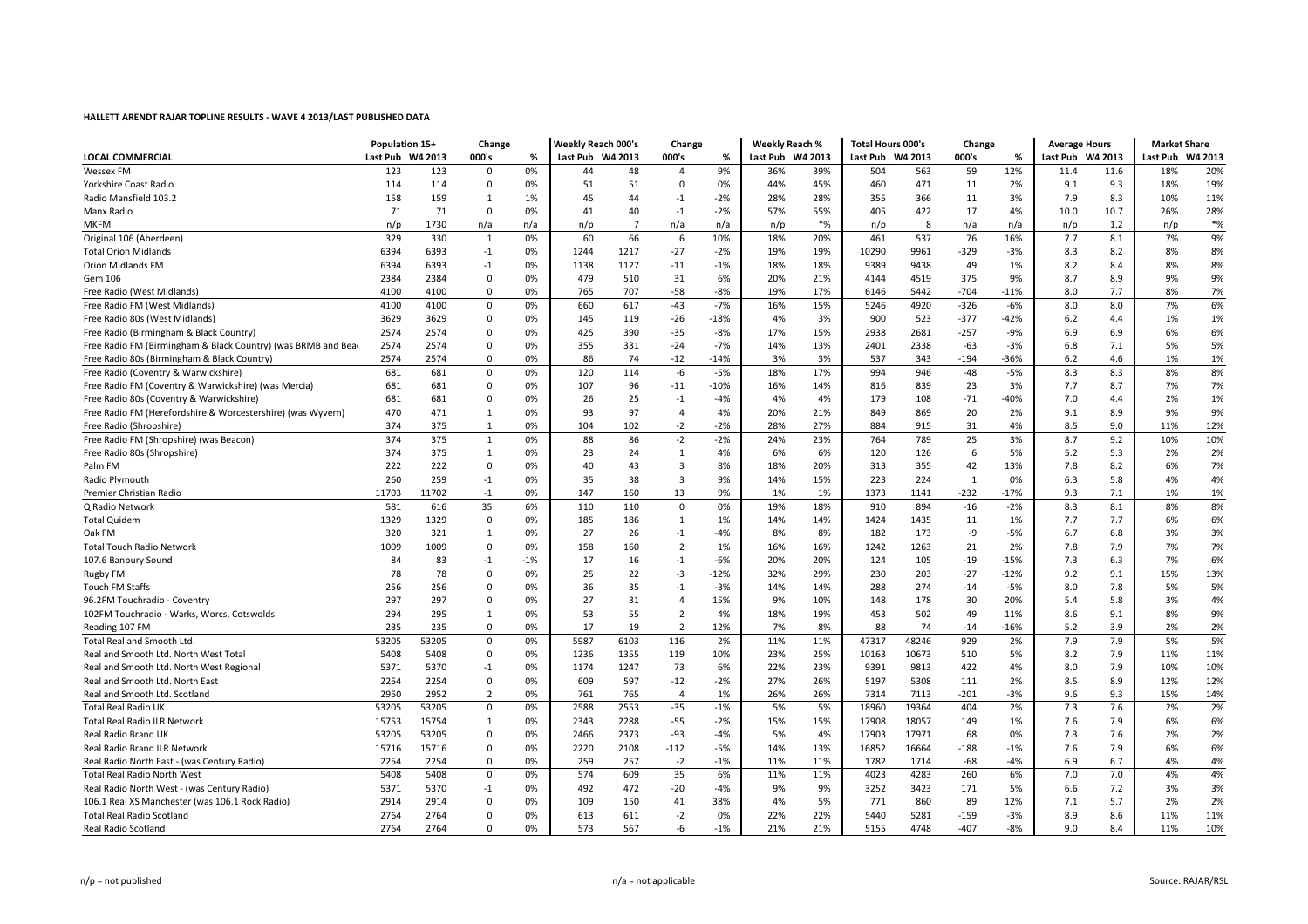|                                                      | Population 15+   |       | Change                  |       | <b>Weekly Reach 000's</b> |                         | Change         |        | <b>Weekly Reach %</b> |     | <b>Total Hours 000's</b> |       | Change         |        | <b>Average Hours</b> |       | <b>Market Share</b> |     |
|------------------------------------------------------|------------------|-------|-------------------------|-------|---------------------------|-------------------------|----------------|--------|-----------------------|-----|--------------------------|-------|----------------|--------|----------------------|-------|---------------------|-----|
| <b>LOCAL COMMERCIAL</b>                              | Last Pub W4 2013 |       | 000's                   | %     | Last Pub W4 2013          |                         | 000's          | %      | Last Pub W4 2013      |     | Last Pub W4 2013         |       | 000's          | %      | Last Pub W4 2013     |       | W4 2013<br>Last Pub |     |
| 96.3 Real XS Glasgow (was 96.3 Rock Radio)           | 831              | 832   | 1                       | 0%    | 57                        | 70                      | 13             | 23%    | 7%                    | 8%  | 285                      | 533   | 248            | 87%    | 5.0                  | 7.6   | 2%                  | 4%  |
| <b>Real Radio Wales</b>                              | 2581             | 2580  | $-1$                    | 0%    | 533                       | 491                     | -42            | $-8%$  | 21%                   | 19% | 3680                     | 4176  | 496            | 13%    | 6.9                  | 8.5   | 7%                  | 8%  |
| Real Radio Wales (North)                             | 697              | 697   | $\mathbf 0$             | 0%    | 72                        | 67                      | $-5$           | $-7%$  | 10%                   | 10% | 414                      | 555   | 141            | 34%    | 5.7                  | 8.3   | 3%                  | 4%  |
| Real Radio Wales (South)                             | 1884             | 1884  | $\Omega$                | 0%    | 461                       | 424                     | $-37$          | -8%    | 24%                   | 23% | 3266                     | 3620  | 354            | 11%    | 7.1                  | 8.5   | 8%                  | 9%  |
| Real Radio Yorkshire                                 | 2878             | 2879  | -1                      | 0%    | 378                       | 326                     | $-52$          | $-14%$ | 13%                   | 11% | 3044                     | 2643  | $-401$         | $-13%$ | 8.1                  | 8.1   | 6%                  | 5%  |
| <b>Total Smooth Radio UK</b>                         | 53205            | 53205 | $\mathbf 0$             | 0%    | 3820                      | 3987                    | 167            | 4%     | 7%                    | 7%  | 28357                    | 28882 | 525            | 2%     | 7.4                  | 7.2   | 3%                  | 3%  |
| Smooth Radio Brand UK                                | 53205            | 53205 | $\Omega$                | 0%    | 3260                      | 3383                    | 123            | 4%     | 6%                    | 6%  | 23507                    | 24106 | 599            | 3%     | 7.2                  | 7.1   | 2%                  | 2%  |
| Smooth Radio Brand ILR Network                       | 27120            | 27120 | $\mathbf 0$             | 0%    | 2602                      | 2725                    | 123            | 5%     | 10%                   | 10% | 19715                    | 20128 | 413            | 2%     | 7.6                  | 7.4   | 4%                  | 4%  |
| Smooth Radio Midlands                                | 5878             | 5878  | 0                       | 0%    | 699                       | 698                     | $-1$           | 0%     | 12%                   | 12% | 6183                     | 6151  | $-32$          | $-1%$  | 8.8                  | 8.8   | 6%                  | 5%  |
| Smooth Radio East Midlands                           | 2211             | 2211  | $\Omega$                | 0%    | 310                       | 302                     | -8             | $-3%$  | 14%                   | 14% | 2748                     | 2521  | -227           | $-8%$  | 8.9                  | 8.4   | 6%                  | 6%  |
| Smooth Radio West Midlands                           | 3707             | 3707  | $\mathsf 0$             | 0%    | 389                       | 398                     | 9              | 2%     | 11%                   | 11% | 3438                     | 3635  | 197            | 6%     | 8.8                  | 9.1   | 5%                  | 5%  |
| Smooth Radio Glasgow                                 | 1915             | 1915  | $\mathbf 0$             | 0%    | 236                       | 259                     | 23             | 10%    | 12%                   | 14% | 1874                     | 1832  | $-42$          | $-2%$  | 7.9                  | 7.1   | 6%                  | 6%  |
| Smooth Radio London                                  | 11703            | 11702 | $-1$                    | 0%    | 442                       | 441                     | $-1$           | 0%     | 4%                    | 4%  | 1786                     | 2293  | 507            | 28%    | 4.0                  | 5.2   | 1%                  | 1%  |
| Smooth Radio North East                              | 2254             | 2254  | 0                       | 0%    | 425                       | 406                     | $-19$          | $-4%$  | 19%                   | 18% | 3414                     | 3594  | 180            | 5%     | 8.0                  | 8.9   | 8%                  | 8%  |
| Smooth Radio North West                              | 5371             | 5370  | $-1$                    | 0%    | 814                       | 900                     | 86             | 11%    | 15%                   | 17% | 6140                     | 6390  | 250            | 4%     | 7.5                  | 7.1   | 6%                  | 6%  |
| 96.2 The Revolution                                  | 521              | 521   | $\mathbf 0$             | 0%    | 31                        | 34                      | $\overline{3}$ | 10%    | 6%                    | 7%  | 156                      | 248   | 92             | 59%    | 5.1                  | 7.3   | 2%                  | 3%  |
| Southend & Chelmsford Radio                          | 493              | 492   | $-1$                    | 0%    | 53                        | 48                      | $-5$           | $-9%$  | 11%                   | 10% | 444                      | 387   | $-57$          | $-13%$ | 8.4                  | 8.0   | 4%                  | 3%  |
| 107.5 Sovereign Radio                                | 154              | 154   | 0                       | 0%    | 21                        | 24                      | $\overline{3}$ | 14%    | 14%                   | 15% | 94                       | 125   | 31             | 33%    | 4.4                  | 5.3   | 3%                  | 4%  |
| <b>Sunrise Group National</b>                        | 53205            | 53205 | 0                       | 0%    | 565                       | 605                     | 40             | 7%     | 1%                    | 1%  | 4380                     | 4592  | 212            | 5%     | 7.8                  | 7.6   | 0%                  | 0%  |
| Sunrise Group London                                 | 11702            | 11702 | $\Omega$                | 0%    | 422                       | 470                     | 48             | 11%    | 4%                    | 4%  | 3659                     | 3943  | 284            | 8%     | 8.7                  | 8.4   | 2%                  | 2%  |
| Buzz Asia 963 & 972AM                                | 11702            | 11702 | $\mathbf 0$             | 0%    | 77                        | 109                     | 32             | 42%    | 1%                    | 1%  | 606                      | 800   | 194            | 32%    | 7.9                  | 7.3   | 0%                  | 0%  |
| Kismat Radio 1035 (Greater London)                   | 11703            | 11702 | $-1$                    | 0%    | 84                        | 88                      | $\overline{4}$ | 5%     | 1%                    | 1%  | 384                      | 157   | $-227$         | -59%   | 4.5                  | 1.8   | 0%                  | 0%  |
| Sunrise Radio (Greater London)                       | 11703            | 11702 | $-1$                    | 0%    | 415                       | 382                     | $-33$          | $-8%$  | 4%                    | 3%  | 2799                     | 2819  | 20             | 1%     | 6.7                  | 7.4   | 1%                  | 1%  |
| Sunrise Radio National                               | 53205            | 53205 | $\mathbf 0$             | 0%    | 556                       | 521                     | $-35$          | $-6%$  | 1%                    | 1%  | 3472                     | 3522  | 50             | 1%     | 6.2                  | 6.8   | 0%                  | 0%  |
| Time FM 106.6                                        | 303              | 303   | $\Omega$                | 0%    | 20                        | 22                      | $\overline{2}$ | 10%    | 7%                    | 7%  | 113                      | 96    | $-17$          | $-15%$ | 5.6                  | 4.4   | 2%                  | 2%  |
| <b>Tindle Radio Group</b>                            | 139              | 139   | $\mathbf 0$             | 0%    | 86                        | 88                      | $\overline{2}$ | 2%     | 62%                   | 64% | 1004                     | 1084  | 80             | 8%     | 11.7                 | 12.3  | 36%                 | 39% |
|                                                      | 84               | 84    | $\mathbf 0$             |       |                           |                         |                |        |                       |     |                          |       |                |        |                      |       |                     | 36% |
| Channel 103 FM                                       |                  |       |                         | 0%    | 53                        | 54                      | $\mathbf{1}$   | 2%     | 63%                   | 64% | 594                      | 609   | 15             | 3%     | 11.3                 | 11.3  | 34%                 |     |
| Island FM 104.7                                      | 54               | 54    | 0                       | 0%    | 33                        | 35                      | $\overline{2}$ | 6%     | 61%                   | 64% | 410                      | 475   | 65             | 16%    | 12.4                 | 13.7  | 38%                 | 43% |
| Town and Country Broadcasting (South and West Wales) | 1725             | 1726  | 1                       | 0%    | 311                       | 303                     | -8             | $-3%$  | 18%                   | 18% | 2315                     | 2156  | -159           | $-7%$  | 7.5                  | 7.1   | 7%                  | 6%  |
| 106.3 Bridge FM                                      | 128              | 128   | $\Omega$                | 0%    | 40                        | 38                      | $-2$           | $-5%$  | 31%                   | 30% | 278                      | 275   | $-3$           | $-1%$  | 7.0                  | 7.1   | 12%                 | 12% |
| Radio Carmarthenshire and Scarlet FM                 | 131              | 132   | 1                       | 1%    | 45                        | 44                      | $-1$           | $-2%$  | 35%                   | 33% | 391                      | 358   | $-33$          | $-8%$  | 8.6                  | 8.2   | 12%                 | 12% |
| Radio Ceredigion                                     | 80               | 79    | $-1$                    | $-1%$ | 22                        | 19                      | $-3$           | $-14%$ | 28%                   | 24% | 123                      | 125   | $\overline{2}$ | 2%     | 5.5                  | 6.7   | 7%                  | 7%  |
| Nation Hits! (was Nation 80s)                        | 472              | 472   | $\mathbf 0$             | 0%    | 47                        | 38                      | -9             | $-19%$ | 10%                   | 8%  | 251                      | 207   | $-44$          | $-18%$ | 5.3                  | 5.5   | 2%                  | 2%  |
| Nation Radio                                         | 1507             | 1507  | $\Omega$                | 0%    | 133                       | 150                     | 17             | 13%    | 9%                    | 10% | 791                      | 715   | $-76$          | $-10%$ | 5.9                  | 4.8   | 3%                  | 2%  |
| 102.5 Radio Pembrokeshire                            | 101              | 101   | $\Omega$                | 0%    | 46                        | 45                      | $-1$           | $-2%$  | 45%                   | 45% | 505                      | 484   | $-21$          | $-4%$  | 11.0                 | 10.7  | 20%                 | 20% |
| <b>Total UKRD</b>                                    | 1600             | 1628  | 28                      | 2%    | 422                       | 434                     | 12             | 3%     | 26%                   | 27% | 3516                     | 3772  | 256            | 7%     | 8.3                  | 8.7   | 10%                 | 11% |
| The Bee                                              | 423              | 452   | 29                      | 7%    | 34                        | 51                      | 17             | 50%    | 8%                    | 11% | 219                      | 472   | 253            | 116%   | 6.5                  | 9.3   | 3%                  | 6%  |
| <b>Total Eagle</b>                                   | 540              | 541   | 1                       | 0%    | 157                       | 146                     | $-11$          | $-7%$  | 29%                   | 27% | 969                      | 961   | -8             | $-1%$  | 6.2                  | 6.6   | 9%                  | 10% |
| Eagle Extra                                          | 540              | 541   | 1                       | 0%    | 9                         | $\overline{\mathbf{3}}$ | $-6$           | $-67%$ | 2%                    | 1%  | 15                       | 6     | -9             | $-60%$ | 1.7                  | 1.7   | 0%                  | 0%  |
| 96.4 Eagle Radio                                     | 540              | 541   | 1                       | 0%    | 152                       | 143                     | -9             | $-6%$  | 28%                   | 26% | 954                      | 955   | 1              | 0%     | 6.3                  | 6.7   | 9%                  | 10% |
| KL.FM 96.7                                           | 153              | 153   | $\mathsf 0$             | 0%    | 51                        | 46                      | $-5$           | $-10%$ | 33%                   | 30% | 463                      | 398   | $-65$          | $-14%$ | 9.1                  | 8.7   | 13%                 | 12% |
| Pirate FM                                            | 483              | 484   | -1                      | 0%    | 162                       | 174                     | 12             | 7%     | 34%                   | 36% | 1550                     | 1686  | 136            | 9%     | 9.6                  | 9.7   | 12%                 | 13% |
| UTV Radio (inc. talkSPORT)                           | 53205            | 53205 | $\mathbf 0$             | 0%    | 4501                      | 4383                    | $-118$         | $-3%$  | 8%                    | 8%  | 32721                    | 32472 | -249           | $-1%$  | 7.3                  | 7.4   | 3%                  | 3%  |
| UTV Radio (excl. talkSPORT)                          | 6874             | 6875  | 1                       | 0%    | 1476                      | 1425                    | $-51$          | $-3%$  | 21%                   | 21% | 12446                    | 12053 | -393           | $-3%$  | 8.4                  | 8.5   | 9%                  | 9%  |
| 107.6 Juice FM                                       | 1062             | 1062  | $\Omega$                | 0%    | 201                       | 211                     | 10             | 5%     | 19%                   | 20% | 1231                     | 1294  | 63             | 5%     | 6.1                  | 6.1   | 5%                  | 6%  |
| Peak 107 FM                                          | 420              | 419   | $^{\mbox{{\small -1}}}$ | 0%    | 97                        | 104                     | $\overline{7}$ | 7%     | 23%                   | 25% | 803                      | 869   | 66             | 8%     | 8.3                  | 8.4   | 9%                  | 10% |
| The Pulse/Pulse 2                                    | 880              | 879   | $-1$                    | 0%    | 156                       | 134                     | $-22$          | $-14%$ | 18%                   | 15% | 1037                     | 823   | -214           | $-21%$ | 6.6                  | $6.2$ | 7%                  | 6%  |
| The Pulse                                            | 880              | 879   | $-1$                    | 0%    | 129                       | 120                     | $-9$           | $-7%$  | 15%                   | 14% | 816                      | 663   | $-153$         | $-19%$ | 6.3                  | 5.5   | 6%                  | 5%  |
| Pulse 2                                              | 880              | 879   | $-1$                    | 0%    | 51                        | 31                      | $-20$          | -39%   | 6%                    | 4%  | 221                      | 160   | $-61$          | $-28%$ | 4.4                  | 5.1   | 2%                  | 1%  |
| Signal 107                                           | 1022             | 1020  | $-2$                    | 0%    | 46                        | 40                      | $-6$           | $-13%$ | 5%                    | 4%  | 304                      | 299   | $-5$           | $-2%$  | 6.6                  | 7.4   | 2%                  | 2%  |
|                                                      |                  |       |                         |       |                           |                         |                |        |                       |     |                          |       |                |        |                      |       |                     |     |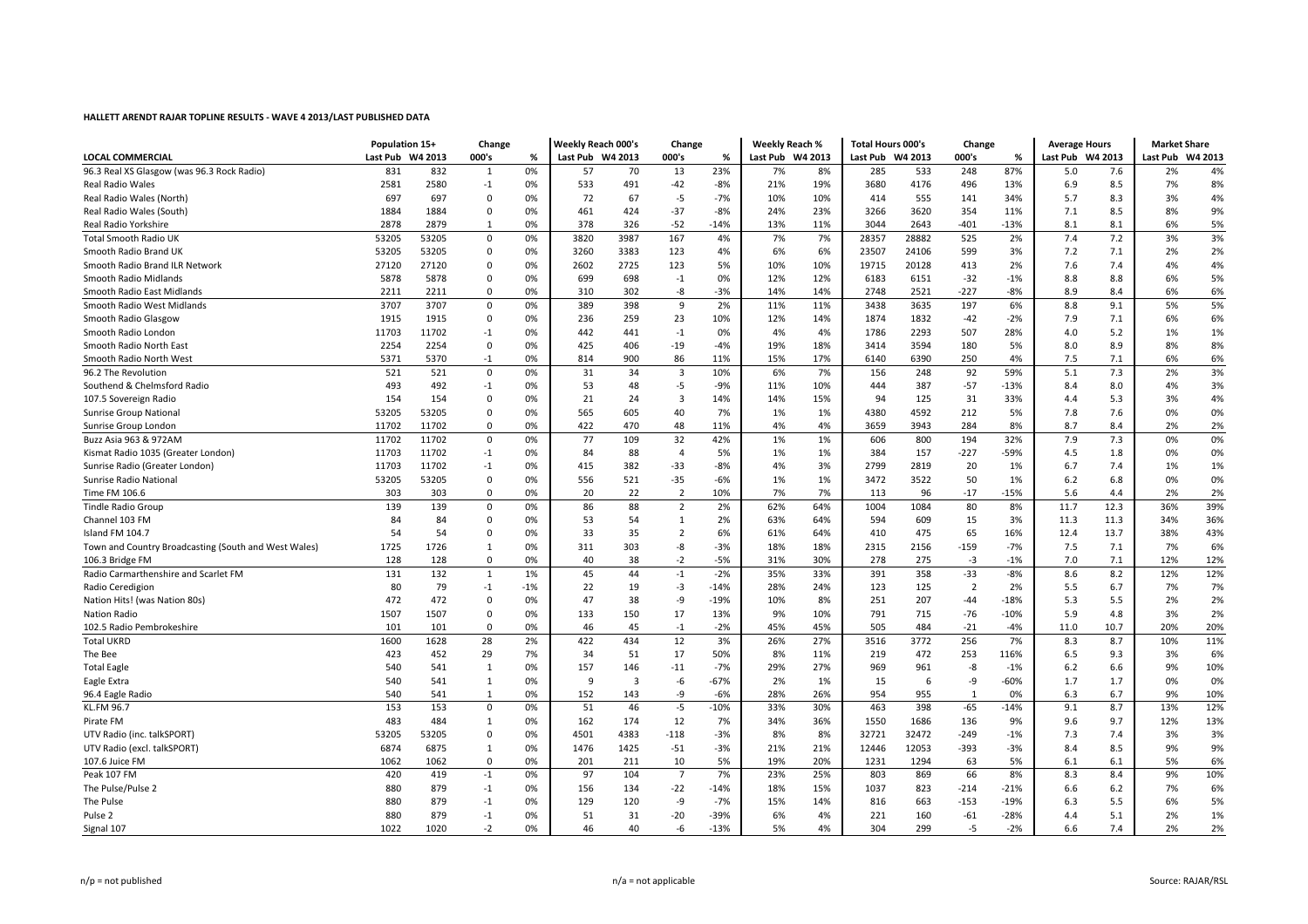|                                      | Population 15+   |       | Change       |    | Weekly Reach 000's |      | Change                  |        | <b>Weekly Reach %</b> |         | <b>Total Hours 000's</b> |       | Change |        | <b>Average Hours</b> |      | <b>Market Share</b> |         |
|--------------------------------------|------------------|-------|--------------|----|--------------------|------|-------------------------|--------|-----------------------|---------|--------------------------|-------|--------|--------|----------------------|------|---------------------|---------|
| <b>LOCAL COMMERCIAL</b>              | Last Pub W4 2013 |       | 000's        | %  | Last Pub W4 2013   |      | 000's                   | %      | Last Pub              | W4 2013 | Last Pub W4 2013         |       | 000's  | %      | Last Pub W4 2013     |      | Last Pub            | W4 2013 |
| Signal One & Signal Two              | 795              | 794   | $-1$         | 0% | 321                | 322  | 1                       | 0%     | 40%                   | 41%     | 3171                     | 3432  | 261    | 8%     | 9.9                  | 10.6 | 20%                 | 20%     |
| Signal One                           | 795              | 794   | $-1$         | 0% | 289                | 304  | 15                      | 5%     | 36%                   | 38%     | 2401                     | 2878  | 477    | 20%    | 8.3                  | 9.5  | 15%                 | 17%     |
| Signal Two                           | 795              | 794   | $-1$         | 0% | 76                 | 65   | $-11$                   | $-14%$ | 10%                   | 8%      | 769                      | 554   | $-215$ | $-28%$ | 10.1                 | 8.6  | 5%                  | 3%      |
| Total Swansea Sound/96.4 FM The Wave | 472              | 472   | $\mathbf 0$  | 0% | 178                | 185  | $\overline{7}$          | 4%     | 38%                   | 39%     | 1879                     | 1901  | 22     | 1%     | 10.5                 | 10.3 | 18%                 | 18%     |
| 96.4 FM The Wave                     | 472              | 472   | $\mathbf 0$  | 0% | 145                | 150  | 5                       | 3%     | 31%                   | 32%     | 1344                     | 1356  | 12     | 1%     | 9.3                  | 9.0  | 13%                 | 13%     |
| Swansea Sound - 1170 MW              | 472              | 472   | $\mathbf 0$  | 0% | 55                 | 57   | $\overline{2}$          | 4%     | 12%                   | 12%     | 535                      | 544   | 9      | 2%     | 9.7                  | 9.5  | 5%                  | 5%      |
| U105                                 | 888              | 887   | $^{\rm -1}$  | 0% | 195                | 195  | $\Omega$                | 0%     | 22%                   | 22%     | 1832                     | 1890  | 58     | 3%     | 9.4                  | 9.7  | 12%                 | 13%     |
| Radio Wave 96.5 FM                   | 235              | 235   | $\mathbf 0$  | 0% | 77                 | 80   | $\overline{3}$          | 4%     | 33%                   | 34%     | 828                      | 750   | $-78$  | $-9%$  | 10.7                 | 9.3  | 17%                 | 16%     |
| 102.4 Wish/107.2 Wire/107.4 Tower FM | 1156             | 1156  | $\mathbf 0$  | 0% | 178                | 170  | -8                      | $-4%$  | 15%                   | 15%     | 931                      | 900   | $-31$  | $-3%$  | 5.2                  | 5.3  | 5%                  | 4%      |
| 107.4 Tower FM                       | 451              | 452   | 1            | 0% | 46                 | 52   | 6                       | 13%    | 10%                   | 12%     | 251                      | 308   | 57     | 23%    | 5.4                  | 5.9  | 4%                  | 4%      |
| 107.2 Wire FM                        | 288              | 288   | 0            | 0% | 60                 | 51   | -9                      | $-15%$ | 21%                   | 18%     | 261                      | 229   | $-32$  | $-12%$ | 4.4                  | 4.5  | 5%                  | 4%      |
| 102.4 Wish FM                        | 476              | 476   | $\mathbf 0$  | 0% | 72                 | 68   | $-4$                    | $-6%$  | 15%                   | 14%     | 418                      | 362   | $-56$  | $-13%$ | 5.8                  | 5.4  | 5%                  | 4%      |
| <b>BBC Local Radio in England</b>    | 43022            | 43022 | $\mathbf 0$  | 0% | 7078               | 7091 | 13                      | 0%     | 16%                   | 16%     | 65433                    | 67173 | 1740   | 3%     | 9.2                  | 9.5  | 8%                  | 8%      |
| <b>BBC Radio Berkshire</b>           | 818              | 818   | $\mathbf 0$  | 0% | 108                | 109  | 1                       | 1%     | 13%                   | 13%     | 595                      | 785   | 190    | 32%    | 5.5                  | 7.2  | 4%                  | 5%      |
| <b>BBC Radio Bristol</b>             | 887              | 888   | 1            | 0% | 130                | 115  | $-15$                   | $-12%$ | 15%                   | 13%     | 1305                     | 1070  | $-235$ | $-18%$ | 10.0                 | 9.3  | 7%                  | 6%      |
| <b>BBC Radio Cambridgeshire</b>      | 738              | 737   | $-1$         | 0% | 117                | 147  | 30                      | 26%    | 16%                   | 20%     | 830                      | 1129  | 299    | 36%    | 7.1                  | 7.7  | 6%                  | 7%      |
| <b>BBC Radio Cornwall</b>            | 458              | 458   | $\mathbf 0$  | 0% | 172                | 159  | $-13$                   | $-8%$  | 38%                   | 35%     | 2439                     | 1986  | $-453$ | $-19%$ | 14.2                 | 12.5 | 20%                 | 17%     |
| <b>BBC Coventry and Warwickshire</b> | 691              | 690   | $^{\rm -1}$  | 0% | 105                | 116  | 11                      | 10%    | 15%                   | 17%     | 896                      | 1063  | 167    | 19%    | 8.6                  | 9.2  | 7%                  | 8%      |
| <b>BBC Radio Cumbria</b>             | 407              | 408   | 1            | 0% | 128                | 127  | $-1$                    | $-1%$  | 31%                   | 31%     | 1080                     | 995   | -85    | $-8%$  | 8.5                  | 7.8  | 13%                 | 12%     |
| <b>BBC Radio Derby</b>               | 652              | 653   | 1            | 0% | 152                | 160  | 8                       | 5%     | 23%                   | 24%     | 1412                     | 1366  | -46    | $-3%$  | 9.3                  | 8.6  | 11%                 | 10%     |
| <b>BBC Radio Devon</b>               | 971              | 971   | $\mathbf{0}$ | 0% | 219                | 221  | $\overline{2}$          | 1%     | 23%                   | 23%     | 2000                     | 2587  | 587    | 29%    | 9.1                  | 11.7 | 9%                  | 12%     |
| <b>BBC Essex</b>                     | 1290             | 1289  | $-1$         | 0% | 236                | 222  | $-14$                   | $-6%$  | 18%                   | 17%     | 2493                     | 2439  | $-54$  | $-2%$  | 10.6                 | 11.0 | 9%                  | 9%      |
| <b>BBC Radio Gloucestershire</b>     | 498              | 498   | $\mathbf 0$  | 0% | 90                 | 85   | $-5$                    | $-6%$  | 18%                   | 17%     | 776                      | 954   | 178    | 23%    | 8.7                  | 11.3 | 7%                  | 8%      |
| <b>BBC Hereford &amp; Worcester</b>  | 502              | 502   | $\mathbf{0}$ | 0% | 102                | 96   | $-6$                    | -6%    | 20%                   | 19%     | 1097                     | 943   | $-154$ | $-14%$ | 10.7                 | 9.9  | 12%                 | 10%     |
| <b>BBC Radio Humberside</b>          | 766              | 765   | $-1$         | 0% | 201                | 186  | -15                     | $-7%$  | 26%                   | 24%     | 2407                     | 2254  | $-153$ | $-6%$  | 12.0                 | 12.1 | 14%                 | 13%     |
| <b>BBC Radio Kent</b>                | 1453             | 1453  | $\mathbf 0$  | 0% | 254                | 259  | 5                       | 2%     | 18%                   | 18%     | 2784                     | 2807  | 23     | 1%     | 10.9                 | 10.8 | 9%                  | 9%      |
| <b>BBC Radio Lancashire</b>          | 1188             | 1187  | $-1$         | 0% | 224                | 228  | $\overline{4}$          | 2%     | 19%                   | 19%     | 1651                     | 1835  | 184    | 11%    | 7.4                  | 8.0  | 7%                  | 8%      |
| <b>BBC Radio Leeds</b>               | 1642             | 1641  | $^{\rm -1}$  | 0% | 241                | 239  | $-2$                    | $-1%$  | 15%                   | 15%     | 1508                     | 1513  | 5      | 0%     | 6.3                  | 6.3  | 5%                  | 5%      |
| <b>BBC Radio Leicester</b>           | 835              | 835   | $\mathbf 0$  | 0% | 157                | 144  | $-13$                   | $-8%$  | 19%                   | 17%     | 1399                     | 1253  | $-146$ | $-10%$ | 8.9                  | 8.7  | 8%                  | 7%      |
| <b>BBC Radio Lincolnshire</b>        | 551              | 550   | $-1$         | 0% | 111                | 120  | 9                       | 8%     | 20%                   | 22%     | 1557                     | 1522  | $-35$  | $-2%$  | 14.0                 | 12.7 | 11%                 | 12%     |
| BBC London 94.9                      | 11703            | 11702 | $-1$         | 0% | 471                | 465  | -6                      | $-1%$  | 4%                    | 4%      | 1986                     | 3385  | 1399   | 70%    | 4.2                  | 7.3  | 1%                  | 2%      |
| <b>BBC Radio Manchester</b>          | 2204             | 2204  | 0            | 0% | 196                | 210  | 14                      | 7%     | 9%                    | 10%     | 1702                     | 1458  | $-244$ | $-14%$ | 8.7                  | 7.0  | 5%                  | 4%      |
| <b>BBC Radio Merseyside</b>          | 1664             | 1664  | $\mathsf 0$  | 0% | 317                | 344  | 27                      | 9%     | 19%                   | 21%     | 4483                     | 4394  | $-89$  | $-2%$  | 14.2                 | 12.8 | 14%                 | 14%     |
| <b>BBC Radio Newcastle</b>           | 1443             | 1443  | $\mathbf 0$  | 0% | 328                | 369  | 41                      | 13%    | 23%                   | 26%     | 2688                     | 3309  | 621    | 23%    | 8.2                  | 9.0  | 10%                 | 12%     |
| <b>BBC Radio Norfolk</b>             | 772              | 772   | $\mathbf 0$  | 0% | 195                | 176  | $-19$                   | $-10%$ | 25%                   | 23%     | 2193                     | 2174  | $-19$  | $-1%$  | 11.3                 | 12.4 | 13%                 | 13%     |
| <b>BBC Radio Northampton</b>         | 486              | 486   | $\mathbf 0$  | 0% | 103                | 92   | $-11$                   | $-11%$ | 21%                   | 19%     | 1172                     | 1132  | $-40$  | $-3%$  | 11.3                 | 12.3 | 11%                 | 11%     |
| <b>BBC Radio Nottingham</b>          | 800              | 800   | $\mathbf 0$  | 0% | 197                | 193  | $-4$                    | $-2%$  | 25%                   | 24%     | 2059                     | 2213  | 154    | 7%     | 10.4                 | 11.5 | 13%                 | 14%     |
| <b>BBC Radio Oxford</b>              | 523              | 524   | $\mathbf{1}$ | 0% | 74                 | 77   | $\overline{\mathbf{3}}$ | 4%     | 14%                   | 15%     | 610                      | 693   | 83     | 14%    | 8.2                  | 9.0  | 6%                  | 7%      |
| <b>BBC Radio Sheffield</b>           | 1291             | 1291  | $\mathbf 0$  | 0% | 273                | 241  | -32                     | $-12%$ | 21%                   | 19%     | 2138                     | 1942  | $-196$ | $-9%$  | 7.8                  | 8.1  | 8%                  | 8%      |
| <b>BBC Radio Shropshire</b>          | 395              | 395   | $\mathbf 0$  | 0% | 104                | 108  | $\overline{4}$          | 4%     | 26%                   | 27%     | 1018                     | 903   | $-115$ | $-11%$ | 9.8                  | 8.4  | 12%                 | 11%     |
| <b>Total BBC Radio Solent</b>        | 1768             | 1768  | $\mathbf 0$  | 0% | 281                | 297  | 16                      | 6%     | 16%                   | 17%     | 2891                     | 3135  | 244    | 8%     | 10.3                 | 10.6 | 8%                  | 9%      |
| <b>BBC</b> Somerset                  | 445              | 444   | $-1$         | 0% | 79                 | 75   | $-4$                    | $-5%$  | 18%                   | 17%     | 710                      | 733   | 23     | 3%     | 9.0                  | 9.8  | 7%                  | 7%      |
| <b>BBC Radio Stoke</b>               | 614              | 614   | $\mathbf 0$  | 0% | 161                | 157  | $-4$                    | $-2%$  | 26%                   | 26%     | 1387                     | 1509  | 122    | 9%     | 8.6                  | 9.6  | 11%                 | 11%     |
| <b>BBC Radio Suffolk</b>             | 541              | 540   | $-1$         | 0% | 132                | 122  | $-10$                   | $-8%$  | 24%                   | 23%     | 1462                     | 1218  | $-244$ | $-17%$ | 11.1                 | 10.0 | 12%                 | 11%     |
| <b>BBC Sussex and BBC Surrey</b>     | 2546             | 2547  | 1            | 0% | 228                | 236  | 8                       | 4%     | 9%                    | 9%      | 1836                     | 1789  | $-47$  | $-3%$  | 8.0                  | 7.6  | 4%                  | 4%      |
| <b>BBC Radio Tees</b>                | 792              | 793   | 1            | 0% | 149                | 143  | -6                      | $-4%$  | 19%                   | 18%     | 1125                     | 1096  | $-29$  | $-3%$  | 7.6                  | 7.7  | 7%                  | 7%      |
| <b>BBC Three Counties Radio</b>      | 1332             | 1331  | $-1$         | 0% | 161                | 154  | $-7$                    | $-4%$  | 12%                   | 12%     | 1382                     | 1311  | $-71$  | $-5%$  | 8.6                  | 8.5  | 5%                  | 5%      |